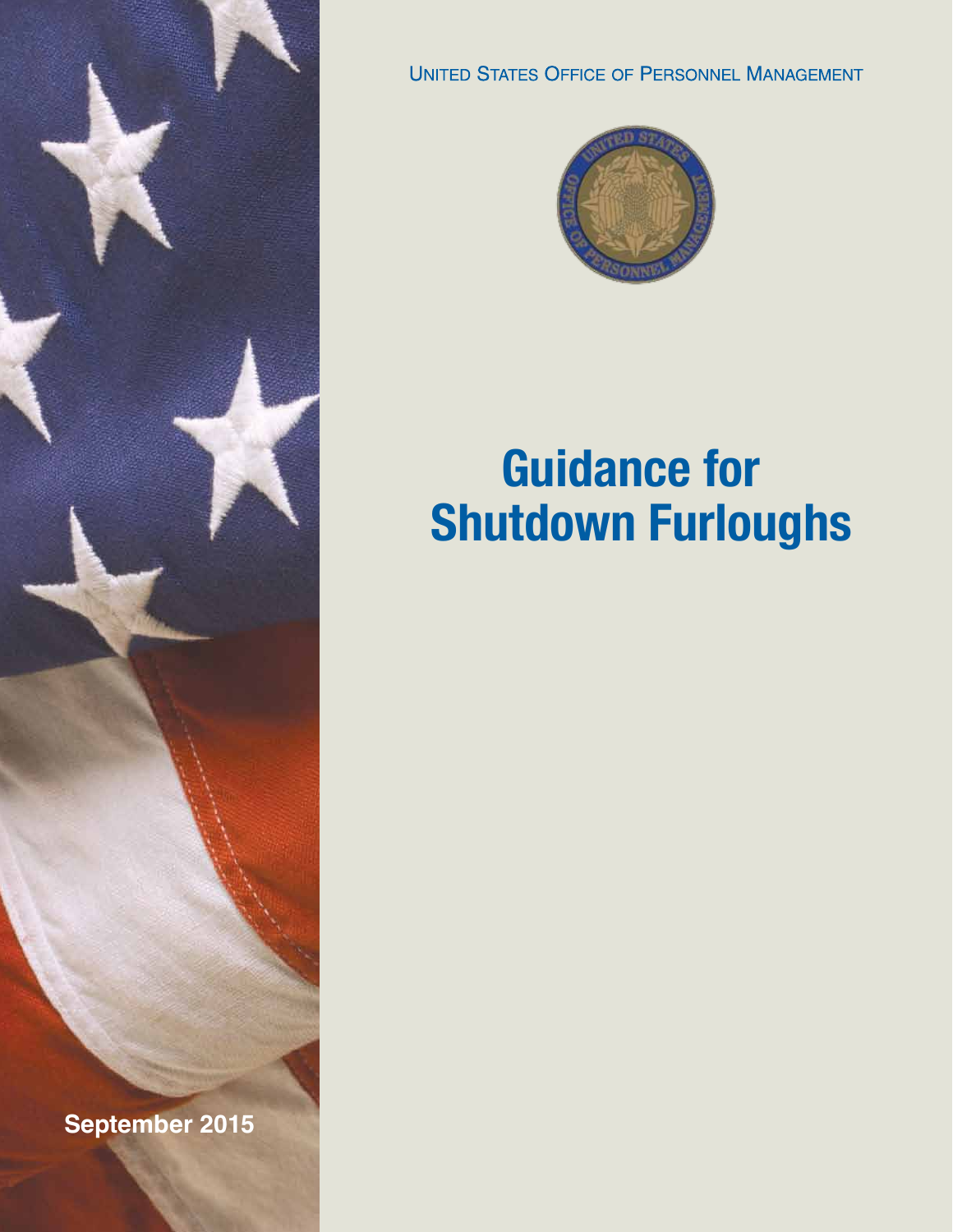#### **Overview**

The U.S. Office of Personnel Management (OPM) has prepared human resources guidance for agencies and employees on shutdown furloughs (also called emergency furloughs). A shutdown furlough occurs when there is a lapse in annual appropriations. Shutdown furloughs can occur at the beginning of a fiscal year, if no funds have been appropriated for that year, or upon expiration of a continuing resolution, if a new continuing resolution or appropriations law is not passed.

In a shutdown furlough, an affected agency would have to shut down any activities funded by annual appropriations that are not excepted by law. Typically, an agency will have very little to no lead time to plan and implement a shutdown furlough.

NOTE: This guidance applies to activities that are funded by annual appropriations. Some agency functions have alternative funding sources and, as a result, are not directly affected by a lapse in annual appropriations. Employees performing those functions will generally continue to be governed by the normal pay, leave, and other civil service rules. Agencies should consult with their legal counsel if they have further questions concerning this distinction. Employees should consult with their Human Resources office.

#### **Table of Contents**

|                                                                   | O. Benefits under the Federal Employees' Compensation Act (FECA)  24 |    |
|-------------------------------------------------------------------|----------------------------------------------------------------------|----|
|                                                                   |                                                                      |    |
|                                                                   |                                                                      |    |
|                                                                   |                                                                      |    |
| SAMPLE SHUTDOWN FURLOUGH DECISION NOTICE DUE TO A LAPSE OF        |                                                                      |    |
|                                                                   |                                                                      |    |
| SAMPLE NOTICE OF FURLOUGH DURING HOLIDAY TO EXCEPTED EMPLOYEE DUE |                                                                      |    |
|                                                                   |                                                                      | 39 |
|                                                                   | SAMPLE NOTICE OF FURLOUGH DURING INTERMITTENT ABSENCES TO            |    |
|                                                                   |                                                                      |    |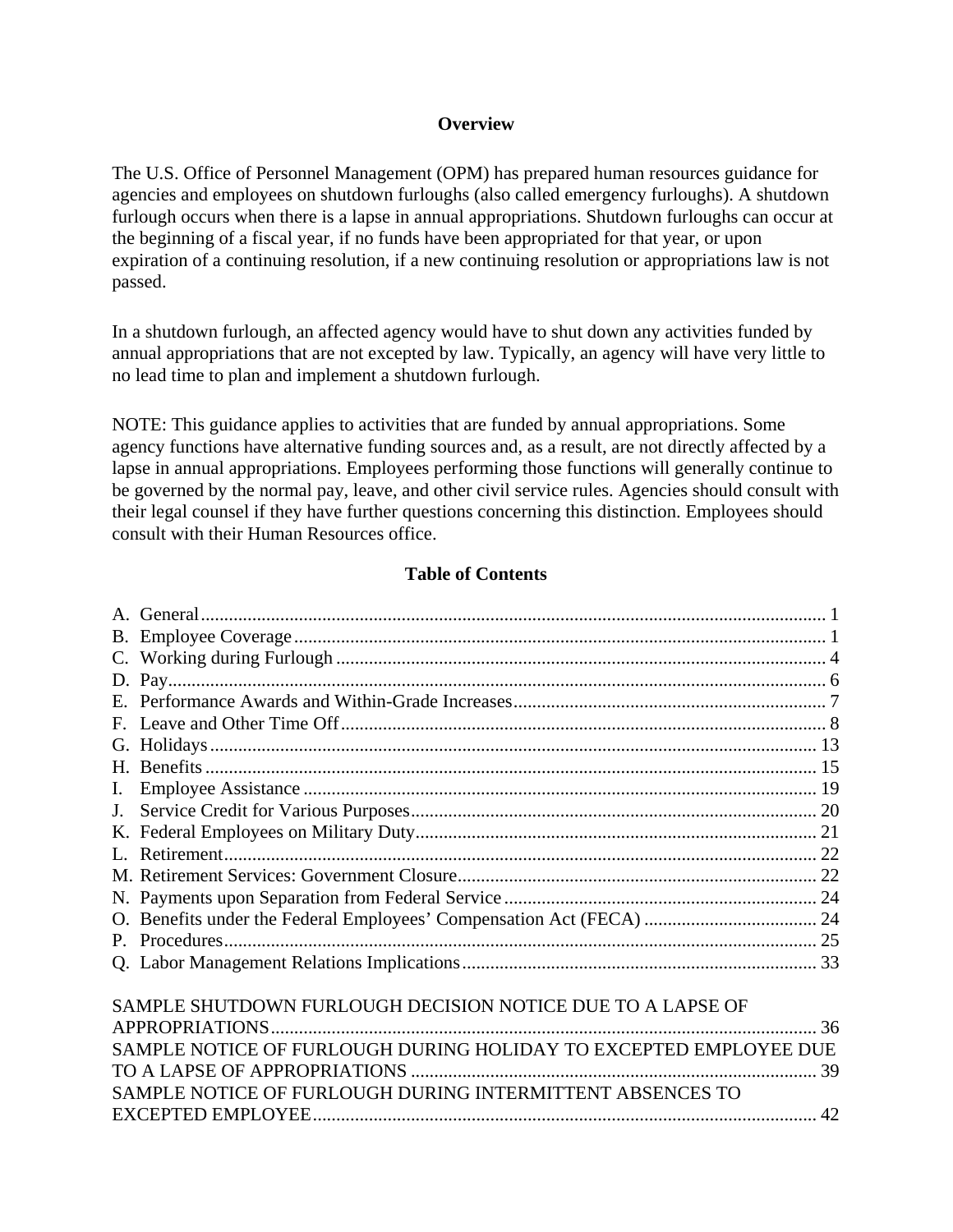NOTE: Certain Qs and As in this document, "Guidance for Shutdown Furloughs," assume coverage under provisions of law or regulation specified in the given Q and A. To the extent that a particular employee is not covered by those specified provisions, the guidance in the Q and A may not be applicable.

## <span id="page-2-0"></span>**A. General**

#### **1. What is a furlough?**

**A.** A furlough is the placing of an employee in a temporary nonduty, nonpay status because of lack of work or funds, or other nondisciplinary reasons.

#### **2. What is a shutdown furlough and why is a shutdown furlough necessary?**

**A.** In the event that funds are not available through an appropriations law or continuing resolution, a "shutdown" furlough occurs. A shutdown furlough is necessary when an agency no longer has the necessary funds to operate and must shut down those activities which are not excepted pursuant to the Antideficiency Act (31 U.S.C. 1341-1342). (See guidance from the Office of Management and Budget (OMB) and the Department of Justice (DOJ) for further information on appropriation matters.)

#### <span id="page-2-1"></span>**B. Employee Coverage**

#### **1. Who are "excepted" employees?**

**A.** In the context of shutdown furloughs, the term "excepted" is used to refer to employees who are funded through annual appropriations who are nonetheless excepted from the furlough because they are performing work that, by law, may continue to be performed during a lapse in appropriations. Excepted employees include employees who are performing emergency work involving the safety of human life or the protection of property or performing certain other types of excepted work. Agency legal counsels, working with senior agency managers, determine which employees are designated to be handling "excepted" and "non-excepted" functions. See [https://www.opm.gov/policy-data-oversight/pay](https://www.opm.gov/policy-data-oversight/pay-leave/furlough-guidance#url=Shutdown-Furlough)[leave/furlough-guidance#url=Shutdown-Furlough](https://www.opm.gov/policy-data-oversight/pay-leave/furlough-guidance#url=Shutdown-Furlough) for copies of OMB and DOJ issuances, which provide guidance on the application of these criteria.

(Note: Presidential appointees who are not covered by the leave system in 5 U.S.C. chapter 63 are not "excepted" as discussed above. However, they are not subject to furlough because their salary is an obligation incurred by the year, without consideration of hours of duty required, so they cannot be placed in a nonduty, nonpay status.)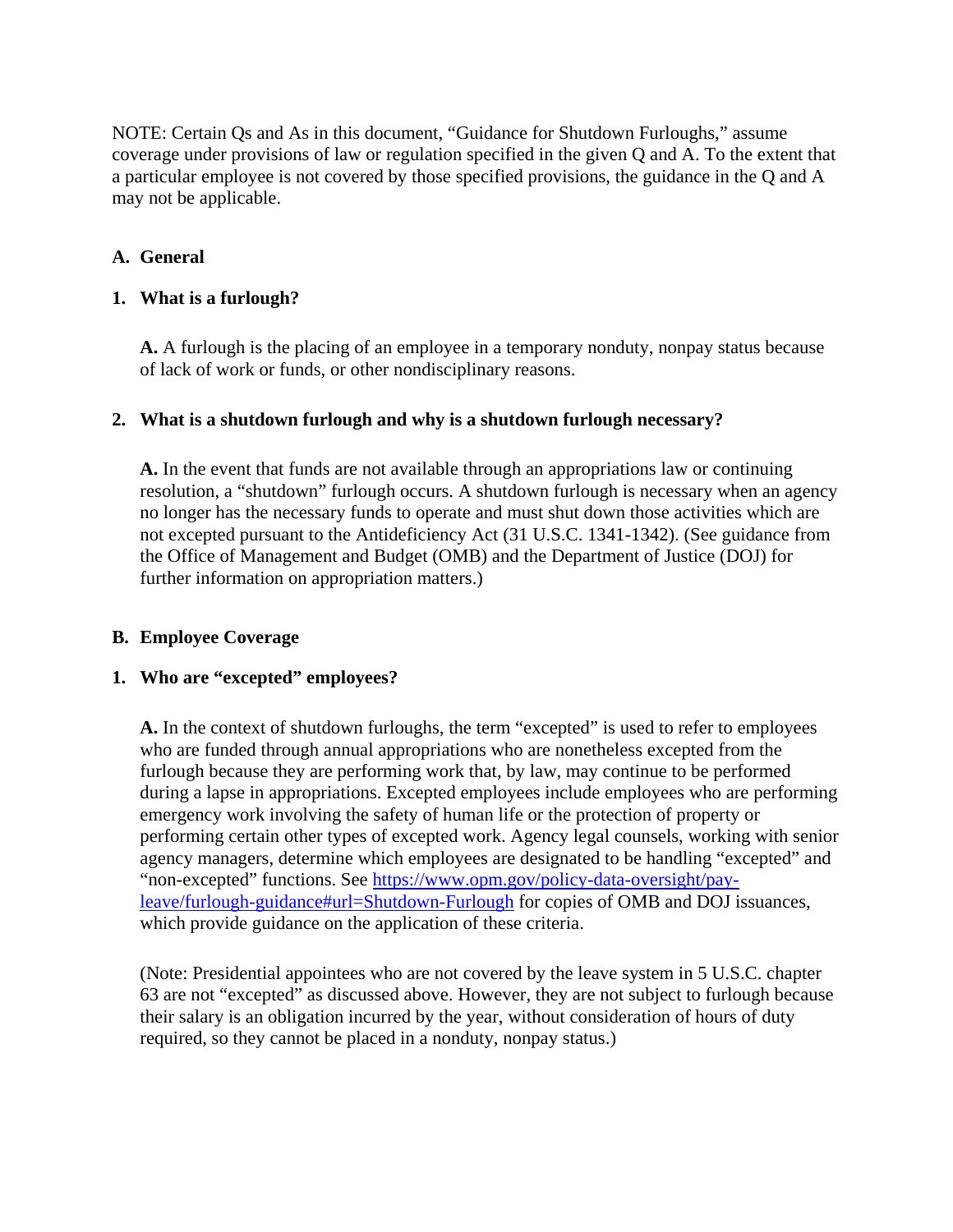## **1a. To the extent that agencies need employees to be available to help process Form 931s,**  *Request for Wage and Separation Information,* **or other requests from State unemployment offices, can agencies except employees who are furloughed due to the lapse in annual appropriations to assist with this?**

**A.** Yes. Agencies can except employees who have previously been furloughed due to the lapse in annual appropriations in order to come back into work to assist with processing Form 931s and other related unemployment issues. It is up to the discretion of the agency to identify which employees and the number of employees that are needed to be called back into work for this purpose.

## **2. Are all employees who qualify as "emergency employees" for the purpose of weather emergencies considered to be "excepted employees" for the purpose of a shutdown furlough?**

**A.** Not necessarily. "Emergency employees" are those employees who must report for work in emergency situations—e.g., severe weather conditions, air pollution, power failures, interruption of public transportation, and other situations in which significant numbers of employees are prevented from reporting for work or which require agencies to close all or part of their activities. Emergency employees are not automatically deemed excepted employees for purposes of shutdown furloughs. Each agency must determine which employees are excepted employees based on the law.

## **3. Who are "exempt" employees?**

**A.** Employees are "exempt" from furlough if they are not affected by a lapse in appropriations. This includes employees who are not funded by annually appropriated funds. Employees performing those functions will generally continue to be governed by the normal pay, leave, and other civil service rules.

## **4. What about employees who are neither "excepted" nor "exempt"?**

**A.** Employees who are funded through annual appropriations but are not designated as excepted are barred from working during a shutdown, except to perform minimal activities as necessary to execute an orderly suspension of agency operations related to non-excepted activities. These employees will be furloughed.

## **5. How will employees be notified whether they have been designated to be handling "excepted" functions or not?**

**A.** Each agency will determine the method and timing of notifying employees of whether they have been designated as an excepted employee.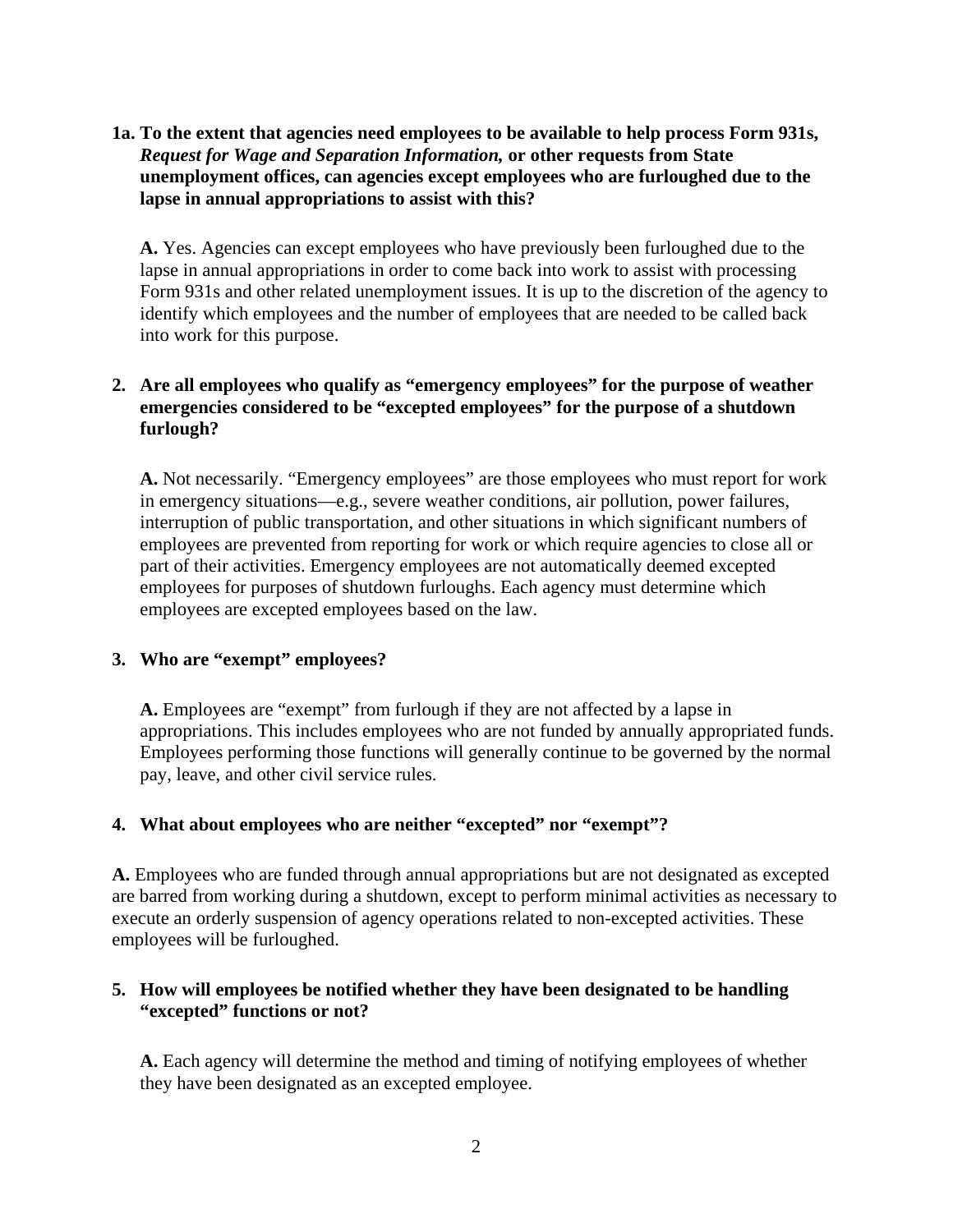#### **6. Why are leave-exempt Presidential appointees not subject to furlough?**

**A.** Individuals appointed by the President, with or without Senate confirmation, who are not covered by the leave system in 5 U.S.C. chapter 63, or an equivalent formal leave system, are not subject to furlough. An exemption from the chapter 63 leave system may be based on 5 U.S.C. 6301(2)(x) or (xi). (See also OPM regulations at 5 CFR 630.211.) These leaveexempt Presidential appointees are not subject to furloughs because they are considered to be entitled to the pay of their offices solely by virtue of their status as an officer, rather than by virtue of the hours they work. In other words, their compensation is attached to their office, and, by necessary implication of the President's authority to appoint such employees, their service under such an appointment creates budgetary obligations without the need for additional statutory authorization. Based on opinions of the Office of Legal Counsel, Department of Justice, the Antideficiency Act prohibition on creating a budgetary obligation before an appropriation is made is not applicable if the obligation is otherwise "authorized by law." (See 31 U.S.C. 1341 and 36 Op. O.L.C. 1, April 8, 2011, at [http://www.justice.gov/sites/default/files/olc/opinions/2011/04/31/wh-offrs-exempt-from](http://www.justice.gov/sites/default/files/olc/opinions/2011/04/31/wh-offrs-exempt-from-leave_0.pdf)[leave\\_0.pdf.](http://www.justice.gov/sites/default/files/olc/opinions/2011/04/31/wh-offrs-exempt-from-leave_0.pdf))

A leave-exempt Presidential appointee cannot be placed on nonduty status. Thus, the appointee's pay cannot be reduced based on placement in nonduty status, including via the mechanism of a furlough. As explained above, a leave-exempt Presidential appointee is entitled to the established pay of the position based on the holding of the office, not on the hours of duty.

Presidential appointees who are covered by the chapter 63 leave system are not considered to be entitled to pay based solely on their status as officers; thus, these individuals are subject to furlough in the same manner as other Federal employees. (See 5 U.S.C. 5508.) Any Presidential appointee who is a member of the Senior Executive Service (SES) or in a senior level (SL/ST) position paid under 5 U.S.C. 5376 is not exempt from the chapter 63 leave system (unless specifically designated for exemption under 5 U.S.C. 6301(2)(xi) and 5 CFR 630.211). All SES and SL/ST employees covered by the chapter 63 leave system are subject to furlough on the same basis as other employees. (The furlough of career SES members is subject to the procedures in 5 CFR 359, subpart H, and the furlough of SL/ST employees is subject to the procedures in 5 CFR 752, subpart D, or 5 CFR part 351, as applicable.)

While employees may be subject to furlough, the applicable procedures depend on the type of employee in question. For example, all Presidential appointees are excluded from the adverse action procedures in 5 U.S.C. chapter 75, based on 5 U.S.C. 7511(b)(1) and (3). In addition, Presidential appointees subject to Senate confirmation are excluded from reduction in force procedures, based on 5 CFR 351.202(b). If a Presidential appointee is subject to furlough but not subject to adverse action or reduction in force procedures, the agency should follow any administrative procedures required by any applicable internal personnel policies.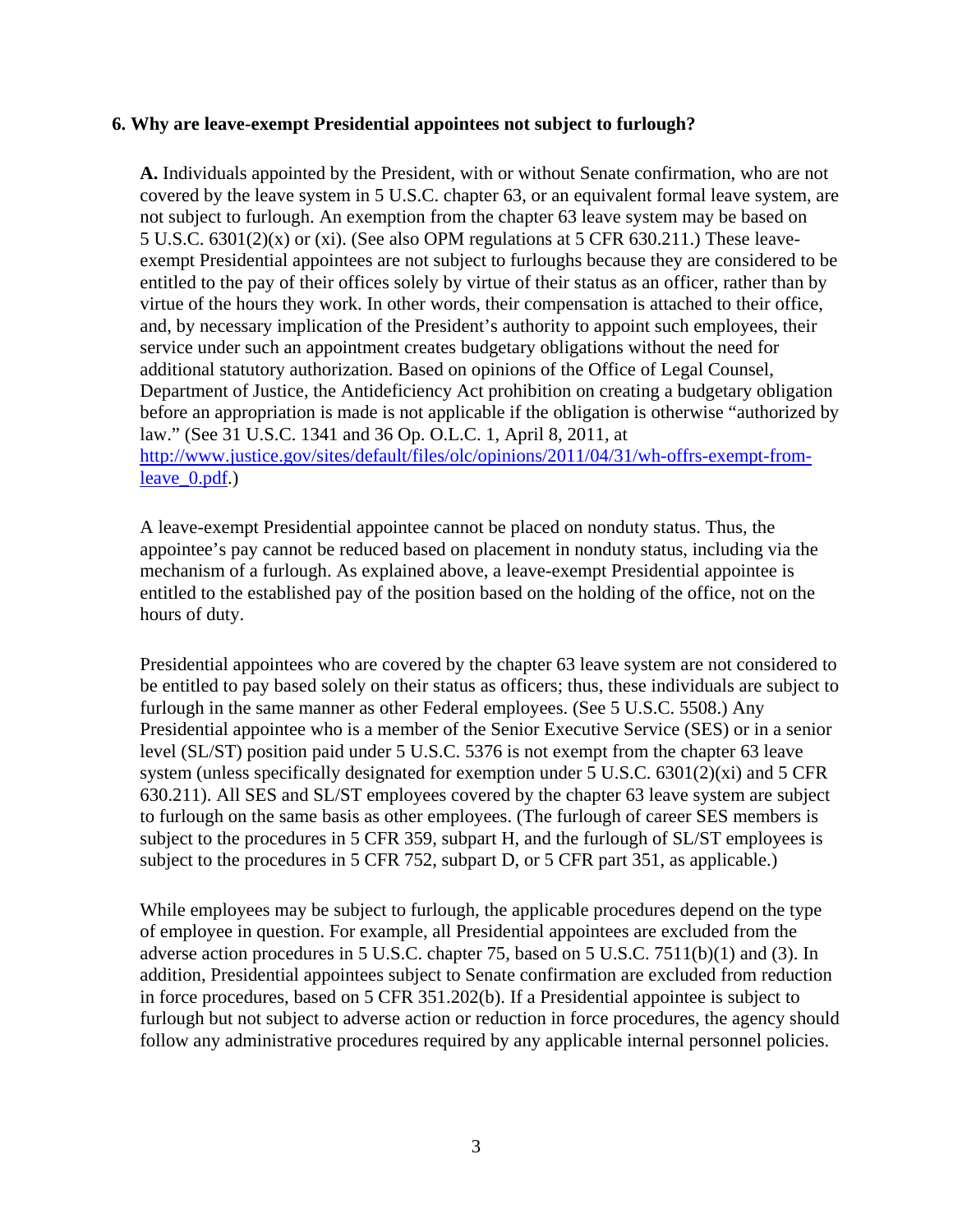Note: A former career Senior Executive Service (SES) appointee who receives a Presidential appointment that would normally convey an exemption from the leave system may be eligible to elect to retain SES leave benefits under 5 U.S.C. 3392(c). If SES leave benefits are so elected, such a Presidential appointee would be subject to furlough under 5 CFR 359, subpart H.

## <span id="page-5-0"></span>**C. Working during Furlough**

## **1. May an employee volunteer to do his or her job on a nonpay basis during a shutdown furlough?**

**A.** No. Unless otherwise authorized by law, an agency may not accept the voluntary services of an employee. (See 31 U.S.C. 1342.)

#### **2. What happens to employees scheduled for training during a shutdown furlough?**

**A.** Employees who are neither excepted nor exempt and are scheduled for training during a shutdown furlough must be placed in a furlough status and ordered not to attend the scheduled training.

#### **3. May employees take other jobs while on furlough?**

**A.** While on furlough, an individual remains an employee of the Federal Government. Therefore, executive branch-wide standards of ethical conduct and rules regarding outside employment continue to apply when an individual is furloughed (specifically, the executive branch-wide standards of ethical conduct (the standards), at 5 CFR part 2635). In addition, there are specific statutes which prohibit certain outside activities, and agency-specific supplemental rules that require prior approval of, and sometimes prohibit, outside employment. Therefore, before engaging in outside employment, employees should review these regulations and then consult their agency ethics official to learn if there are any agencyspecific supplemental rules governing the employee.

#### **4. If an employee receives a temporary appointment in another agency while furloughed, what happens to his/her benefits (e.g., retirement, health benefits, life insurance, leave)?**

**A.** Retirement, health benefits, and life insurance are handled as if the employee had actually transferred to the new agency. Leave balances are transferred as if the employee had actually transferred. (See Comptroller General opinion B-167975, September 1, 1970.)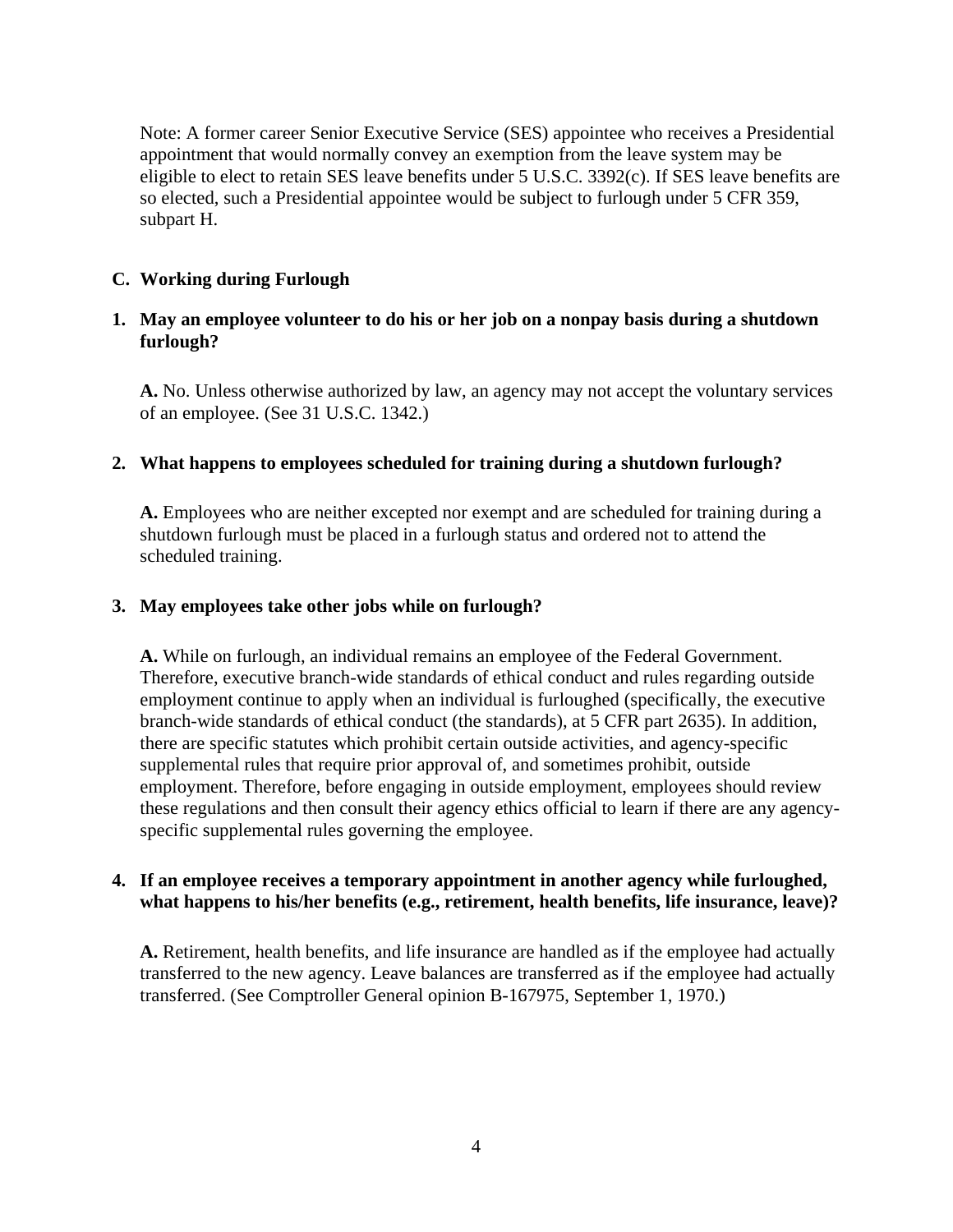## **non-workday that occurred during the furlough? 5. How should an agency determine the number of furlough hours for alternative work schedule (AWS) employees during a shutdown furlough? Can an employee reschedule a**

**A.** Employees are furloughed based on the number of hours they are scheduled to work on the days for which there is a shutdown furlough. Each agency that has an AWS program should have a policy specifying how flexible and compressed work schedules must be established and when they may be changed. Normally, such schedules are established in advance of the pay period involved. Under such a policy, an AWS non-workday scheduled to occur during a shutdown furlough should not be changed after the pay period begins.

#### **5a. What happens to employees on detail during a shutdown furlough?**

**A.** Detailed employees remain officially assigned to their permanent positions during the detail. During a shutdown furlough, each agency will determine the status of their employees on detail within the agency or to another agency. Home and receiving agencies should carefully consult about what activities are appropriate for a detailee to perform during a funding lapse to ensure that the activities are consistent with the reasons why the agency designated them as "excepted."

## **6. How are personnel working for Federal agencies under mobility agreements pursuant to the Intergovernmental Personnel Act (IPA) treated in a shutdown furlough?**

**A.** The specific authority for furloughing personnel who are working under mobility agreements pursuant to the IPA, either inside the Federal Government or with other organizations, will depend upon the nature of individual agreements, the status of the appointments, and/or the funding arrangements for the assignments. As a general rule, the following principles are applicable in determining whether to furlough personnel on IPA mobility assignments:

- Personnel from non-Federal organizations on appointments to the Federal Government are subject to furlough in the same manner as other employees.
- Personnel on detail to Federal agencies from non-Federal organizations may continue working, provided that the non-Federal organizations pay the total costs of the detail.
- Personnel on detail to Federal agencies from non-Federal organizations that share part of the costs of the detail may continue to work if the Federal portion of the cost was obligated from prior appropriations at the time of the IPA mobility agreements. In the event that a furlough takes place during a time for which no funds are appropriated, the assignment should be terminated.
- Personnel on detail to Federal agencies from non-Federal organizations that do not pay or share the costs of the detail are subject to furlough in the same manner as other employees.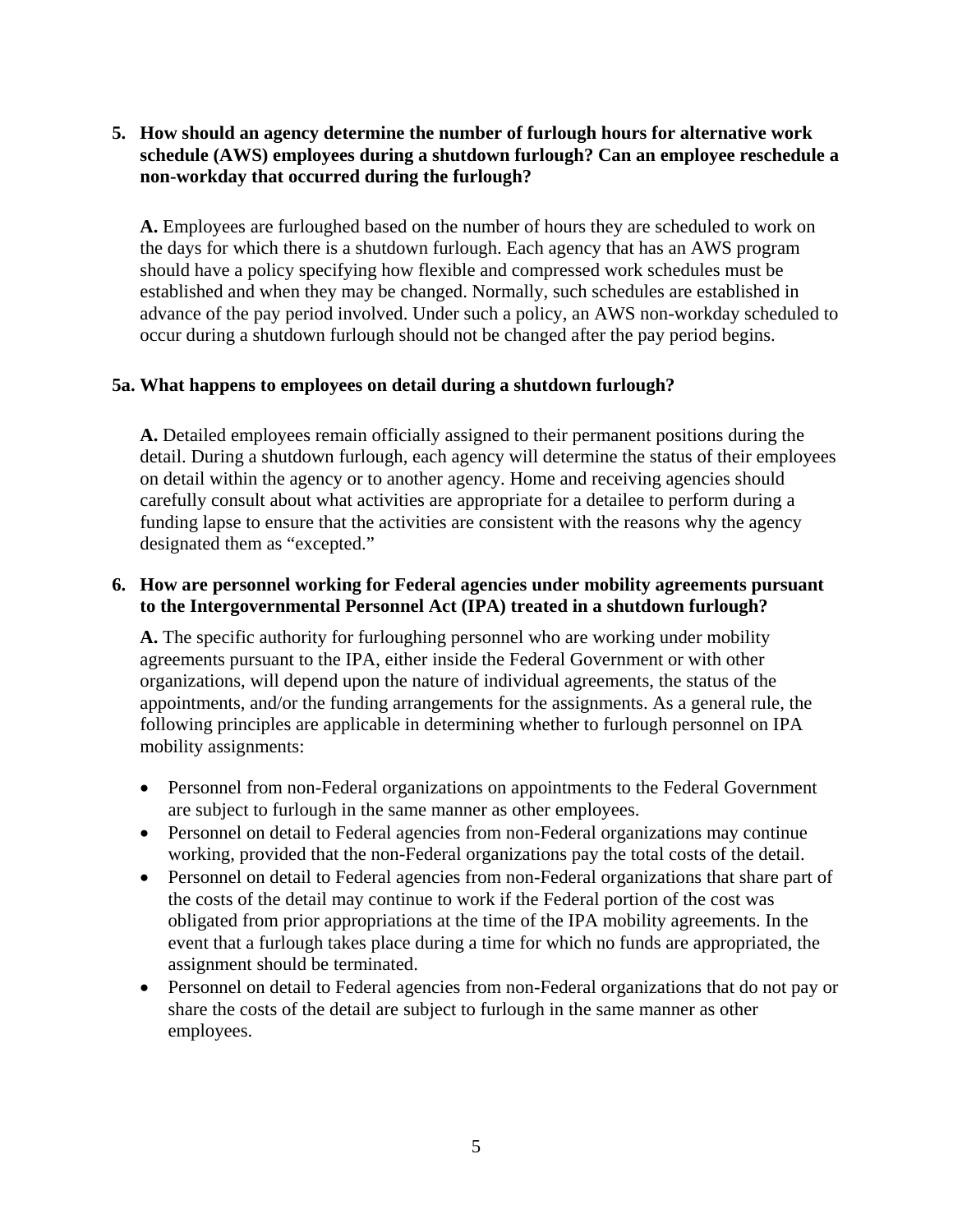## <span id="page-7-0"></span>**D. Pay**

## **1. Will excepted employees be paid for performing work during a shutdown furlough? If so, when will excepted employees receive such payments?**

**A.** Agencies will incur obligations to pay for services performed by excepted employees during a lapse in appropriations, and those employees will be paid after Congress passes and the President signs a new appropriation or continuing resolution.

(Note: Presidential appointees who are not covered by the leave system in 5 U.S.C. chapter 63 are not subject to furlough, but are also barred from receiving pay during a lapse in appropriations. These Presidential appointees will be paid after Congress passes and the President signs a new appropriation or continuing resolution.)

## **2. Will employees who are furloughed get paid?**

**A.** Congress will determine whether furloughed employees receive pay for the furlough period.

## **3. Will employees receive a paycheck for hours worked prior to a lapse in appropriations?**

**A.** Under Office of Management and Budget (OMB) guidance issued in 1980 (below), employees will receive this paycheck. Although the payroll for the last pay period before the lapse will be processed potentially during a period of furlough, the minimum number of payroll staff necessary for this process will be excepted from furlough for the minimum time required to issue the checks, including checks for the last pay period before the lapse. This guidance can be found in OMB's August 28, 1980, [Bulletin No. 80-14, Shutdown of Agency](http://www.opm.gov/policy-data-oversight/pay-leave/furlough-guidance/attachment_a-5.pdf)  [Operations Upon Failure by the Congress to Enact Appropriations,](http://www.opm.gov/policy-data-oversight/pay-leave/furlough-guidance/attachment_a-5.pdf) paragraph 3.b.(1) (Appropriations and funds). OMB has reviewed and concurs in this answer.

## **4. When an employee's pay is insufficient to permit all deductions to be made because a shutdown furlough occurs in the middle of a pay period and the employee receives a partial paycheck, what is the order of withholding precedence?**

**A.** Agencies will follow the guidance on the order of precedence for applying deductions from the pay of its civilian employees when gross pay is insufficient to cover all authorized deductions found at [https://www.chcoc.gov/content/ppm-2008-01-order-precedence-when](https://www.chcoc.gov/content/ppm-2008-01-order-precedence-when-gross-pay-not-sufficient-permit-all-deductions)[gross-pay-not-sufficient-permit-all-deductions.](https://www.chcoc.gov/content/ppm-2008-01-order-precedence-when-gross-pay-not-sufficient-permit-all-deductions)

## **5. May an excepted employee be permitted to earn premium pay (e.g., overtime pay, Sunday premium pay, night pay, availability pay) during the furlough period?**

**A.** Yes. Excepted employees who meet the conditions for overtime pay, Sunday premium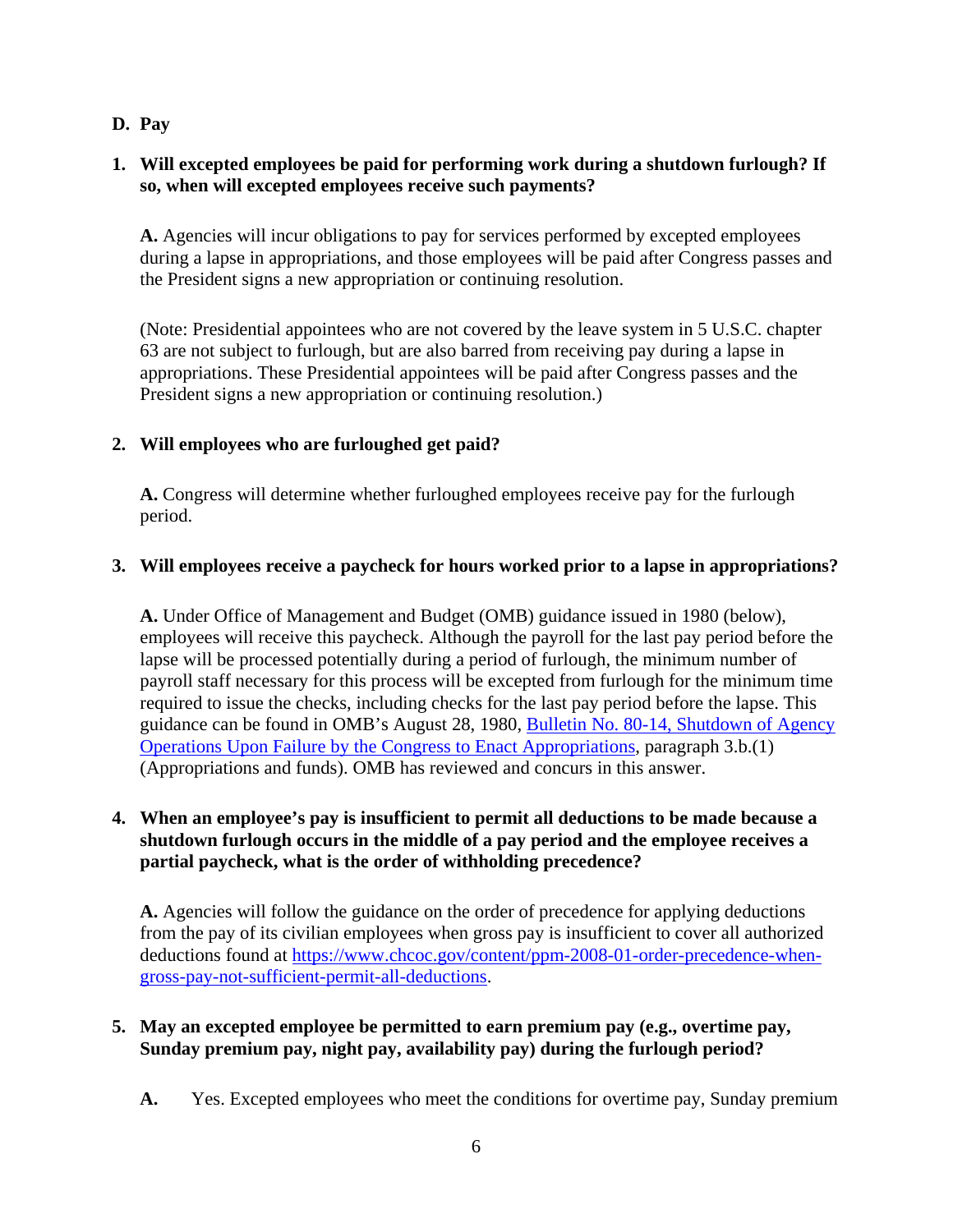pay, night pay, availability pay and other premium payments will be entitled to payment in accordance with applicable rules, subject to any relevant payment limitations. Premium pay may be earned but cannot be paid until Congress passes and the President signs a new appropriation or continuing resolution.

## <span id="page-8-0"></span>**E. Performance Awards and Within-Grade Increases**

## **1. If agency performance management policies and practices require the payment of performance awards to employees, can the payment be delayed until after the shutdown furlough?**

**A.** Yes. Neither law nor regulation requires agencies to pay performance awards granted under 5 U.S.C. chapters 43 and 45 and 5 CFR 451.104(a)(3). If agency performance management policies and practices require the payment of performance awards, agencies may delay payment until after the furlough when funds are available.

#### **2. Are agencies required to pay performance awards to Senior Executive Service (SES) career appointees during a shutdown furlough?**

**A.** No. The applicable law (5 U.S.C. 5384) and regulation (5 CFR 534.405) do not specify when an SES performance award must be paid to a career appointee, nor do they provide a basis to pay awards when no appropriated funds are available for that purpose. Therefore, if a shutdown furlough intervenes, an agency may defer payment of SES performance awards until after the furlough, when funds are available.

## **3. May agencies deny or delay within-grade or step increases for General Schedule and Federal Wage System employees during a shutdown furlough?**

<span id="page-8-1"></span>**A.** It depends on how long the shutdown furlough lasts. Within-grade and step increases for General Schedule (GS) and Federal Wage System employees are awarded on the basis of length of service and individual performance. Such increases may not be denied or delayed solely because of lack of funds. However, extended periods of nonpay status (e.g., because of a furlough for lack of funds) may affect the timing of such increases. For example, a GS employee in steps 1, 2, or 3 of the grade who is furloughed an aggregate of more than 2 workweeks during the waiting period would have his or her within-grade increase delayed by at least a full pay period. (See 5 CFR 531.406(b).)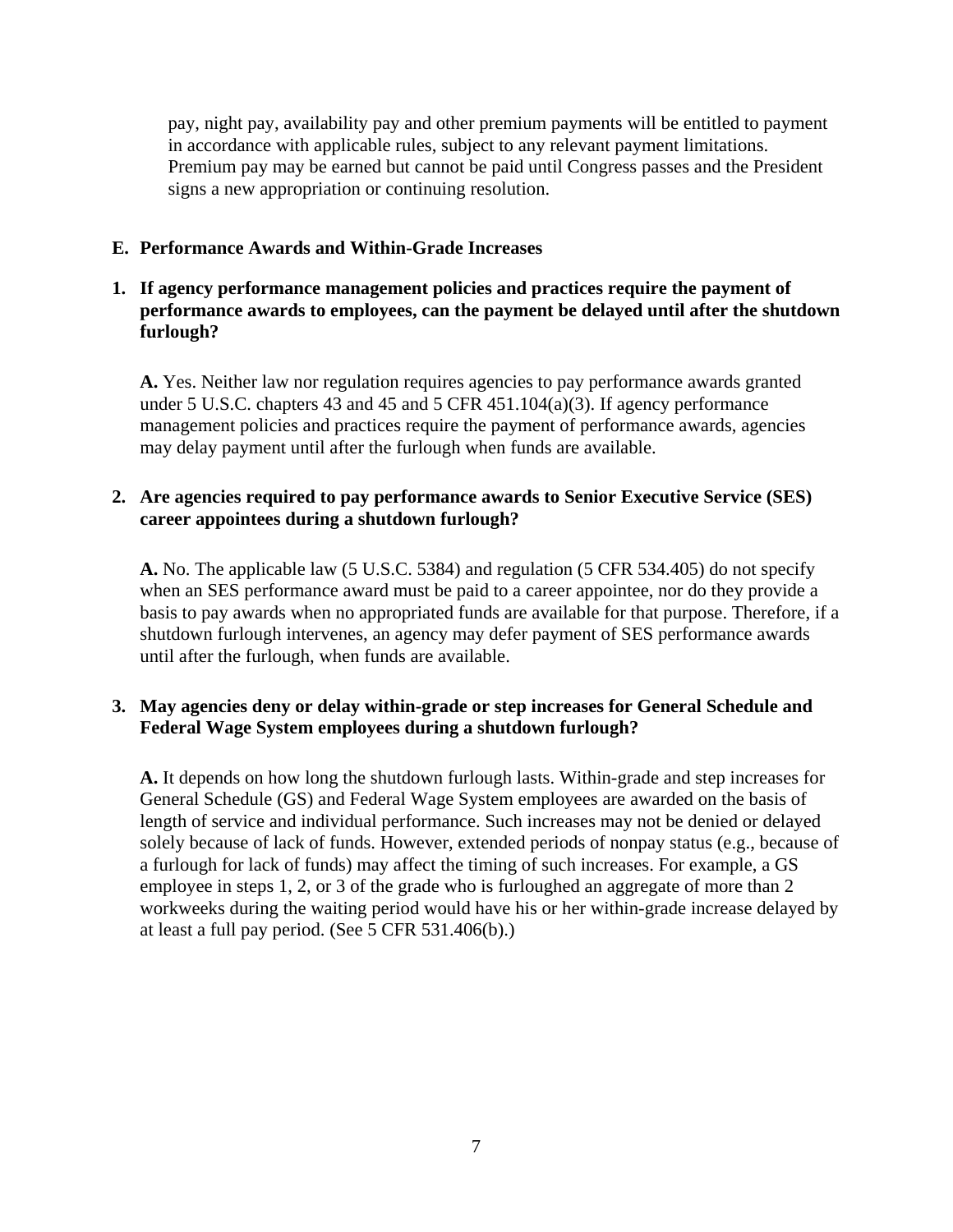#### **F. Leave and Other Time Off**

## **1. May an employee not excepted from the furlough take previously approved paid time off (e.g., annual, sick, court, military leave, or leave for bone marrow/organ donor leave, or compensatory time off, including religious compensatory time off) during a shutdown furlough?**

**A.** No. All paid time off during a shutdown furlough period must be canceled because the requirement to furlough supersedes leave and other paid time off rights. The Antideficiency Act (31 U.S.C. 1341 et seq.) does not allow authorization of any expenditure or obligation before an appropriation is made, unless authorized by law. Paid time off creates a debt to the Government that is not authorized by the Act. Therefore, agencies are instructed that during a shutdown furlough, all paid time off must be canceled.

## **2. May an excepted employee take previously approved paid time off or be granted new requests for paid time off during a shutdown furlough?**

**A.** No. When an excepted employee is not working or not performing excepted activities in compliance with the Antideficiency Act, he or she cannot be in a pay status. Excepted employees must be either performing excepted activities or furloughed during any absence from work. The furlough must be documented by a furlough notice. If an excepted employee refuses to report for work after being ordered to do so, he or she will be considered to be absent without leave (AWOL) and will be subject to any consequences that may follow from being AWOL.

## **2a. Are excepted employees allowed to have intermittent unpaid absences from work during a shutdown furlough?**

**A.** As stated in Question F.2., excepted employees are not eligible to take any kind of paid time off (e.g., annual leave, sick leave, compensatory time off, credit hours, or excused absence). In addition, excepted employees may not be placed in leave without pay (LWOP) status. (See Question F.7. for specific guidance on employees scheduled to take unscheduled leave under the Family and Medical Leave Act.) However, if an excepted employee needs to be absent from work for brief or intermittent periods, agencies are encouraged to explore the use of workplace flexibilities such as alternative work schedules and telework (subject to applicable laws, regulations, agency policies, and collective bargaining agreements) to accommodate this employee's need to be absent. If use of workplace flexibilities is not appropriate for your situation, excepted employees must be furloughed for any brief or intermittent unpaid absence. (See Question F.2b. for guidance on employees that must be furloughed during an approved absence from work. Also see Sample Notice of Furlough During Intermittent Absences to Excepted Employee.)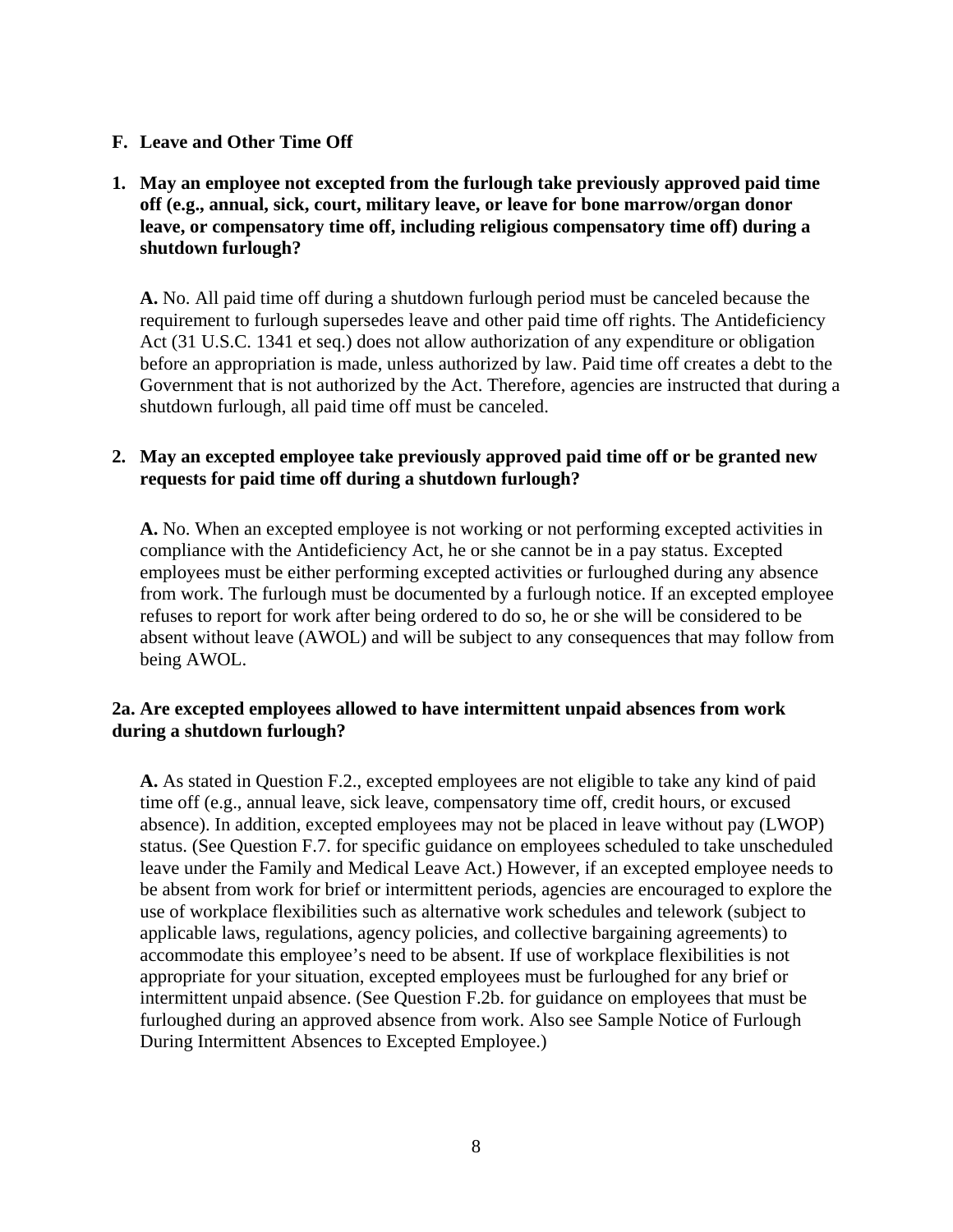**2b. If an agency is willing to approve brief or intermittent unpaid absences from work for an excepted employee and use of workplace flexibilities is not appropriate, does the excepted employee have to be placed in a furlough status for these brief or intermittent unpaid absences?**

**A.** Yes. When excepted employees are absent from work they must be furloughed. These periods of time must be documented by a shutdown furlough notice with applicable appeal rights. Any time when an excepted employee is absent from work is time the employee is in a furlough status, and this must be properly documented by a shutdown furlough notice that spells out whatever appeal rights are applicable.

One option would be for the agency to issue a furlough notice for the period of time when the employee will be absent, and then recall the employee when the employee is once again available to come to work and perform excepted activities.

Another option, which may be easier to administer for an employee who will have multiple brief intermittent absences over a period of time, would be for the agency to issue a modified shutdown furlough notice, which states that the employee is excepted from furlough except for those periods of time they are not working but would otherwise be scheduled to work. (See Sample Notice of Furlough During Intermittent Absences to Excepted Employee.) The periods of time an employee is not working should be listed and clearly identified in the modified shutdown furlough notice. As with any modified furlough notice, agencies should issue such notices as soon as practicable.

The above two options are examples of two approaches to consider to ensure appropriate procedural rights are provided to furloughed employees. If you elect to pursue an alternative approach in providing a furlough notice to excepted employees approved to be absent from work for brief or intermittent absences, agency officials should consult with their General Counsel to ensure appropriate procedural rights are provided to furloughed employees.

## **3. May an employee work during the furlough period to accumulate religious compensatory time off hours for religious observances?**

**A.** An employee who is not "excepted" may not work during the furlough period, even to accrue religious compensatory time. However, an excepted employee may work additional hours for religious purposes if the employee is performing excepted activities, though the employee may not use those hours until after the lapse in appropriations is over.

## **4. If an employee is scheduled to take approved unpaid leave during a shutdown furlough, should the agency provide the employee with a furlough notice?**

**A.** It depends. If the employee is not expected to work during the furlough period (e.g., a 1 year period of leave without pay to accompany a military spouse overseas), then agencies are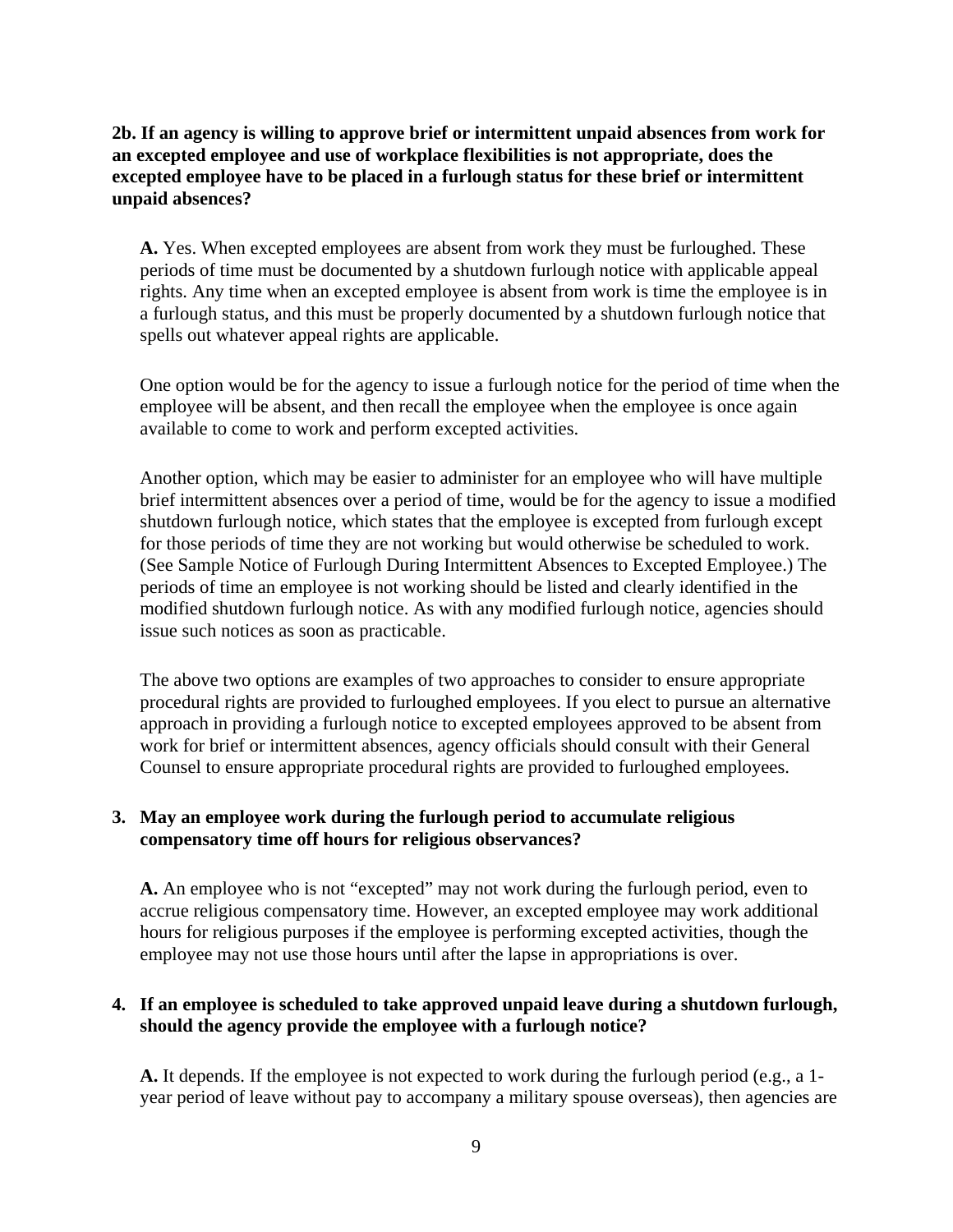not required to provide the employee with a furlough notice. If, however, the employee is scheduled to return from unpaid leave to Federal service during the furlough period, the employee should be provided with a furlough notice (effective on the date of scheduled return), unless the employee is expected to be at work performing an excepted activity.

## **5. If an employee is scheduled to take unpaid leave under the Family and Medical Leave Act (FMLA) during a shutdown furlough, should the agency provide the employee with a furlough notice?**

**A.** It depends. If the employee is not expected to work during the furlough period (e.g., an employee who has just given birth and has requested 12 weeks of unpaid leave (leave without pay (LWOP)) under the FMLA), the agency is not required to provide the employee with a furlough notice. If, however, the employee is scheduled to return from LWOP to Federal service during the furlough period, the employee should be provided with a furlough notice (effective on the date of scheduled return), unless the employee is expected to be at work performing an excepted activity. An employee on LWOP under FMLA during a shutdown furlough may not later substitute paid time off for the days of LWOP.

## **6. Does LWOP under FMLA that is scheduled to be taken during a shutdown furlough period count toward the employee's 12-week FMLA leave entitlement?**

**A.** No.

#### **7. If an employee is scheduled to take paid leave or other paid time off under FMLA during a shutdown furlough, should the employee be furloughed?**

**A.** Yes. An employee must be placed in furlough status during any paid time off scheduled to be taken during a lapse in appropriations. If an employee is scheduled to take paid time off under FMLA during a shutdown furlough (either continuously or intermittently), the paid time off must be canceled and the employee must be furloughed for any period during which paid time off was scheduled. Thus, any days of scheduled paid time off are documented as furlough days. Any previously scheduled days of unpaid leave under FMLA will continue to be documented as LWOP. No days associated with a shutdown furlough period will be counted against an employee's 12-week FMLA leave entitlement.

## **7a. What should an agency do if an excepted employee faces FMLA-qualifying circumstances?**

A. During a lapse of appropriations, an employee must either be working (i.e., excepted from furlough) or in a nonpay status, as referenced in Question F.7. An excepted employee may face circumstances that would normally qualify him or her for unpaid leave under FMLA. The employing agency should allow such an excepted employee to be placed in a furlough status (a form of unpaid leave) for appropriate periods, consistent with his or her rights under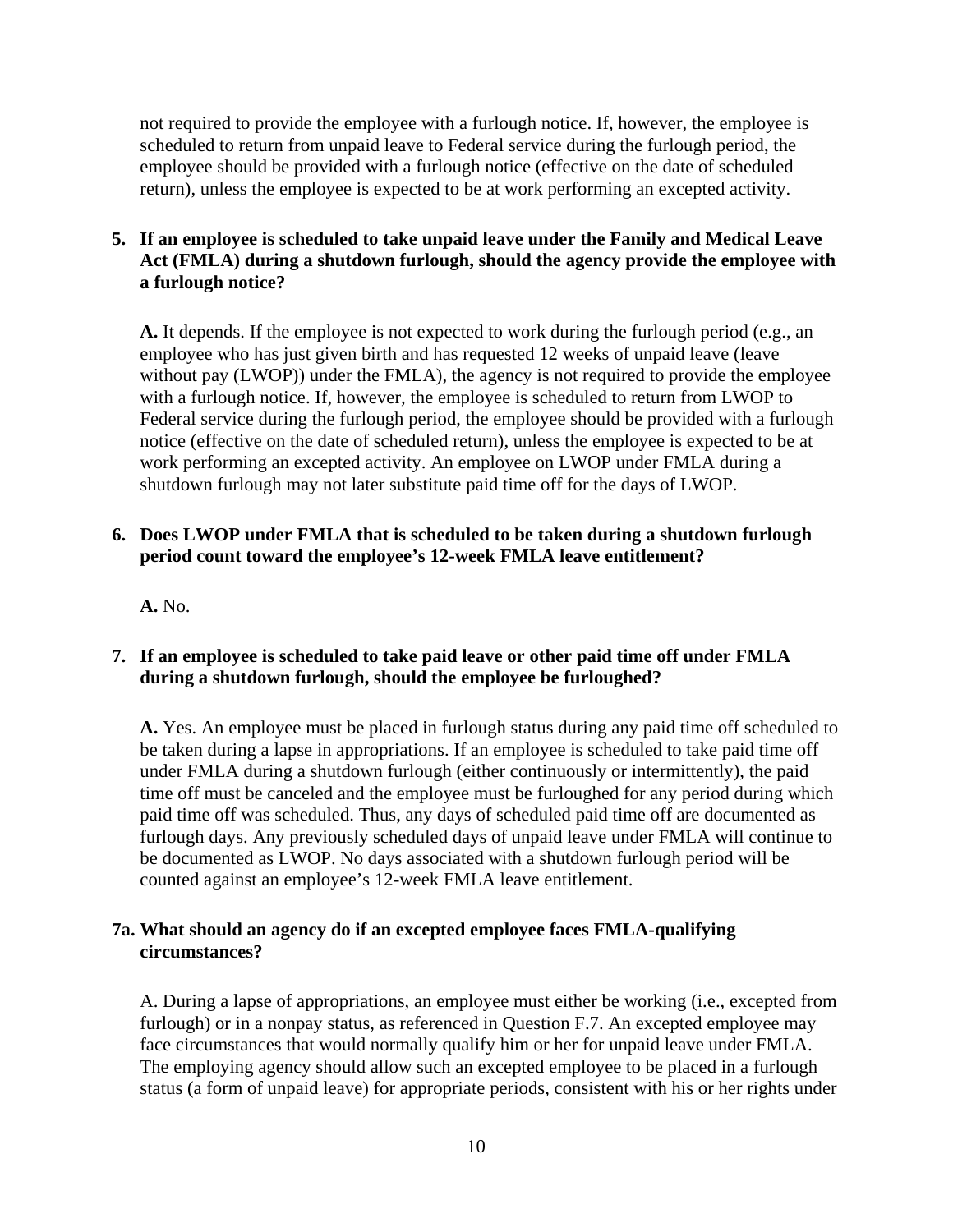FMLA. The furlough periods would not count against the limit of 12 weeks of unpaid leave during any 12-month period.

## **8. Are employees who are not excepted from the furlough allowed to take paid leave or other paid time off during periods when other employees are performing work necessary for an orderly suspension of agency operations?**

**A.** No. All paid leave or other paid time off is cancelled during a period when a lapse in appropriations is in effect. There is no authority to obligate funds for paid time off during a lapse in appropriations. Employees who are not excepted from the furlough are allowed to perform minimal activities as necessary to execute an orderly suspension of agency operations related to non-excepted activities. Being on paid leave is not an activity necessary to execute an orderly suspension of agency operations. Agencies should determine on a caseby-case basis whether it is necessary to require employees who had been scheduled to take paid time off to report to duty to perform orderly suspension activities.

## **9. May an excepted employee be permitted to earn compensatory time off and credit hours (under flexible work schedules) during the shutdown period?**

**A.** Yes. With agency approval, excepted employees may earn compensatory time off and/or credit hours subject to requirements found in 5 U.S.C. 5543 and 6120–6133; 5 CFR 550.114, 551.531, and part 610, subpart D; or other applicable authority. Each agency is responsible for approving the number of hours an excepted employee can work related to the performance of excepted activities. Employees will not be permitted to use earned compensatory time off or credit hours during the shutdown period.

## **10. If an employee has properly scheduled "use-or-lose" annual leave before the start of the third biweekly pay period prior to the end of the leave year, but is unable to use some or all of the scheduled leave because of the furlough, does the furlough constitute an "exigency of the public business" that would permit an agency to restore the leave after the beginning of the new leave year?**

**A.** Employees in this situation should make every effort to reschedule "use-or-lose" annual leave for use before the end of the current leave year. However, if this is not possible due to a lapse in appropriations, agency heads (or their designees) are encouraged to use their discretionary authority to restore any lost annual leave by determining that the employee was prevented from using his or her leave because of an exigency of the public business namely, the need to furlough employees because of the lapse in appropriations.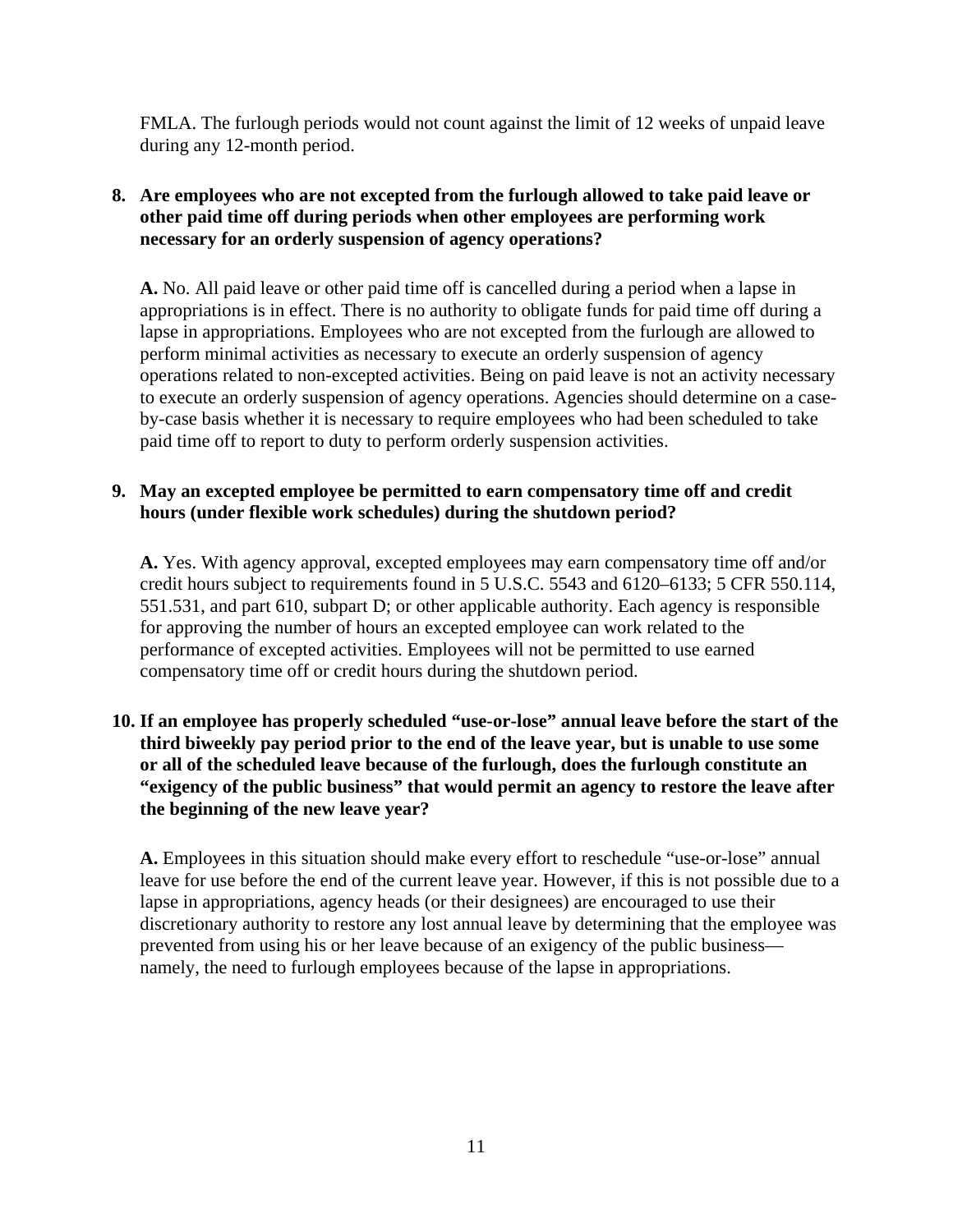## **11. If an employee has properly scheduled use of "restored annual leave" that is due to expire at the end of the leave year (because it is the end of the 2-year restoration period) but that leave is canceled and lost due to lapse of appropriations, may the employing agency restore that leave again?**

**A.** Unfortunately, no—unless Congress enacts legislation providing otherwise. There is nothing in existing law or regulation that allows restored annual leave to be restored a second time. In fact, the Comptroller General has determined that unused restored annual leave may not be restored after expiration of the 2-year period. (See [B-188993,](http://www.gao.gov/products/458670) December 12, 1977.)

#### **12. Does a shutdown furlough affect the accrual of annual leave and sick leave?**

**A.** If an employee is furloughed (i.e., placed in nonpay status) for part of a biweekly pay period, the employee's leave accrual will generally not be affected for that pay period.

However, the accumulation of nonpay status hours during a leave year can affect the accrual of annual leave and sick leave over a period of time. (See 5 CFR 630.208 and Notes 1 and 2 below.) For example, when a full-time employee with an 80-hour biweekly tour of duty accumulates a total of 80 hours of nonpay status from the beginning of the leave year (either in one pay period, or over the course of several pay periods), the employee will not earn annual and sick leave in the pay period in which that 80-hour accumulation is reached. If the employee again accumulates 80 hours of nonpay status, he or she will again not earn leave in the pay period in which that new 80-hour total is reached. At the end of the leave year, any accumulation of nonpay status hours of less than 80 hours is zeroed out so that the accumulation of nonpay status hours for the next leave year starts at zero.

For part-time employees, the rule blocking accrual of leave based on the accumulation of nonpay status hours (5 CFR 630.208) does not apply. Instead, leave accrual for part-time employees is prorated based on hours in a pay status in each pay period; thus, time in nonpay status reduces leave accrual in each pay period containing such time (5 CFR 630.303 and 5 U.S.C. 6307).

Also, please see OPM's fact sheet on the [Effect of Extended Leave Without Pay \(LWOP\) \(or](http://www.opm.gov/policy-data-oversight/pay-leave/leave-administration/fact-sheets/effect-of-extended-leave-without-pay-lwop-or-other-nonpay-status-on-federal-benefits-and-programs/)  [Other Nonpay Status\) on Federal Benefits and Programs,](http://www.opm.gov/policy-data-oversight/pay-leave/leave-administration/fact-sheets/effect-of-extended-leave-without-pay-lwop-or-other-nonpay-status-on-federal-benefits-and-programs/) which has a section entitled, "Accrual of annual and sick leave."

Note 1: The term "nonpay status" refers to the period during which an employee is absent from his or her tour of duty established for leave usage purposes and receives no pay for such absence. Furlough is one type of nonpay status.

Note 2: The term "leave year" is defined as the period beginning on the first day of the first full biweekly pay period in a calendar year and ends on the day immediately before the first day of the first full biweekly pay period in the following calendar year. (For example, for employees on the standard biweekly payroll cycle, the 2015 leave year is January 11, 2015,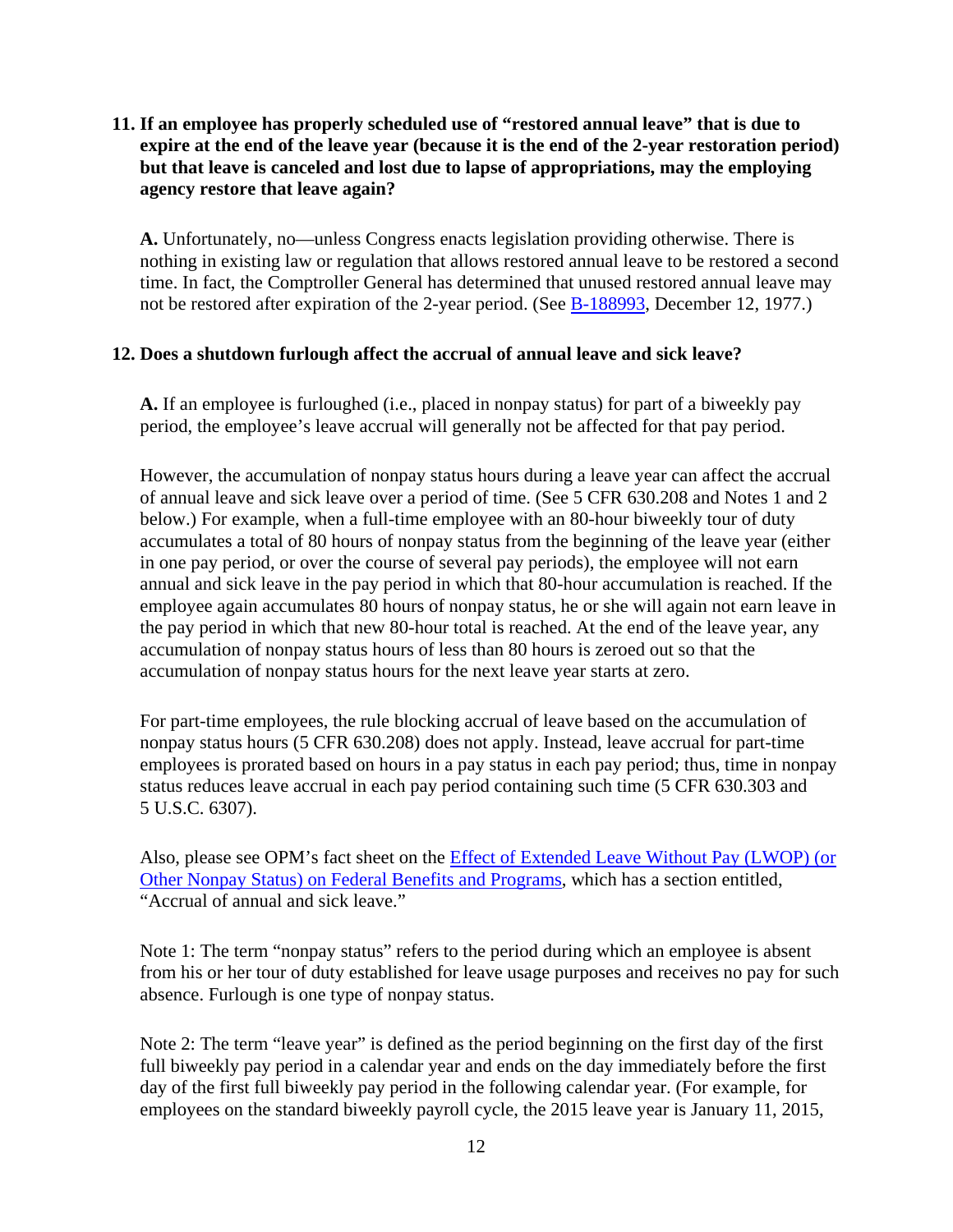through January 9, 2016.) (See fact sheet at [http://www.opm.gov/policy-data-oversight/pay](http://www.opm.gov/policy-data-oversight/pay-leave/leave-administration/fact-sheets/leave-year-beginning-and-ending-dates/)[leave/leave-administration/fact-sheets/leave-year-beginning-and-ending-dates/.](http://www.opm.gov/policy-data-oversight/pay-leave/leave-administration/fact-sheets/leave-year-beginning-and-ending-dates/))

Note 3: For full-time employees with an uncommon tour of duty under 5 CFR 630.210, the accumulation limit used in applying 5 CFR 630.208 is the number of hours in the uncommon tour of duty for a biweekly pay period.

## **13. How are employees affected if, during a shutdown furlough, their Federal office is closed or announces a change in operating status due to an emergency, severe weather condition, natural disaster, and other incident causing disruption of agency operations?**

**A.** Furloughed employees will not be affected if their Federal office is closed or announces a change in operating status during a shutdown furlough and will remain in furlough status.

Exempt employees are not affected by a shutdown furlough and will follow normal emergency operating procedures.

Excepted employees will follow normal emergency operating procedures during a Federal office closure or change in operating status, which may result in excepted employees being placed in furlough status for any hours of work not performed. This is because during a shutdown furlough, excepted employees must be either be performing excepted activities or furloughed during any absence from work and may not be placed in an excused absence or leave without pay (LWOP) status. Furlough of an excepted employee must be documented by a shutdown furlough notice with applicable appeal rights. (See Sample Notice of Furlough During Intermittent Absences to Excepted Employee.) Excepted employees who perform work on a day their Federal office is closed during a shutdown furlough will be paid after Congress passes and the President signs a new appropriations bill.

## <span id="page-14-0"></span>**G. Holidays**

## **1. Will an employee "exempt" from furlough be paid for a holiday that occurs during a shutdown?**

**A.** Employees are "exempt" from furlough if they are not affected by a lapse in appropriations. As such, an "exempt" employee will be paid for a holiday according to the normal rules governing holidays.

## **2. Will furloughed employees be paid for a holiday that occurs during a shutdown furlough?**

**A.** Furloughed employees will not receive pay for a holiday that occurs during a shutdown furlough unless authorized by subsequent legislation.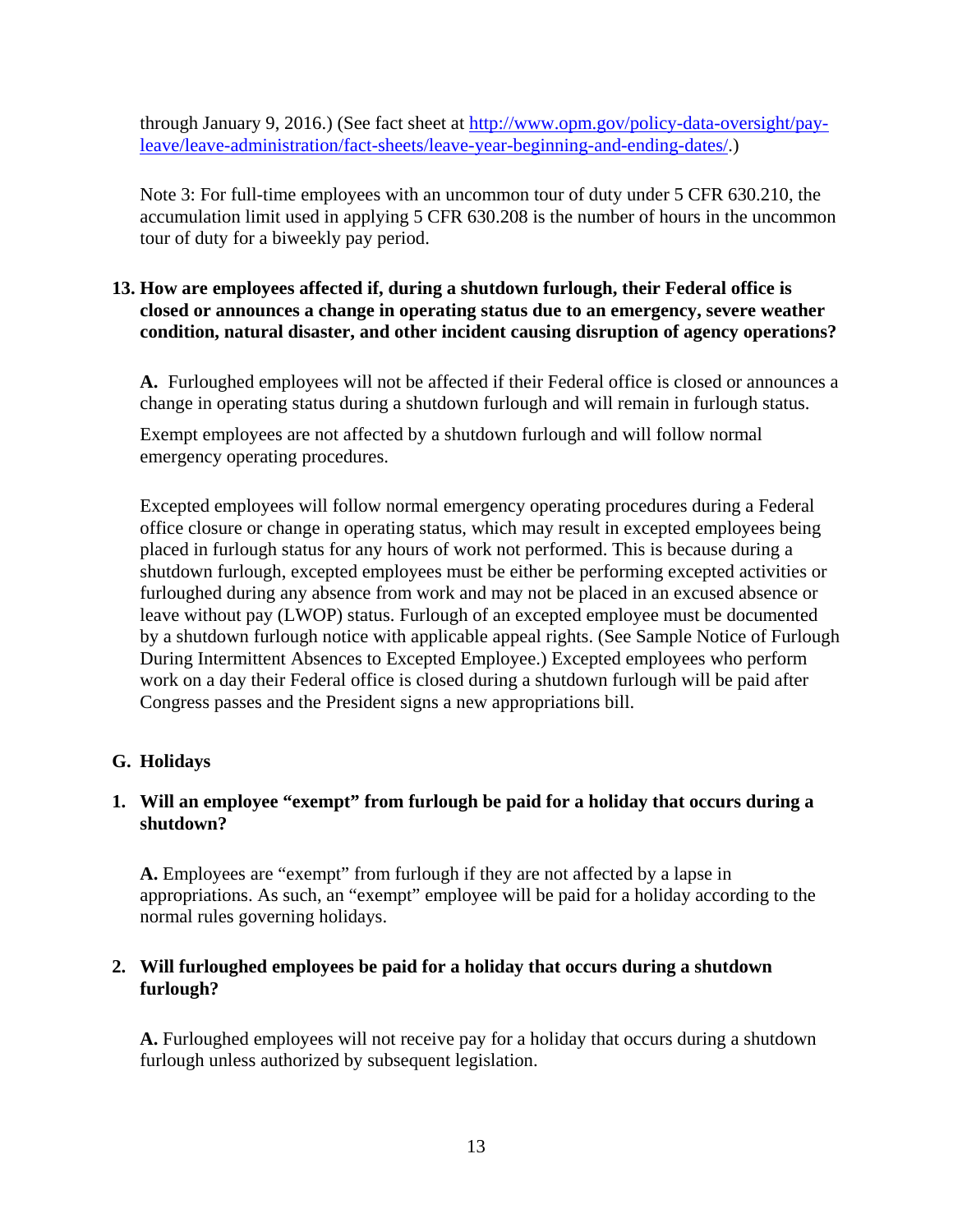## **3. What is the status of an "excepted" employee who does not perform work on a holiday that occurs during a shutdown furlough?**

**A.** An "excepted" employee who does not perform work on a holiday must be placed in a furlough status for the holiday and must be provided written notice of the agency's decision to furlough in accordance with the guidance in section P. Procedures. This is because during a lapse of appropriations all affected employees must be (1) at work performing excepted activities or (2) furloughed. This applies with respect to any period of time that is part of an affected employee's regularly scheduled administrative workweek, including a holiday. (See Sample Notice of Furlough During Holiday to Excepted Employee Due to a Lapse of Appropriations.)

## **4. Will an "excepted" employee who does not work on a holiday that occurs during a shutdown furlough be paid for the holiday?**

**A.** No. An "excepted" employee who does not work on a holiday will be placed in a furlough status for the holiday and will not receive pay for a holiday that occurs during a shutdown furlough unless authorized by subsequent legislation. (See Sample Notice of Furlough During Holiday to Excepted Employee Due to a Lapse of Appropriations.)

#### **5. Can an "excepted" employee voluntarily report to work on the holiday?**

**A.** No. Each agency must determine which excepted activities must be performed on a holiday, and which employees are needed to perform those functions. Employees who are not otherwise needed to perform excepted functions on the holiday must be placed in furlough status for that day.

#### **6. Can "excepted" employees be required to perform work on a holiday that occurs during a shutdown furlough?**

**A.** Yes. Each agency is responsible for determining which excepted activities must be performed on a holiday in order to carry out functions related to such excepted activities. Failure to report to duty on a holiday is no different than failure to report to work on any other day (see Question F.2).

#### **7. What pay entitlements will accrue to an "excepted" employee who performs work on a holiday during a shutdown furlough?**

**A.** The Federal Government will be obligated to pay an excepted employee who performs work on a holiday according to the normal rules governing pay for work on a holiday. For example, under 5 U.S.C. 5546(b), a covered employee would receive his or her rate of basic pay, plus holiday premium pay at a rate equal to the employee's rate of basic pay. In addition, if such an employee performs officially ordered or approved overtime work on a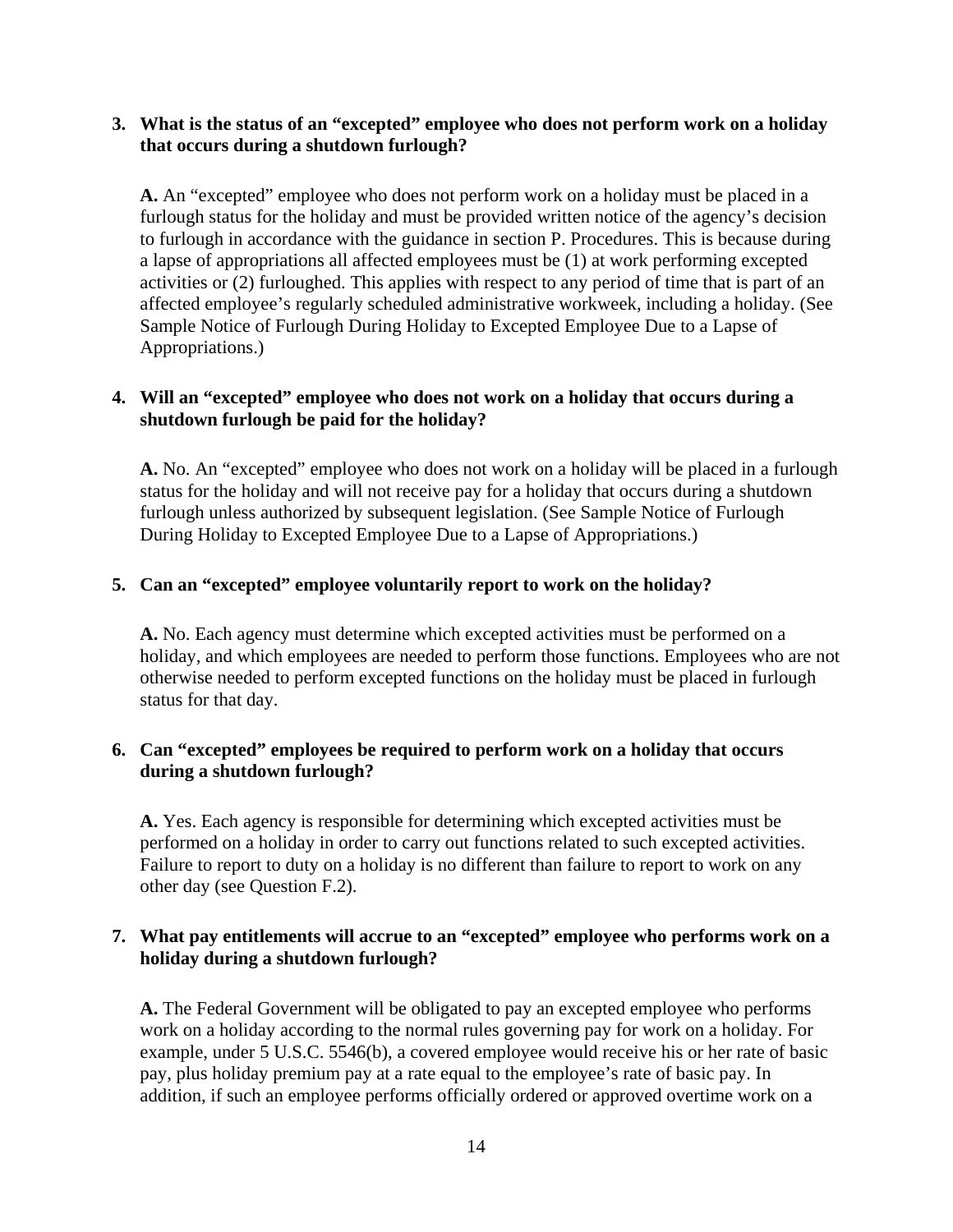holiday (i.e., work in excess of his or her basic non-overtime work requirement for that day), the employee would receive overtime pay (or compensatory time off) for that work. Of course, an excepted employee cannot receive payment for working on a holiday until an appropriations act or a continuing resolution is enacted. Please note, holiday premium pay and overtime pay are not applicable to certain employees, such as heads of agencies and members of the Senior Executive Service.

## **8. How do the "in lieu of" holiday rules apply during a shutdown furlough?**

**A.** When a shutdown furlough is not in effect, all full-time employees, including those on flexible or compressed work schedules, are entitled to an "in lieu of" holiday when a holiday falls on a nonworkday. OPM guidance on "in lieu of" holidays can be found at [http://www.opm.gov/policy-data-oversight/pay-leave/pay-administration/fact](http://www.opm.gov/policy-data-oversight/pay-leave/pay-administration/fact-sheets/holidays-work-schedules-and-pay/)[sheets/holidays-work-schedules-and-pay/.](http://www.opm.gov/policy-data-oversight/pay-leave/pay-administration/fact-sheets/holidays-work-schedules-and-pay/)

During a shutdown furlough, generally—

- The normal "in lieu of" holiday rules apply to employees "exempt" from furlough.
- The "in lieu of" holiday rules do not apply to furloughed employees (i.e., employees do not receive an "in lieu of" holiday if they are in a furlough status on a holiday).
- When scheduling holidays for "excepted" employees, the normal "in lieu of" holiday rules apply. However, as explained in Questions G.4., G.5., and G.6., otherwise excepted employees must be furloughed on the "in lieu of" holidays unless they are working.

## <span id="page-16-0"></span>**H. Benefits**

## **1. Will an employee continue to be covered under the Federal Employees Health Benefits (FEHB) program during a shutdown furlough if the agency is unable to make its premium payments on time?**

**A.** Yes. The employee's FEHB coverage will continue even if an agency does not make the premium payments on time. Since the employee will be in a non-pay status, the enrollee share of the FEHB premium will accumulate and be withheld from pay upon return to pay status.

#### **2. What happens if an employee wants to terminate Federal Employees Health Benefits (FEHB) coverage while in a nonpay status in order to avoid the expense?**

**A.** Unlike other types of non-pay status, employees in a non-pay status due to a lapse of appropriations (shutdown furlough) will not have the opportunity to terminate or cancel FEHB coverage. The employee will remain covered; the enrollee share of the FEHB premium will accumulate and be withheld from pay upon return to pay status.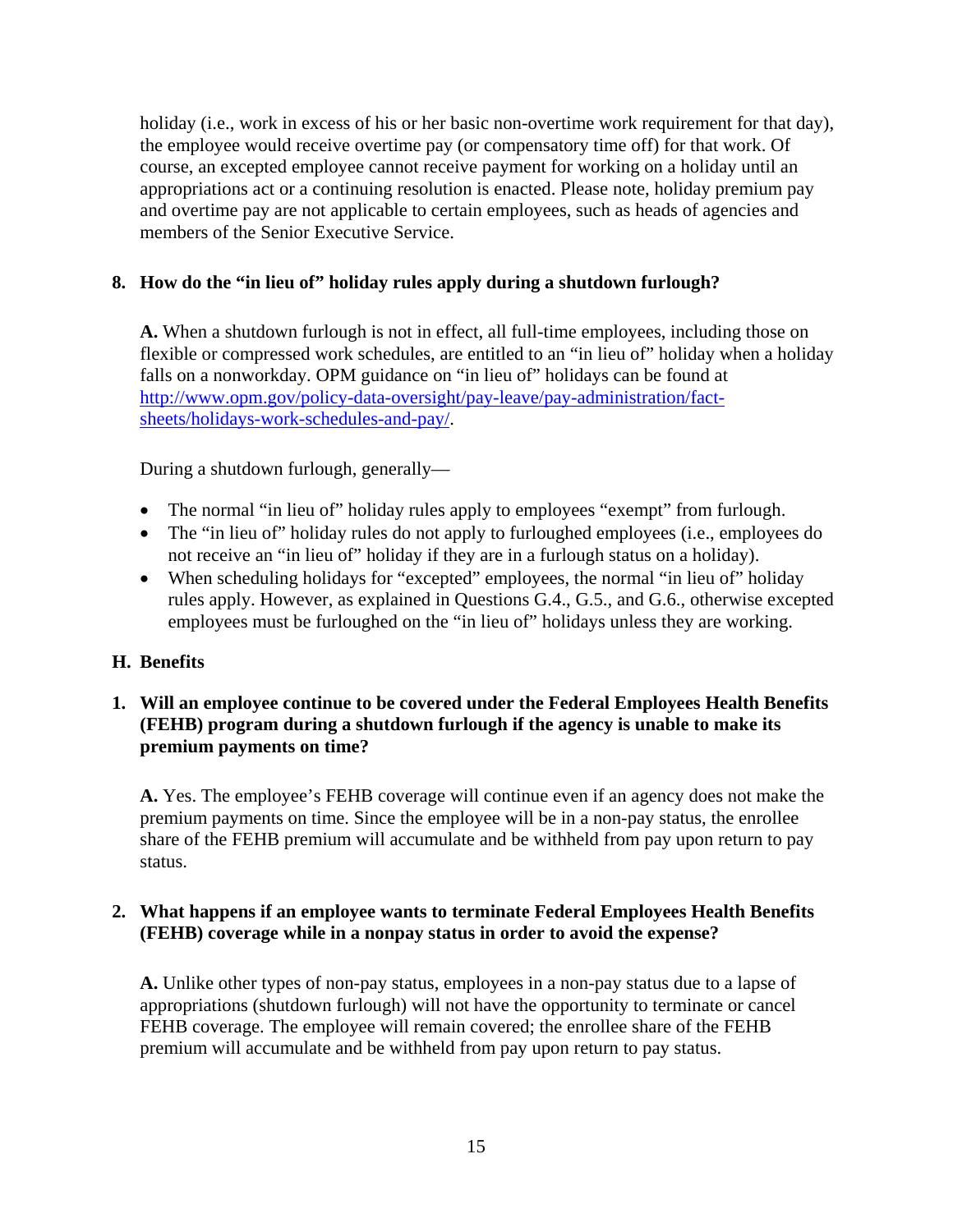**3. If an employee submitted a new application or a change to his/her health insurance plan (e.g., because of a Qualifying Life Event) and the paperwork was not processed by the agency because of a shutdown furlough, how would the employee seek services or coverage?**

**A.** New enrollments or changes in enrollment due to a Qualifying Life Event do not take effect until the employee has been back in pay status for any part of the prior pay period.

## **4. Would a lapse in appropriations alter the effective date of an FEHB Open Season enrollment if an enrollment request was fully processed by an agency and submitted to the health plan prior to the lapse?**

**A.** No. The effective date would still be the first day of the first full pay period in January.

## **5. What happens if agency employees responsible for processing paper SF-2809 FEHB Open Season enrollment requests are furloughed?**

**A.** Agencies will have to determine whether those employees may continue to process the enrollment requests if a lapse in appropriations occurs. If agencies conclude that they cannot, pending enrollment requests will not be processed until those employees return to pay status.

## **6. What happens if an individual makes an FEHB Open Season enrollment change but the agency did not process the request before the furlough?**

**A.** The individual should continue to use the old health plan until he or she returns to pay status and the enrollment in the new health plan is processed.

**7. If an enrollee required healthcare after making an FEHB Open Season enrollment change that was not processed before a furlough and received coverage under the old health plan, will the new health plan be responsible for the coverage received once the furlough is over?**

**A.** Yes.

## **8. If a furlough delays processing of FEHB Open Season enrollment changes, will the enrollment be retroactive?**

**A.** Yes. Per FEHB regulations, all Open Season enrollments and enrollment changes are effective on the first day of the first full pay period in January.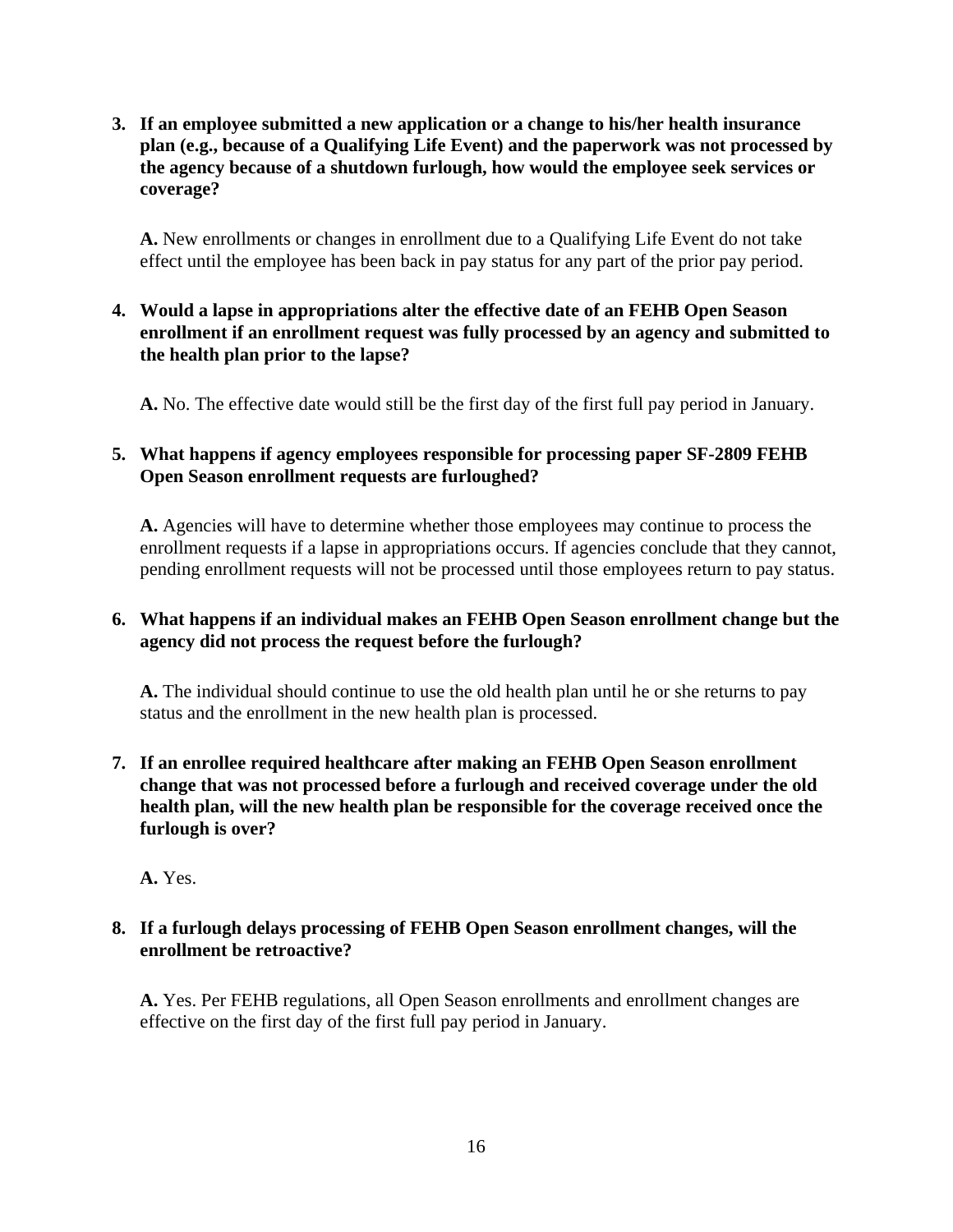## **9. If an individual's health plan is terminating participation in the FEHB Program at the end of the current benefit year, and an Open Season enrollment change has not been processed, what should the individual do in January?**

**A.** If the individual needs services urgently, he or she should incur the expenses and file a claim with the new plan once the enrollment change has been processed.

## **10. How will someone know whether his or her FEHB enrollment request was fully processed and sent to the new health plan?**

**A.** If the individual receives an ID card, the enrollment in the new plan is effective. If an ID card is not received, the enrollment has not been processed.

## **11. How will someone know if an electronic FEHB Open Season enrollment change was fully processed?**

**A.** If an ID card is received, the enrollment in the new plan is effective. If an ID card is not received, the enrollment has not yet been processed.

## **12. What happens to an individual not currently covered under the FEHB who elected to enroll during Open Season if the enrollment has not been processed and will not be processed until after the furlough? Does this individual still have coverage with the elected plan? If so, when?**

**A.** Yes. Such an individual would have coverage beginning on the first day of the first full pay period in January. Expenses incurred will be reimbursed by the plan once the enrollment has been processed. We suggest that such individuals ensure they use the plan's providers to get the maximum benefits. For fee-for-service plans, check the health plan's website for a list of in-network providers.

## **13. What happens to an employee's Federal Employees' Group Life Insurance (FEGLI) Program coverage if furloughed?**

**A.** Coverage continues for 12 consecutive months in a nonpay status without cost to the employee or to the agency. Neither the employee nor the agency incurs a debt during this period of nonpay.

## **14. What happens to an employee's Flexible Spending Account (FSAFEDS) coverage if furloughed?**

**A.** Payroll deductions will cease for any employee that does not receive pay. The employee remains enrolled in FSAFEDS, but eligible health care claims incurred during a non-pay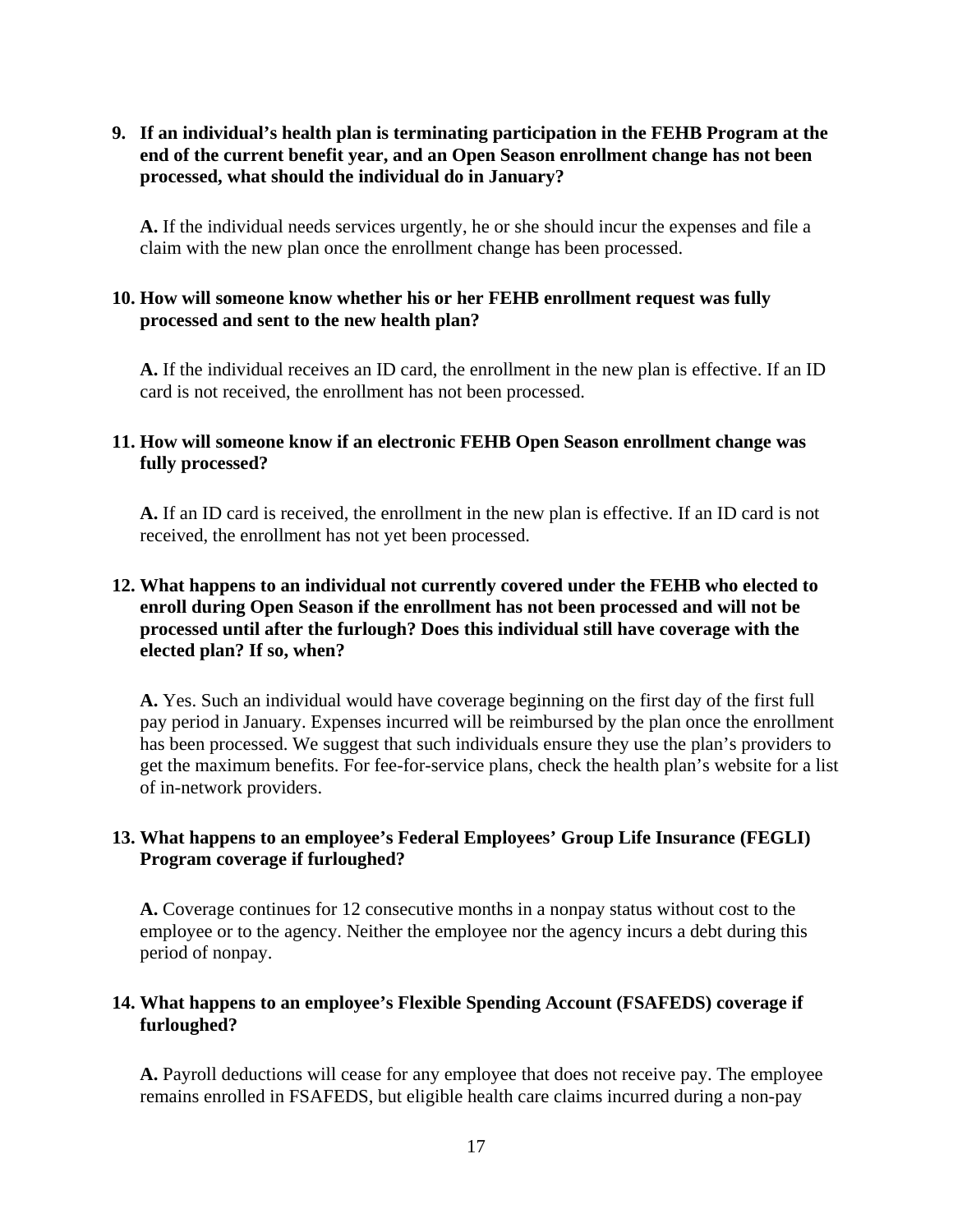status will not be reimbursed until the employee returns to a pay status and allotments are successfully restarted. The remaining allotments are recalculated over the remaining pay periods to match the participant's election amount.

Eligible dependent care expenses incurred during a non-pay status may be reimbursed up to whatever balance is in the employee's dependent care account—as long as the expense incurred during the non-pay status allows the employee (or spouse if married) to work, look for work or attend school full-time.

## **15. Will the effective date of my FSAFEDS enrollment be affected?**

**A.** No.

## **16. What happens to an employee's Federal Long Term Care Insurance Program (FLTCIP) coverage if furloughed?**

**A.** Payroll deductions will cease for any employee that does not receive pay. Coverage will continue so long as premiums are paid. If Long Term Care Partners does not receive payment for three consecutive pay periods, they will begin to direct bill the enrollee. The enrollee should pay premiums directly billed to him/her on a timely basis to ensure continuation of coverage.

## **17. What happens to an employee's Federal Employees Dental and Vision Insurance Program (FEDVIP) coverage if furloughed?**

**A.** Payroll deductions will cease for any employee that does not receive pay. BENEFEDS will generate a bill to enrollees for premiums when no payment is received for two consecutive pay periods. The enrollee should pay premiums directly billed to him/her on a timely basis to ensure continuation of coverage.

## **18. Will the effective date of my FEDVIP Open Season enrollment be affected?**

**A.** No.

## **19. What is the effect of a shutdown furlough on Thrift Savings Plan (TSP) contributions, investments, and loans?**

A. Agencies and employees should refer to the **TSP** website or contact their agency representative for information. Agency representatives may contact the Federal Retirement Thrift Investment Board at (202) 942-1450 for additional information.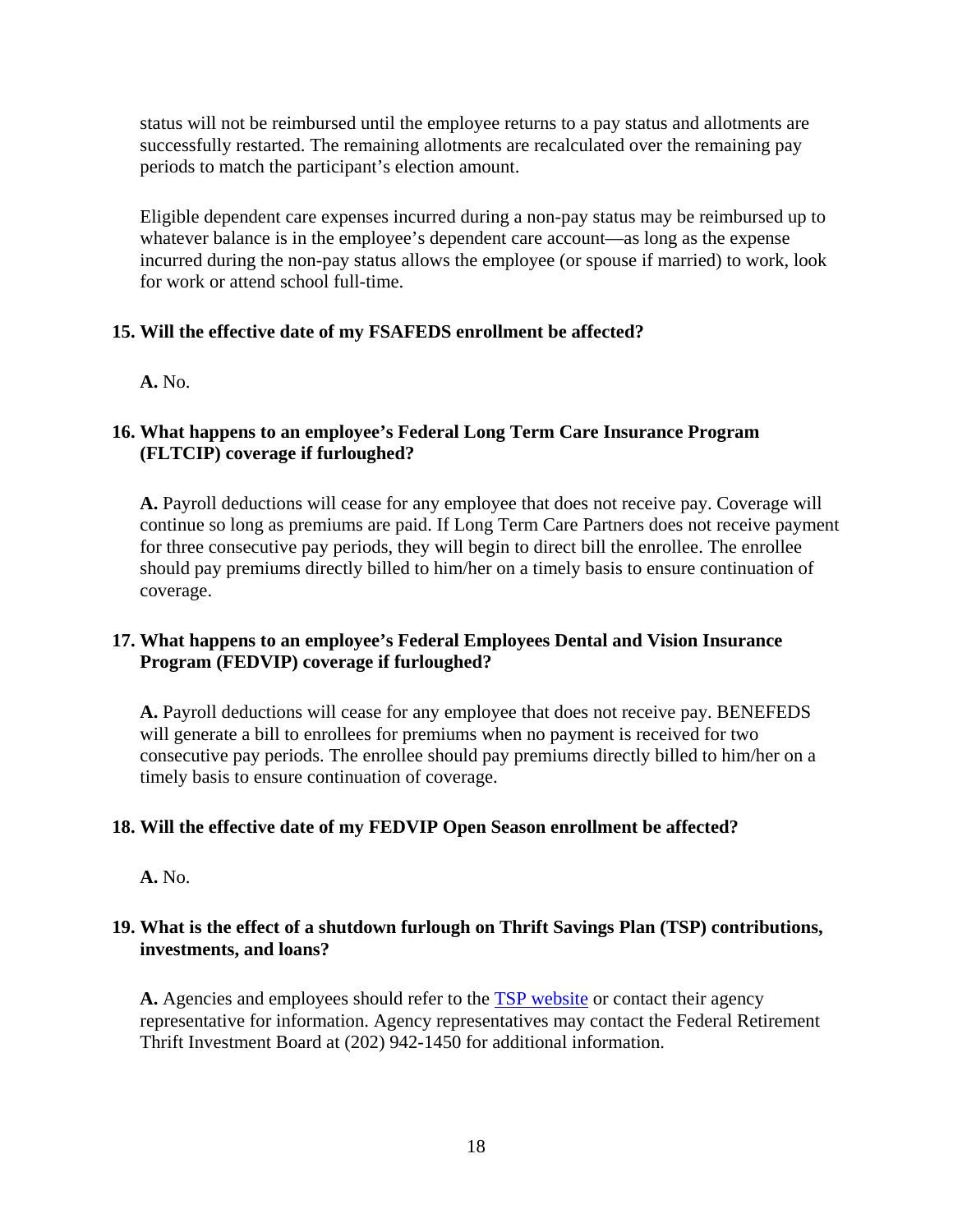#### <span id="page-20-0"></span>**I. Employee Assistance**

#### **1. Are employees entitled to unemployment compensation while on furlough?**

**A.** It is possible that furloughed employees may become eligible for unemployment compensation. State unemployment compensation requirements differ. Some States require a 1-week waiting period before an individual qualifies for payments. In general, the law of the State in which an employee's last official duty station in Federal civilian service was located will be the State law that determines eligibility for unemployment insurance benefits. (See the Department of Labor website "Unemployment Compensation for Federal Employees" at

[http://workforcesecurity.doleta.gov/unemploy/unemcomp.asp.](http://workforcesecurity.doleta.gov/unemploy/unemcomp.asp)) Agencies or employees should submit questions to the appropriate State (or District of Columbia) office. The Department of Labor's website provides links to individual State offices at [http://www.servicelocator.org/OWSLinks.asp.](http://www.servicelocator.org/OWSLinks.asp) A list of Federal Identification Codes (FIC) needed for unemployment compensation applications can be found here [https://www.opm.gov/policy-data-oversight/pay-leave/furlough-guidance/](https://www.opm.gov/policy-data-oversight/pay-leave/furlough-guidance/#url=Unemployment-Insurance-Resources) #url=Unemployment-Insurance-Resources.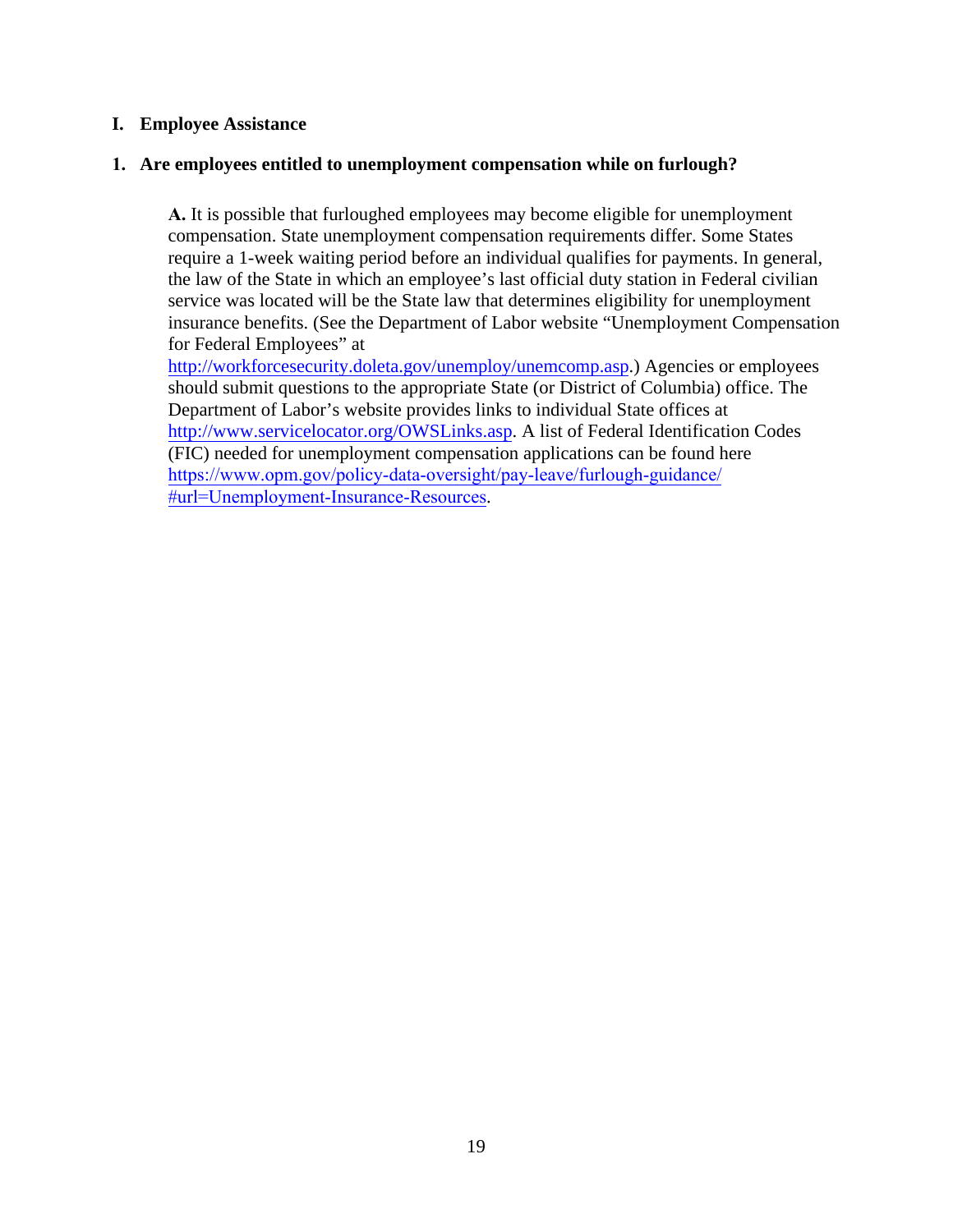## **2. Can I take a TSP loan while I'm furloughed?**

**A.** Agencies and employees should refer to the [TSP website](https://www.tsp.gov/index.shtml) or contact their agency representative for information. Agency representatives may contact the Federal Retirement Thrift Investment Board at (202) 942-1450 for additional information.

## **3. What resources are available if a Federal employee needs financial assistance during a government shutdown?**

**A.** Some agency employee assistance programs (EAP) include financial consultation services. In addition, employees may want to contact their financial institution, credit union or learn about their options through the Thrift Savings Plan [\(www.tsp.gov\)](http://www.tsp.gov/).

#### **4. How will Federal employees access Employee Assistance Program (EAP) services in the event of a government shutdown?**

**A.** EAP services can be helpful in providing confidential counseling and coaching with experienced, licensed counselors—including legal and financial consultation. Federal employees are advised to contact their agency's EAP office to determine whether services will be available in the event of a lapse in appropriations. Many Federal agency EAPs are serviced by Federal Occupational Health (FOH), a division of HHS. Employees who know their agency uses FOH as a provider may contact their toll free EAP phone number (800) 222-0364 (TTY (888) 262-7848) to find out how to access EAP services during a lapse in appropriations.

## <span id="page-21-0"></span>**J. Service Credit for Various Purposes**

#### 1. **Is furlough or leave without pay (LWOP) considered a break in service?**

**A.** No. Both mean the employee is in a nonpay, nonduty status for those days/hours. However, extended furlough or LWOP may affect the calculation of creditable service for certain purposes.

#### **2. To what extent does nonpay status affect Federal employee benefits and programs?**

**A.** The effects of a nonpay status (which includes furlough, leave without pay, absence without leave, and suspension) on Federal employee benefits and programs vary based on current law and regulation. For additional information, see OPM's fact sheet on the "Effect of Extended Leave Without Pay (or Other Nonpay Status) on Federal Benefits and Programs" at [http://www.opm.gov/policy-data-oversight/pay-leave/leave-administration/fact](http://www.opm.gov/policy-data-oversight/pay-leave/leave-administration/fact-sheets/effect-of-extended-leave-without-pay-lwop-or-other-nonpay-status-on-federal-benefits-and-programs/)[sheets/effect-of-extended-leave-without-pay-lwop-or-other-nonpay-status-on-federal](http://www.opm.gov/policy-data-oversight/pay-leave/leave-administration/fact-sheets/effect-of-extended-leave-without-pay-lwop-or-other-nonpay-status-on-federal-benefits-and-programs/)[benefits-and-programs/.](http://www.opm.gov/policy-data-oversight/pay-leave/leave-administration/fact-sheets/effect-of-extended-leave-without-pay-lwop-or-other-nonpay-status-on-federal-benefits-and-programs/)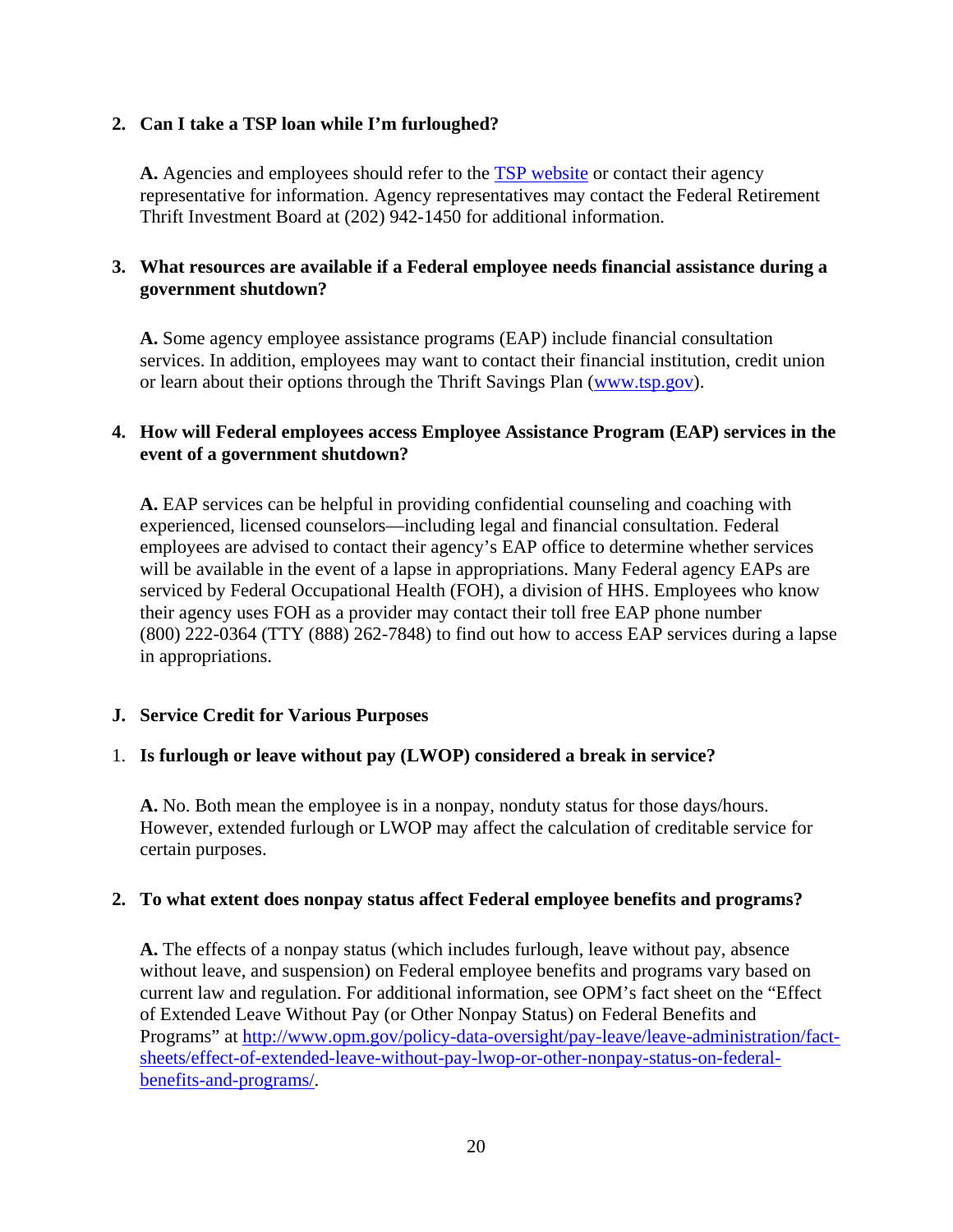## <span id="page-22-0"></span>**K. Federal Employees on Military Duty**

## 1. **Can employees who are taking military leave under 5 U.S.C. 6323 for days covered by a furlough continue to do so during a shutdown furlough?**

**A.** No. As with other types of paid leave, paid military leave must be canceled for days covered by the furlough.

For employees on active military duty, their status as Absent-Uniformed Service (formerly Leave Without Pay-Uniformed Service (LWOP-US)) is unchanged by periods of intermittent annual or military leave, per the guidance in the Frequently Asked Questions on Military [Leave.](http://www.opm.gov/faqs/topic/payleave/index.aspx?cid=f24794b1-dc27-41d8-b4e0-255cefc2c817)

#### **2. Will employees continue to receive a reservist differential payment (5 U.S.C. 5538) while on active duty when they are furloughed from their Federal civilian employment?**

**A.** No. The reservist differential payments are intended to make up the difference between the employee's customary civil service compensation and his or her military pay, and they are made from the funds of the employing agency appropriated for the payment of employees' salaries. Since funds are not available for employees' salaries during a furlough, no funds may be obligated towards any type of payment for reservist differential. However, if subsequent legislation is passed reimbursing employees their civilian pay for the period of the furlough, it will be necessary for the agency to calculate any reservist differential payments that may be owed.

## 3. **Will there be an impact on an employee's General Schedule or Federal Wage System within-grade increase (WGI) waiting period due to an employee being in an Absent-Uniformed Service status during a shutdown furlough?**

**A.** No. The furlough has no impact on an employee's General Schedule or Federal Wage System WGI waiting period if the employee is in an Absent-Uniformed Service status. An absence for the purpose of engaging in military service is creditable service in the computation of waiting periods for successive WGIs when the employee returns to a pay status through the exercise of a restoration right provided by law, Executive order, or regulation. See 5 CFR 531.406(c)(1)(i) and 5 CFR 532.417(c)(4).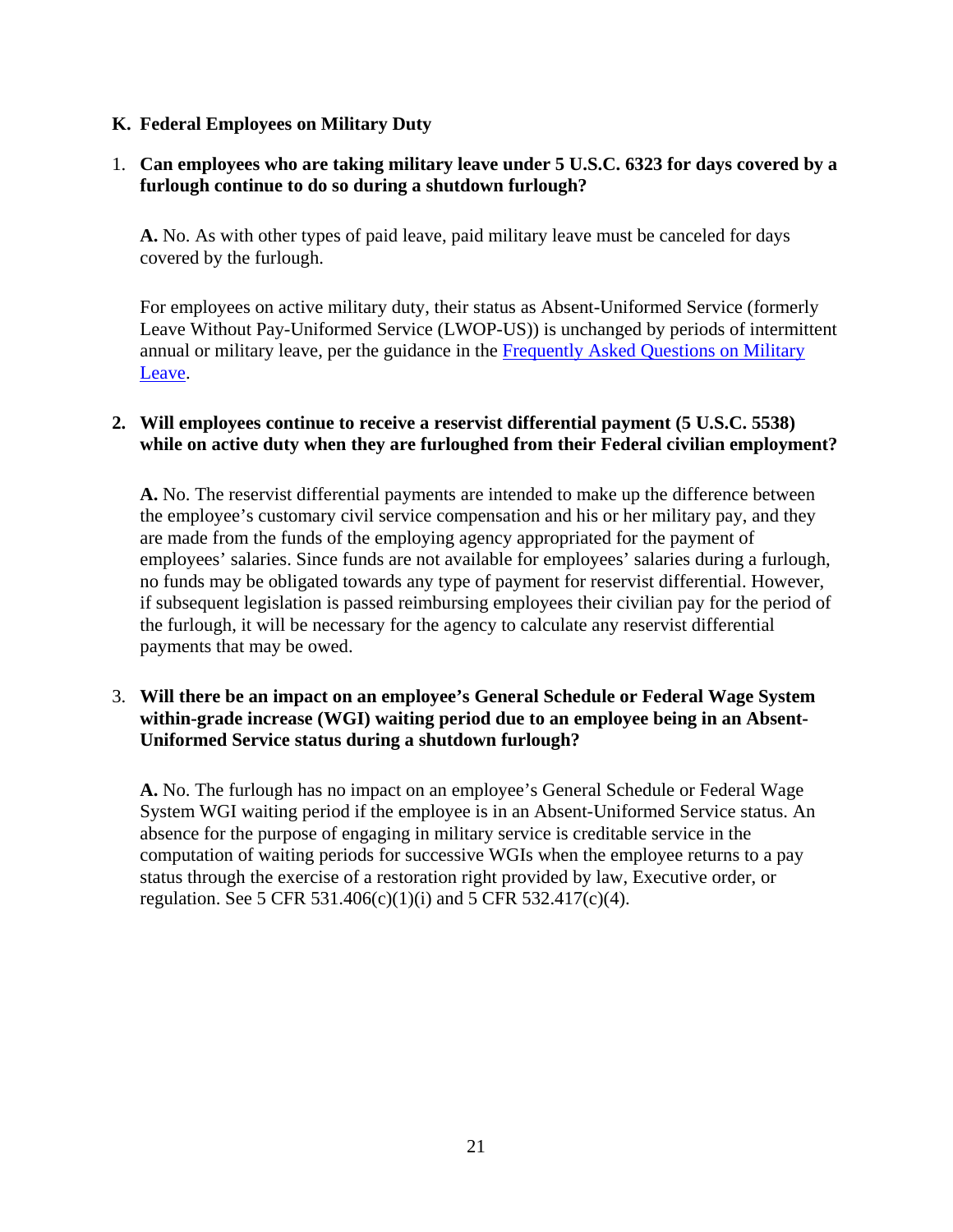#### <span id="page-23-0"></span>**L. Retirement**

## 1. **If a shutdown furlough occurs during the 3 years of service prior to retirement, what effect will time in a furlough status have on an employee's high-3 average pay?**

**A.** Generally there will be no effect on the high-3 average pay unless the furlough causes the employee to be in a nonpay status for more than 6 months during the calendar year.

## 2. **Are the retirement rules concerning the effect of a shutdown furlough the same for employees under the Civil Service Retirement System (CSRS) and the Federal Employees Retirement System (FERS)?**

**A.** Yes.

#### 3. **What will happen to employees who would have retired during a shutdown furlough?**

**A.** For employees who, on or before the requested retirement date, submitted some notice of their desire to retire, agencies should, when the lapse in appropriations ends, make the retirement effective as of the date requested. The retirement request may be informal (such as a letter requesting retirement), and can be either mailed or personally submitted to the agency. Any additional required paper work, such as the formal retirement application form, may be completed when the agency reopens. No time spent by the retiree in such actions after the effective date of the retirement may be considered as duty time, since the individual would no longer be an employee of the agency.

4. **If an employee is scheduled to retire before the end of the leave year with an annual leave balance of over the maximum leave ceiling (e.g., 240, 360, or 720 hours, as applicable) and the furlough prevents the employee's retirement from getting processed until January, does the employee lose his or her annual leave above the maximum leave ceiling?**

**A.** No. The employee's retirement would be retroactively applied to a date prior to the end of the leave year, and the employee would receive the full amount of accumulated and accrued annual leave in a lump-sum payment.

## <span id="page-23-1"></span>**M. Retirement Services: Government Closure**

## 1. **I'm a Federal retiree. Will I still receive my monthly annuity payment during a government shutdown?**

**A.** Yes. Federal retirees under the CSRS and FERS retirement systems will still receive their scheduled annuity payments on the first business day of the month.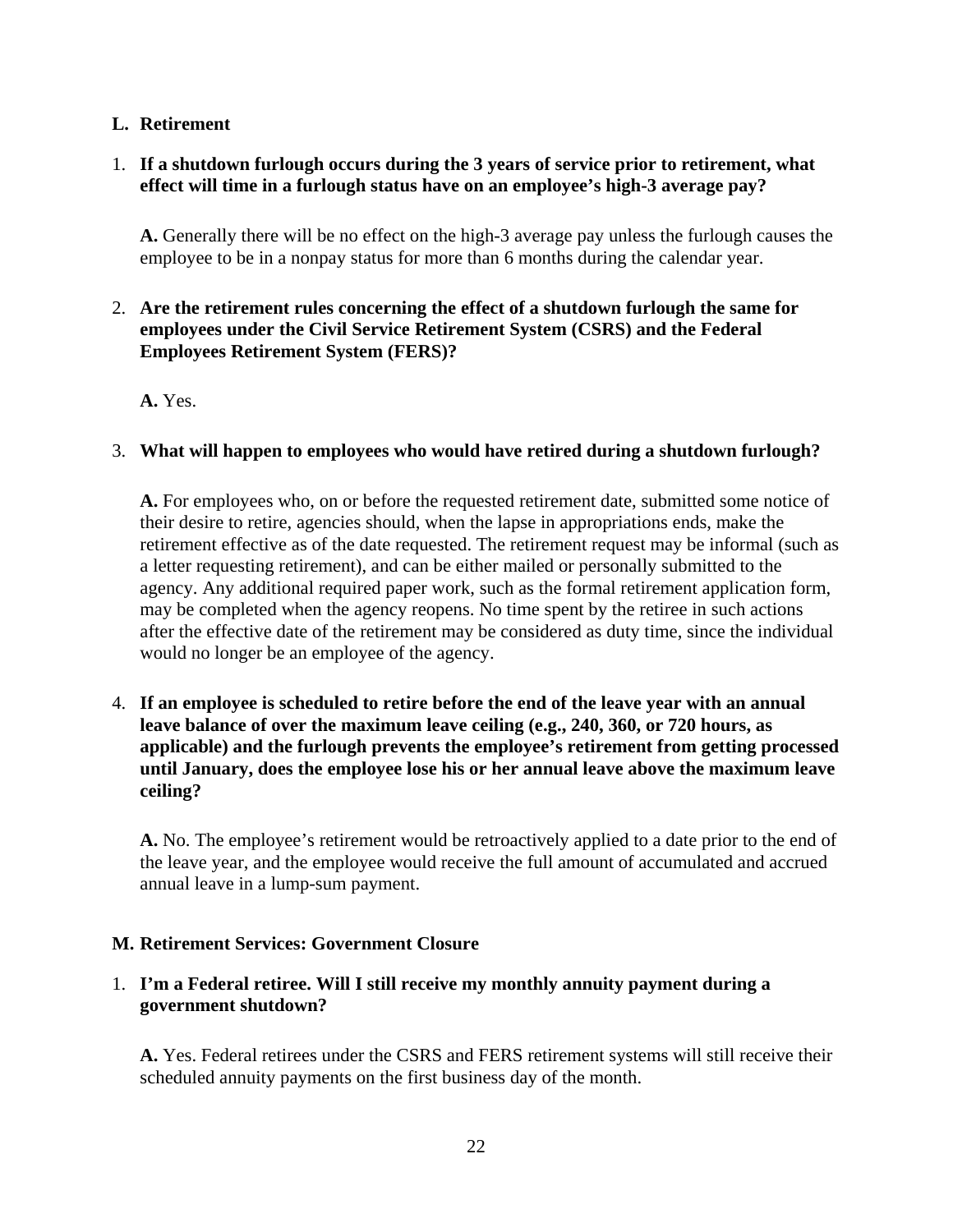#### 2. **How can I make updates or changes to my retirement account?**

**A.** OPM's Retirement Services is available to assist you with your retirement account. As always, you can make many of these changes online through [Services Online](https://www.servicesonline.opm.gov/) or by calling Retirement Services at (888) 767-6738. Due to the volume of calls, we recommend that you first use the online services site to make immediate updates and changes.

## 3. **How do I report the death of a family member during a government shutdown?**

**A.** You can refer to our website www.opm.gov/retire for information on reporting the death of a current retiree and applying for any benefits, or by calling us directly at (888) 767-6738. If the family member was a Federal employee at the time of death, survivors must contact the agency for which the deceased worked. If the employing agency is closed, you may need to wait until after a government furlough to begin the process.

## 4. **I recently retired from Federal service. Will my retirement application be delayed by a government shutdown?**

**A.** If your agency or payroll center submitted your retirement application to OPM, you will begin receiving interim annuity payments while OPM Retirement Specialists process your application. Because OPM Retirement Services is funded by the trust fund it manages, OPM Retirement Services employees will still be working normal operating hours during a government furlough.

If your agency or payroll center has not yet submitted your retirement application or the application is incomplete, you will likely experience some delay as OPM must wait on other agencies to submit all of the information needed to process your retirement. Some of these agencies may not be operating during a government furlough.

## 5. **I applied for disability benefits. Will my application still be processed?**

**A.** Disability, Reconsideration, and Appeals employees at OPM will continue working on your case. If the application requires additional information from other agencies, expect delays during a government furlough.

## 6. **Can I submit a Court Ordered Benefit during a government furlough?**

**A.** Yes. OPM employees will continue working to process court ordered benefits. If the application requires additional information from other agencies, expect delays during a government furlough.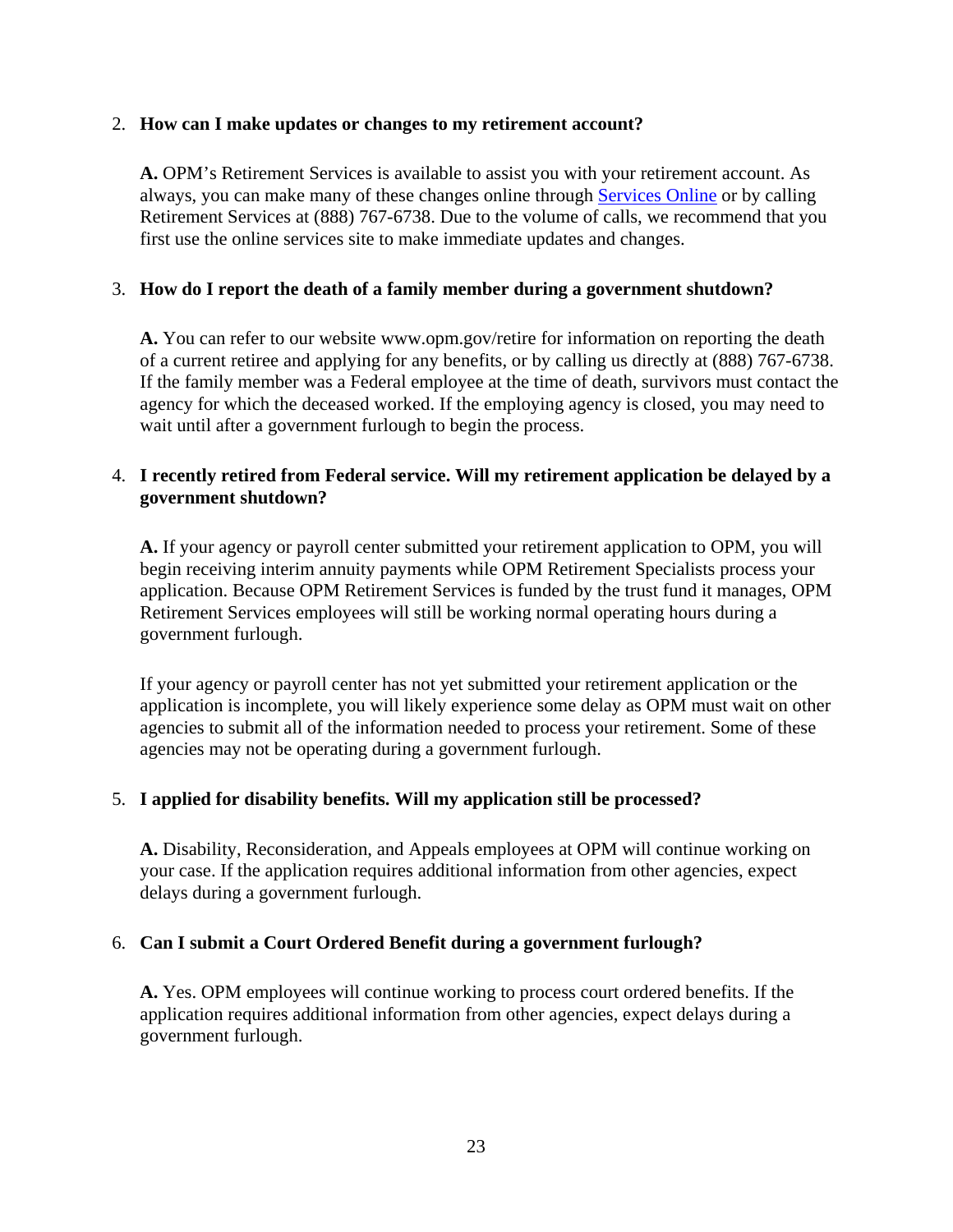#### <span id="page-25-0"></span>**N. Payments upon Separation from Federal Service**

## 1. **If there is a shutdown furlough, how does this impact a separating employee's lumpsum payment for their unused annual leave?**

**A.** In the event of a shutdown furlough, any payments incurred by the agency for an employee's lump-sum payment will be delayed until funds are available.

## 2. **How are separated employees' entitlements to severance pay affected by a shutdown furlough?**

**A.** Funds for severance pay are obligated on a day-to-day basis as the recipient accrues continuing entitlement to severance pay by not being reemployed by the Government of the United States. (Severance pay is suspended or terminated when the individual is reemployed by the Federal Government.) Severance pay is paid at the same pay period intervals as if the recipient were still employed. Any severance payment (on a payroll payday) is linked to the corresponding pay period during which the recipient accrued continuing entitlement to severance pay. If the recipient is reemployed by the Federal Government during a pay period, he or she is entitled to a prorated severance payment covering the days in the period prior to reemployment (e.g., 2/5 of one week's pay if the recipient was reemployed on the third workday of the pay period).

Thus, in the case of a shutdown furlough, accrued but unpaid severance pay represents an obligation to be paid from funds available before the lapse in appropriations occurred. Just as payroll checks for work performed prior to a lapse in appropriations can be processed as part of the orderly suspension of nonexcepted activities, severance pay checks covering days before the lapse may also be processed.

No funds may be authorized for severance payments for days during the lapse until an appropriation is enacted.

Additional information on severance pay (including eligibility criteria and payment formulas) can be found at [http://www.opm.gov/policy-data-oversight/pay-leave/pay](http://www.opm.gov/policy-data-oversight/pay-leave/pay-administration/fact-sheets/severance-pay/)[administration/fact-sheets/severance-pay/.](http://www.opm.gov/policy-data-oversight/pay-leave/pay-administration/fact-sheets/severance-pay/)

## <span id="page-25-1"></span>**O. Benefits under the Federal Employees' Compensation Act (FECA)**

## 1. **How is Continuation of Pay (COP) under the Federal Employees' Compensation Act affected by a Government shutdown?**

**A.** The Department of Labor's Office of Workers' Compensation Programs which administers the Federal Employees' Compensation Act (FECA) advises that, in the event of a Government shutdown, an employee who is disabled due to his or her injury is to be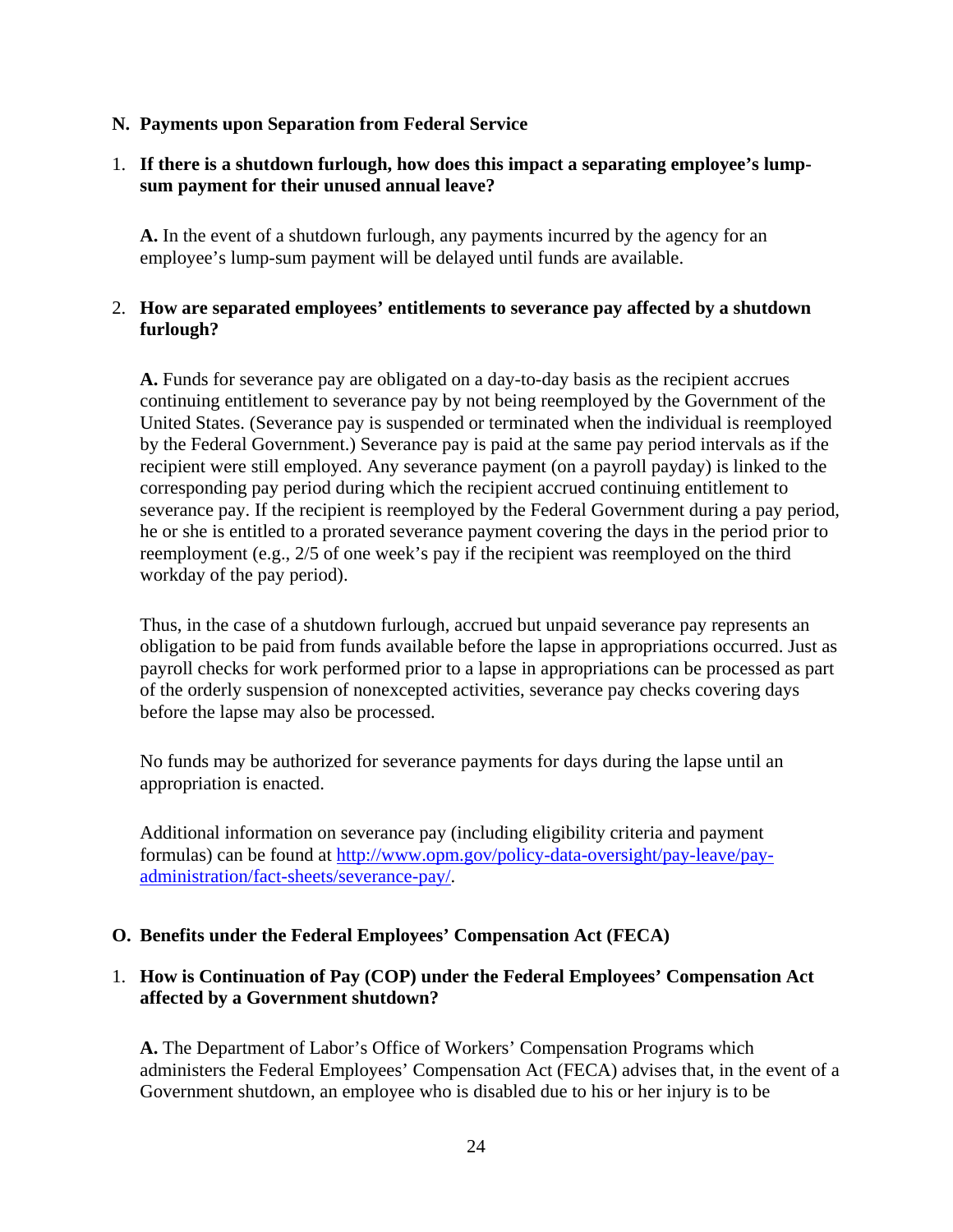maintained in COP status during the shutdown unless the agency does not have monies available to pay the salary of that employee. If the agency does not have monies to pay salary during the shutdown but the agency's budget is subsequently restored in such a way as to allow for retroactive payment of salary during the shutdown period, the employee should receive COP for any period of disability that occurs within the shutdown. In the event an agency is legally unable to pay COP to an employee because of a lapse in appropriations, the employee may file a claim for regular FECA wage loss compensation for that period.

## **2. Are employees who are injured while on furlough or LWOP eligible to receive workers' compensation?**

**A.** No. Workers' compensation is paid to employees only if they are injured while performing their duties. Employees on furlough or LWOP are not in a duty status for this purpose. An employee who is receiving workers' compensation payments will continue to receive workers' compensation payments during a furlough and will continue to be charged LWOP.

**Note to Section O:** Any additional questions regarding Federal workers' compensation benefits should be directed to the Division of Federal Employees' Compensation, Office of Workers' Compensation Programs, U.S. Department of Labor. See [http://www.dol.gov/owcp/dfec.](http://www.dol.gov/owcp/dfec)

#### <span id="page-26-0"></span>**P. Procedures**

#### **1. How is a shutdown furlough documented?**

**A.** Unlike an administrative furlough, agencies should *not* prepare an SF-50, "Notification of Personnel Action" (or a List Form of Notice for a group of employees who are to be furloughed on the same day or days each pay period) at the outset of a shutdown furlough. Instead, employees will receive a shutdown furlough notice citing the reasons for the furlough because the ultimate duration of a shutdown furlough is not known by agencies at the outset of the furlough. Once an appropriation has been signed by the President, agencies will be instructed on the appropriateness of preparing documentation consistent with Chapters 15 and 16 of *[The Guide to Processing Personnel Actions](https://www.opm.gov/policy-data-oversight/data-analysis-documentation/personnel-documentation#url=Processing-Personnel-Actions)*.

#### **1a. In addition to a shutdown furlough notice, what other documentation should be provided to furloughed employees?**

**A.** Agencies should provide each furloughed employee a Form SF-8 (Notice to Federal Employee about Unemployment Insurance). This form provides information on filing unemployment compensation claims, including the agency's mailing address and Federal identification code. Employees may be asked to provide or refer to this form when they file a claim with their State unemployment insurance agency.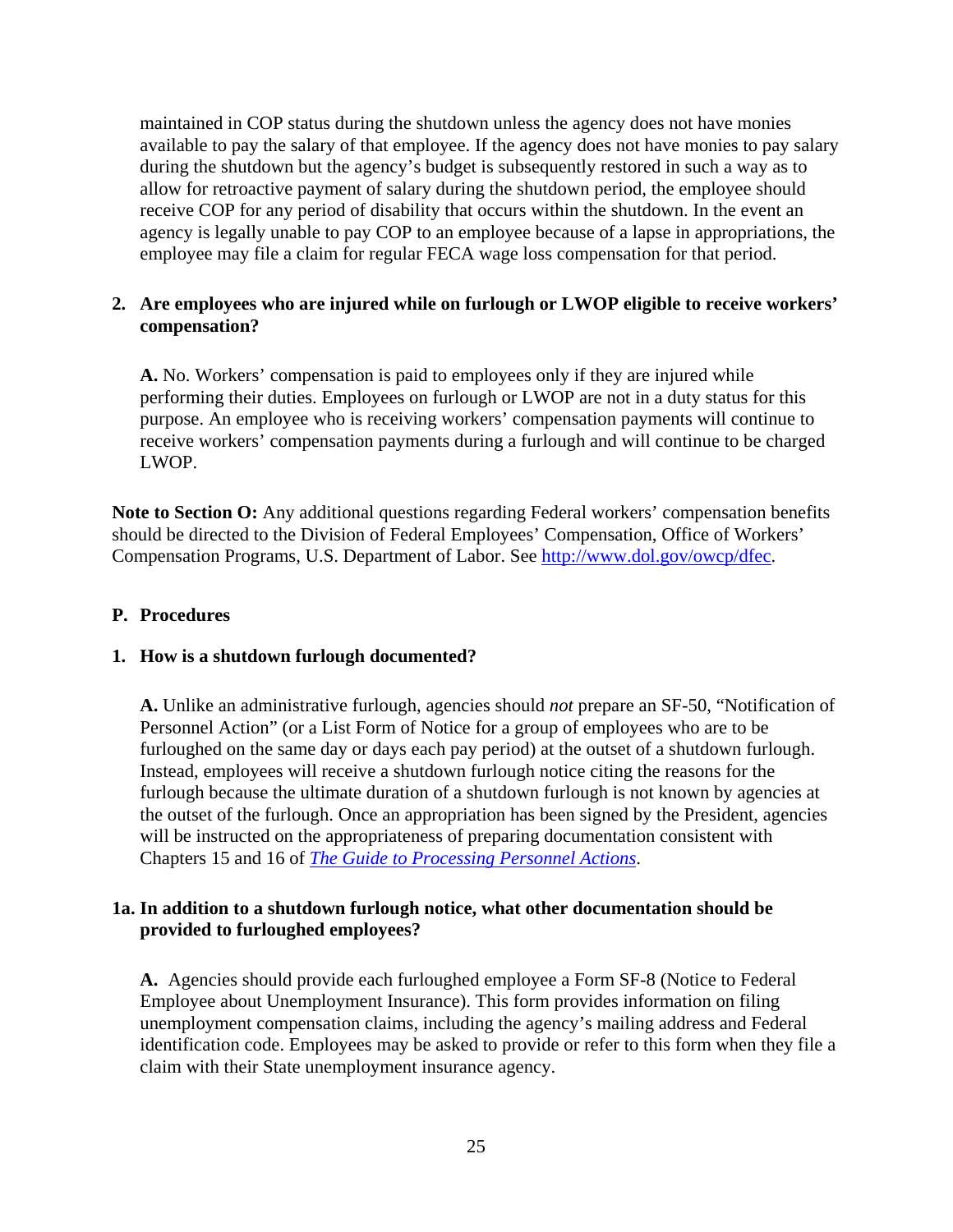#### **2. In the event of a shutdown furlough, can an employee be furloughed without first receiving a written notice of decision to furlough?**

**A.** While an employee must ultimately receive a written notice of decision to furlough, it is not required that such written notice be given prior to effecting the emergency furlough or in person, although it is recommended. Advance written notice (including through email) is preferable, but when prior written notice is not feasible, then any reasonable notice (e.g., telephonic, oral, personal email, or by mail promptly after the furlough) is permissible when the furlough decision is made. However, a written notice of decision to furlough must be provided as soon as possible after the furlough begins. See Question P.2a. for providing electronic notice of a furlough action.

## **2a. May employees conduct orderly shutdown activities remotely? May an agency provide an employee electronic notice of a furlough action?**

**A.** In many cases, orderly shutdown activities (including the distribution of furlough notices and, where necessary, the adjustment of voicemail and email messages to reflect the agency's operating status) may be conducted remotely. Agencies that issue furlough notices should consult with their respective General Counsels to ensure each step of the process is consistent with legal requirements. If the nature of an employee's shutdown activities are de minimis (i.e., can be completed in approximately 15 minutes) the agency does not need a telework agreement regarding such remote work. If an agency determines it will electronically notify affected employees of a furlough action, OPM recommends that the agency include each employee's name, address, and/or e-mail address on the decision notification so that it is clear that an employee is receiving personal notification. Agencies should also consider including in the body of the electronic correspondence, the requirement that the employee provide an email acknowledgement of receipt. If an agency does not receive a requested acknowledgement of receipt of an e-mail notification, it should consider delivering a paper copy of the decision notification to the employee at his or her home address by registered mail with a return receipt requested. Similarly, agencies must deliver hard copy furlough notices to those employees without agency email access.

Additionally, OPM recommends that agencies consider informing employees as soon as practicable whether or not an employee is subject to the furlough and provide a contact person who can answer questions related to this issue.

Finally, agencies with bargaining unit employees are reminded that they must provide notice and opportunity to bargain over negotiable procedures and appropriate arrangements to any unions representing their employees.

## **2b. What are an agency's regulatory obligations in providing an appellant the Merit Systems Protection Board (MSPB) appeal information in the adverse action furlough decision notice?**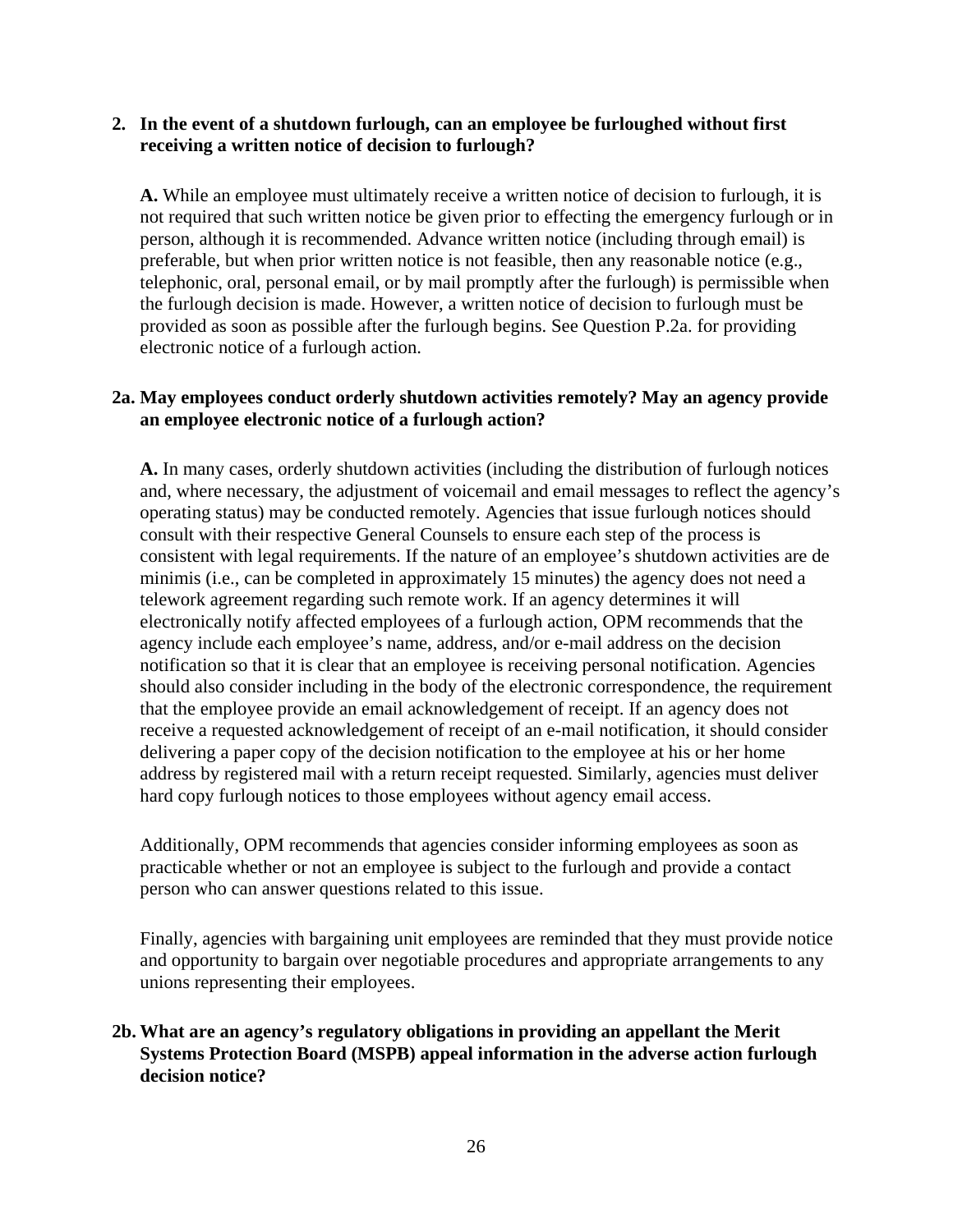**A.** As summarized in the April 11, 2013, Federal Register

[\(http://www.gpo.gov/fdsys/pkg/FR-2013-04-11/pdf/2013-08503.pdf\)](http://www.gpo.gov/fdsys/pkg/FR-2013-04-11/pdf/2013-08503.pdf) an agency must satisfy the obligation to provide a copy of the MSPB appeal form when issuing a decision notice. Providing this MSPB appeal hyperlink form electronically [\(https://e-appeal.mspb.gov/\)](https://e-appeal.mspb.gov/) will typically satisfy the requirement of ensuring that employees subject to a decision appealable to MSPB will have effective access to the MSPB regulations and appeal form. However, if the employee informs the agency that he or she lacks Internet access, the agency is required to take steps to ensure that the employee has actual access to the MSPB's regulations and the appeal form, including providing the employee with a hard copy of these documents upon the employee's request. See Sample Notice for sample decision notice language.

#### **2c. What is the treatment of employees who are serving, or about to serve, a suspension during a lapse in appropriations?**

If an employee is serving a suspension or scheduled to serve a suspension when a shutdown furlough becomes effective, agencies have the option of holding the suspension in abeyance during the period of shutdown, or delaying the commencement of suspension until after the shutdown ends. During the shutdown, such employees should be properly designated by the agency as exempt, excepted, or non-excepted and treated accordingly. If the employee is subject to furlough, the employee should receive the appropriate shutdown adverse action furlough notice.

## **2d. What is the treatment of employees who are in AWOL status at the beginning of the lapse in appropriations?**

**A.** If an employee is AWOL at the beginning of the lapse in appropriations, and the employee is otherwise subject to furlough during the shutdown, he or she should be provided a furlough notice and placed in a temporary non-duty, non-pay status because of the lack of appropriated funds. Thus, the employee cannot be AWOL during this time, despite any belief the employee would not have otherwise reported to work. The employee should be coded the same as all other employees who are furloughed during this time. If the employee fails to report to work following the end of the shutdown, he or she will be considered AWOL, and subject to any consequences that may follow from being AWOL after the end of the shutdown. Conversely, if the employee is *excepted* from furlough, ordered to report to work during the shutdown yet failed to do so, he or she would be considered AWOL during this time, and subject to any consequences that may follow from being AWOL.

#### **3. What information should be included in the notice of decision of a shutdown furlough when no advance notice is issued?**

**A.** The notice must specify the reason for the furlough and state that the usual 30 calendar days advance notice was not possible due to the emergency requiring curtailment of agency operations. If some employees in a competitive level will not be furloughed because they are performing one of the excepted activities defined by OMB standards, OPM recommends a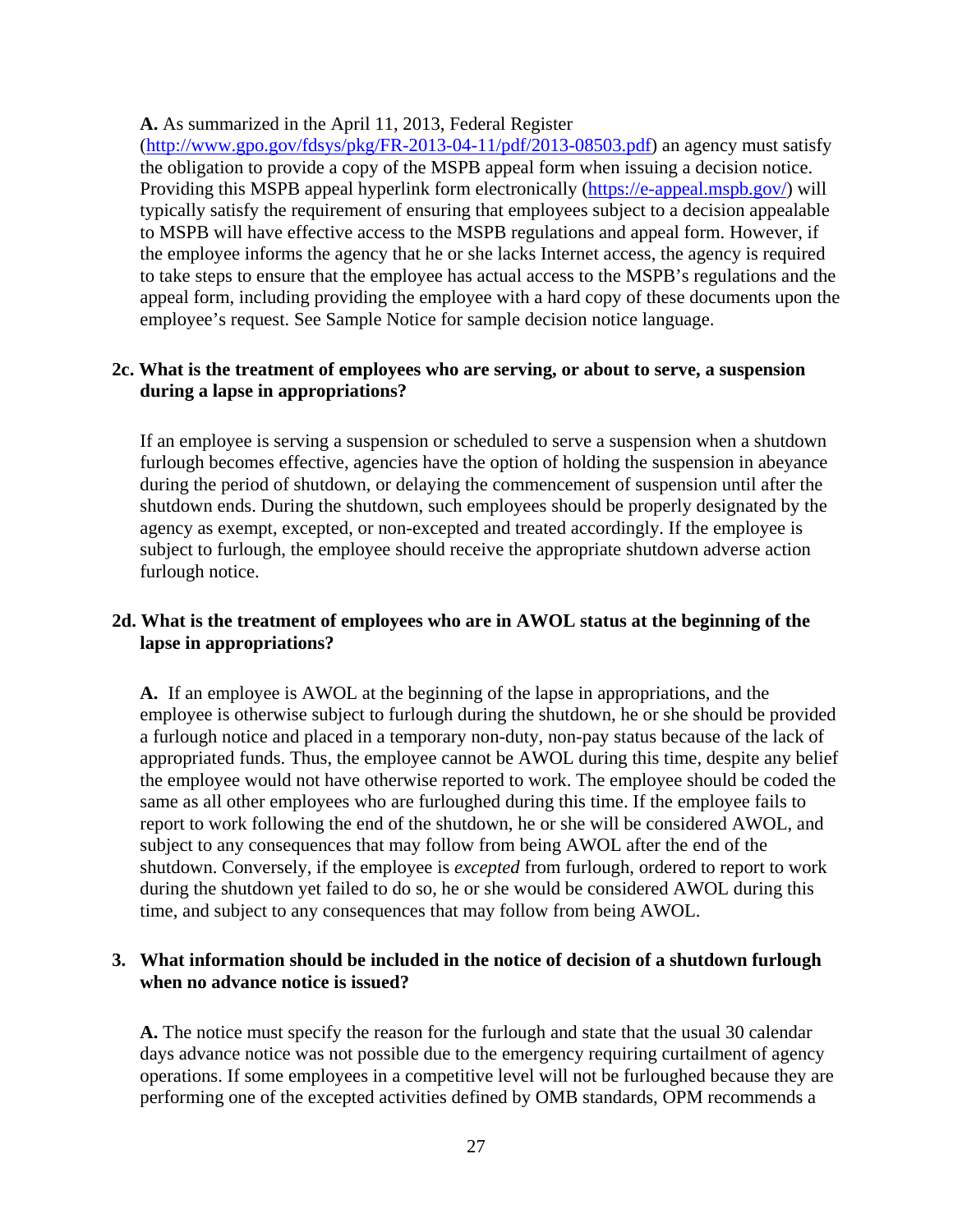statement such as the following:

"If employees are being retained in your competitive level, they are required for orderly suspension of agency operations, or they are performing one of the excepted activities defined by law."

For career members (except reemployed annuitants) of the Senior Executive Service (SES), the written notice must provide the reason for the furlough; the expected duration of the furlough and the effective dates; the basis for selecting the appointee when some but not all SES appointees in a given organizational unit are being furloughed; the location where the appointee may inspect the regulations and records pertinent to the action; and, if the notice period is less than 30 calendar days, the reason for the shortened period. For an SES probationer, the notice should also explain the effect (if any) on the duration of the probationary period. See Question P.6a. below regarding noncareer, limited term, or limited emergency appointees and reemployed annuitants holding career appointments.

All notices must include a statement of applicable appeal and grievance rights. An agency must satisfy the obligation to provide a copy of the MSPB appeal form when issuing a decision notice. Providing the MSPB appeal hyperlink form electronically [\(https://e](https://e-appeal.mspb.gov/)[appeal.mspb.gov/\)](https://e-appeal.mspb.gov/) will typically satisfy the requirement of ensuring that employees subject to a decision appealable to MSPB will have effective access to the MSPB regulations and appeal form. However, if the employee informs the agency that he or she lacks Internet access, the agency is required to take steps to ensure that the employee has actual access to the MSPB's regulations and the appeal form including providing the employee with a hard copy of these documents upon the employee's request.

See "Sample Shutdown Furlough Decision Notice Due to Lapse of Appropriations." This sample can be used for SES and non-SES employees.

#### **3a. How should the decision letter for a shutdown furlough be framed if the specific number of furlough days is unknown?**

**A**. While it is desirable when possible to inform the affected employee of a specific number of furlough days in the decision letter, the agency needs only to set out the maximum time that may be involved, so employees have as much information as possible.

#### **3b. What procedural rights apply to employees who are veterans covered under 5 U.S.C. chapter 75 and 5 CFR part 752 for a shutdown furlough?**

**A.** For a shutdown furlough of a covered veteran employee, the law (5 U.S.C. 7513) gives a covered veteran employee the same procedural rights as other covered employees. Employees should consult with their agency Human Resources office to determine whether they are covered by 5 U.S.C. 7513 and what procedures may apply to them.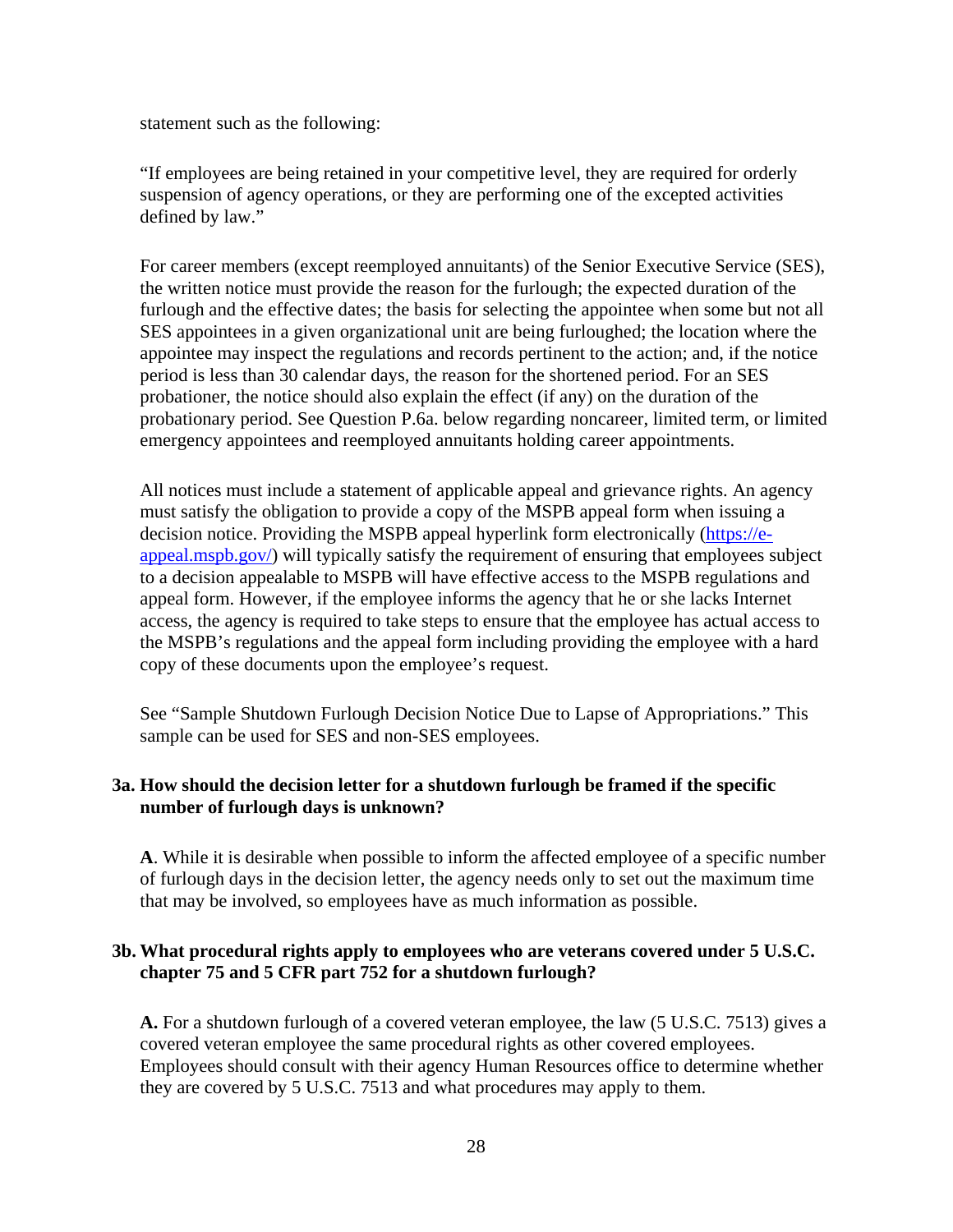## **3c. If an employee decides to challenge a shutdown furlough, from what point would the time for appeal to the Merit Systems Protection Board run?**

**A**. Employees must file an appeal within 30 days after the effective date of their first furlough day, or 30 days after the date of their receipt of the decision notice whichever is later.

## **4. In addition to statutory and regulatory procedural requirements, what other forms of communication should an agency consider when implementing a shutdown furlough?**

**A.** Considering the uncertain and changing circumstances surrounding a shutdown furlough, agencies should make efforts to ensure that employees are provided with up-to-date and accurate information. If time permits before a furlough starts, this may be done through effective union-management communication, employee briefings, periodic bulletins, and newsletters. Once a furlough begins, agencies can also consider using toll-free hotlines and emails to home email accounts.

## **5. How does the length of a shutdown furlough affect the procedures that are used to implement the furlough of employees?**

**A.** The length of a shutdown furlough does not affect the procedures that are used.

For most employees, shutdown furloughs lasting 30 calendar days or less (22 workdays) are covered by OPM regulations under 5 CFR part 752, adverse action procedures. Shutdown furloughs lasting 30 calendar days or less (22 workdays) for career appointees in the Senior Executive Service (except reemployed annuitants) are covered under 5 CFR part 359, subpart H. See Question P.6a. below regarding noncareer, limited term, or limited emergency appointees in the SES and reemployed annuitants holding career appointments.

Shutdown furloughs lasting more than 30 calendar days (22 workdays) are also covered by OPM regulations under 5 CFR part 752, adverse action procedures or 5 CFR part 359, subpart H, as applicable. When the shutdown furlough goes beyond 30 days, agencies should treat it as a second shutdown furlough and issue another adverse action or furlough notice.

NOTE: Reductions in force (RIF) furlough regulations and SES competitive furlough requirements are not applicable to emergency shutdown furloughs because the ultimate duration of an emergency shutdown furlough is unknown at the outset and is dependent entirely on Congressional action, rather than agency action. The RIF furlough regulations and SES competitive furlough requirements, on the other hand, contemplate planned, foreseeable, money-saving furloughs that, at the outset, are planned to exceed 30 days.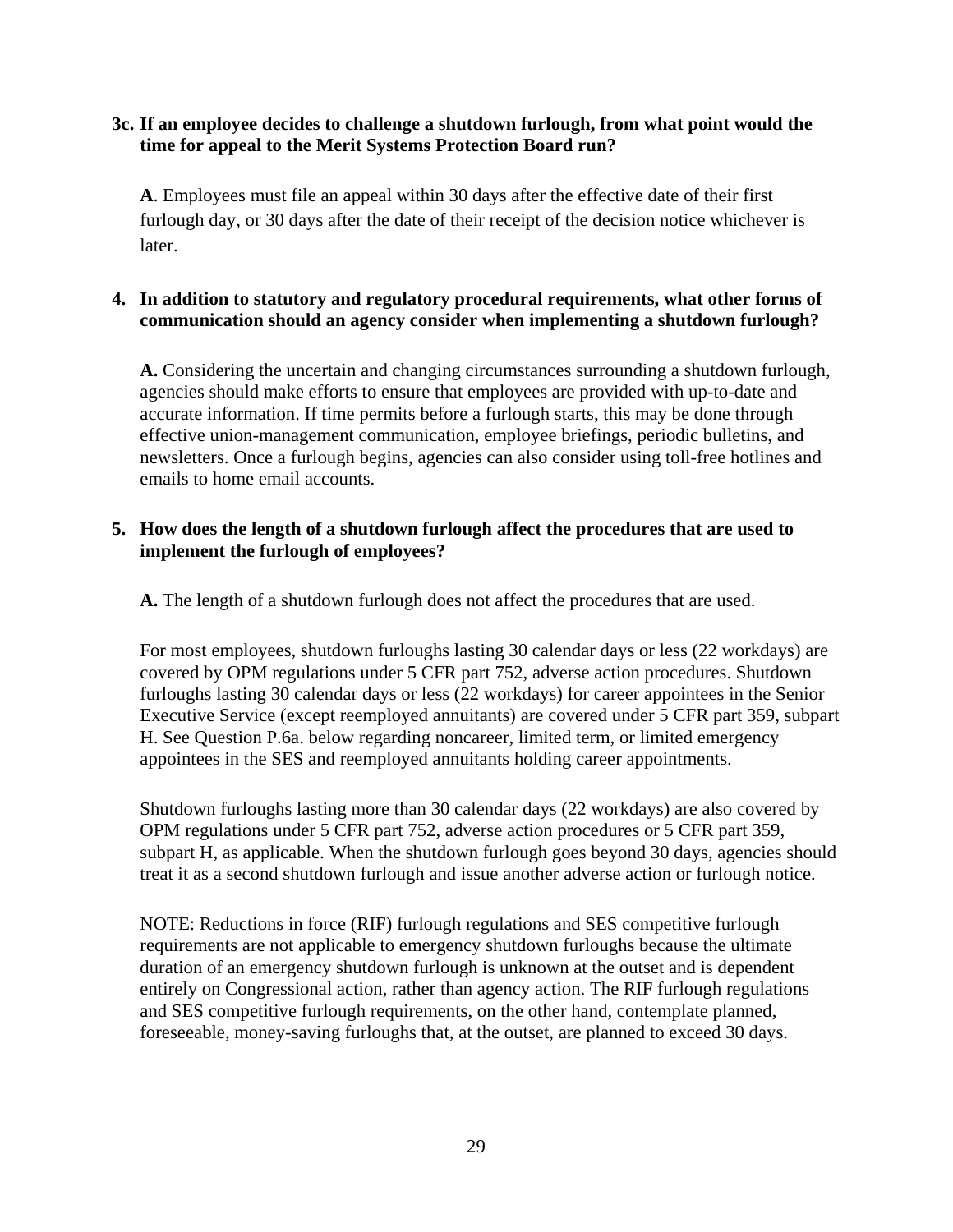**6. What procedures and appeal rights are applicable for probationers, employees under temporary appointments in the competitive service, employees who are nonpreference eligible employees in the excepted service with less than 2 years of continuous service, Schedule C employees and others not covered by 5 U.S.C. chapter 75 but also affected by the shutdown furlough?**

**A.** There are no mandatory procedures; however, agencies should ensure that all administrative procedures required by negotiated agreements or internal personnel policies are followed, subject to any exceptions to those procedures that would apply in the event of a shutdown furlough.

## **6a. What procedures and appeal rights are applicable for noncareer, limited term and limited emergency employees in the SES and reemployed annuitants holding career SES appointments?**

**A.** Noncareer, limited term, and limited emergency SES appointees and reemployed SES annuitants holding career appointments are not covered by 5 CFR part 359, subpart H, and they may be furloughed under agency designated procedures, which should include certain minimum features, e.g., whenever possible, a written notice at least 1 day before the furlough that states the reason for, duration of, and effective dates of the furlough.

## **6b. How does an agency handle a probationary employee during a shutdown furlough? What if an agency wishes to terminate an individual during the shutdown furlough but the individual completes one year of service in the competitive service (or two years in the excepted service) prior to the Government reopening? Can the probationary period be extended in this situation?**

**A.** Generally, placement of a probationary employee in a non-duty status will not extend the probationary period (there are some exceptions under 5 CFR 315.802 including when a fulltime probationary employee accrues more than 22 work days of non-pay time.) Once an individual completes the probationary period, thus satisfying the definition of an "employee" under chapter 75 of title 5 of the U.S. Code, that individual will have full adverse action procedural rights under chapter 75, including, e.g., the right to appeal an adverse action to the Merit Systems Protection Board. More importantly, satisfaction by an appointee of one of the various current continuous service provisions of 5 U.S.C. 7511 can, itself, confer adverse action rights upon appointees who compile sufficient service to meet one of the appropriate standards set out there (for individuals on competitive service appointments, preference eligibles on excepted service appointments, and non-preference eligibles on excepted service appointments). Therefore, when approaching any potential lapse of appropriations, an agency supervisor must be mindful of the facts pertaining to each appointee for whom the supervisor is responsible and aware of that individual's status with respect to not only probation but also the applicable service period provision in section 7511. If the agency has already determined that it does not wish to retain the appointee and if the end of probation is near or the appointee will soon satisfy one of the service periods set out in section 7511, the agency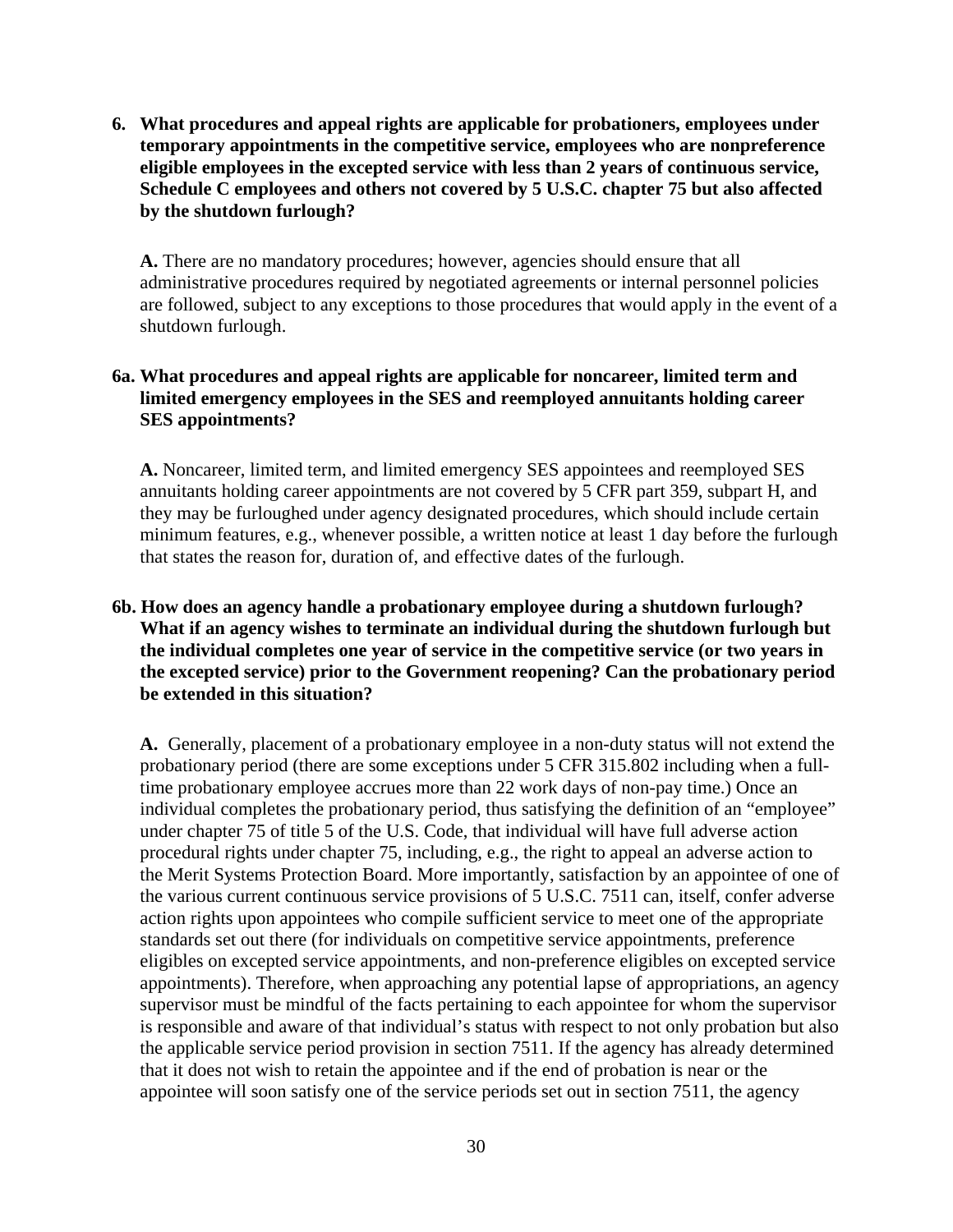should take steps to effect a termination of the appointment before the furlough begins. Because the service period provisions are complex, and probationary periods may vary, for instance, depending on whether an employee is in the competitive service or the excepted service, it is important to consult with human resources staff and the agency's General Counsel, in a timely manner, to ensure that the agency is positioned to complete appropriate actions in advance of any lapse in funding.

#### **6c. How should an agency handle a probationary SES appointee?**

Again, the probationary period for an appointee to the SES would not be extended simply because the appointee was serving in a non-duty status (and, again, there are exceptions under 5 CFR 317.503 when a probationary senior executive accrues more than 22 work days of non-pay time). Moreover, an agency that seeks to remove an SES appointee -- either from the civil service as a whole or from the SES -- for reasons of conduct (i.e., misconduct, neglect of duty, malfeasance, or failure to accept a directed reassignment or to accompany a position in a transfer of function) would need to follow adverse action procedures if the executive was covered by 5 U.S.C. 7511 immediately before the appointment to the SES. See 5 U.S.C. 7542, 7543; 5 CFR 359.403(a)(2).

If a probationary senior executive was not previously protected by section 7511, or if the agency seeks to remove the employee for reasons unrelated to conduct, the agency need follow only the more limited procedures for probationary senior executives set out at 5 CFR 359.403(b) or 359.402(c), so long as the senior executive is still in the probationary period. Accordingly, if the agency has already determined that it does not wish to retain the appointee in the SES, and if the end of probation is near, the agency should follow the procedures for probationary appointees set out in part 359 before the lapse in funding occurs. Again, it will be important to confer promptly with Human Resources staff and the agency's General Counsel in order to ensure that the agency follows the appropriate steps.

#### **7. How do agencies implement a shutdown furlough for Administrative Law Judges?**

**A.** The Antideficiency Act applies to Administrative Law Judges (ALJs). Accordingly, they should be furloughed unless they are performing functions that are not funded by annual appropriations or meet one of the Antideficiency Act's exceptions. The Merit Systems Protection Board (MSPB) has adopted procedures for implementing furloughs for ALJs, which are described in 5 CFR 1201.137–141. Those procedures, however, do not specifically address the unique issues raised by an emergency furlough necessitated by a Government shutdown. Accordingly, agencies should consult their legal counsel about how to implement a furlough of ALJs.

#### **8. What happens to new employees who are scheduled to report to work for the first time during a shutdown furlough?**

**A.** By law, individuals do not become Federal employees until they report for work and are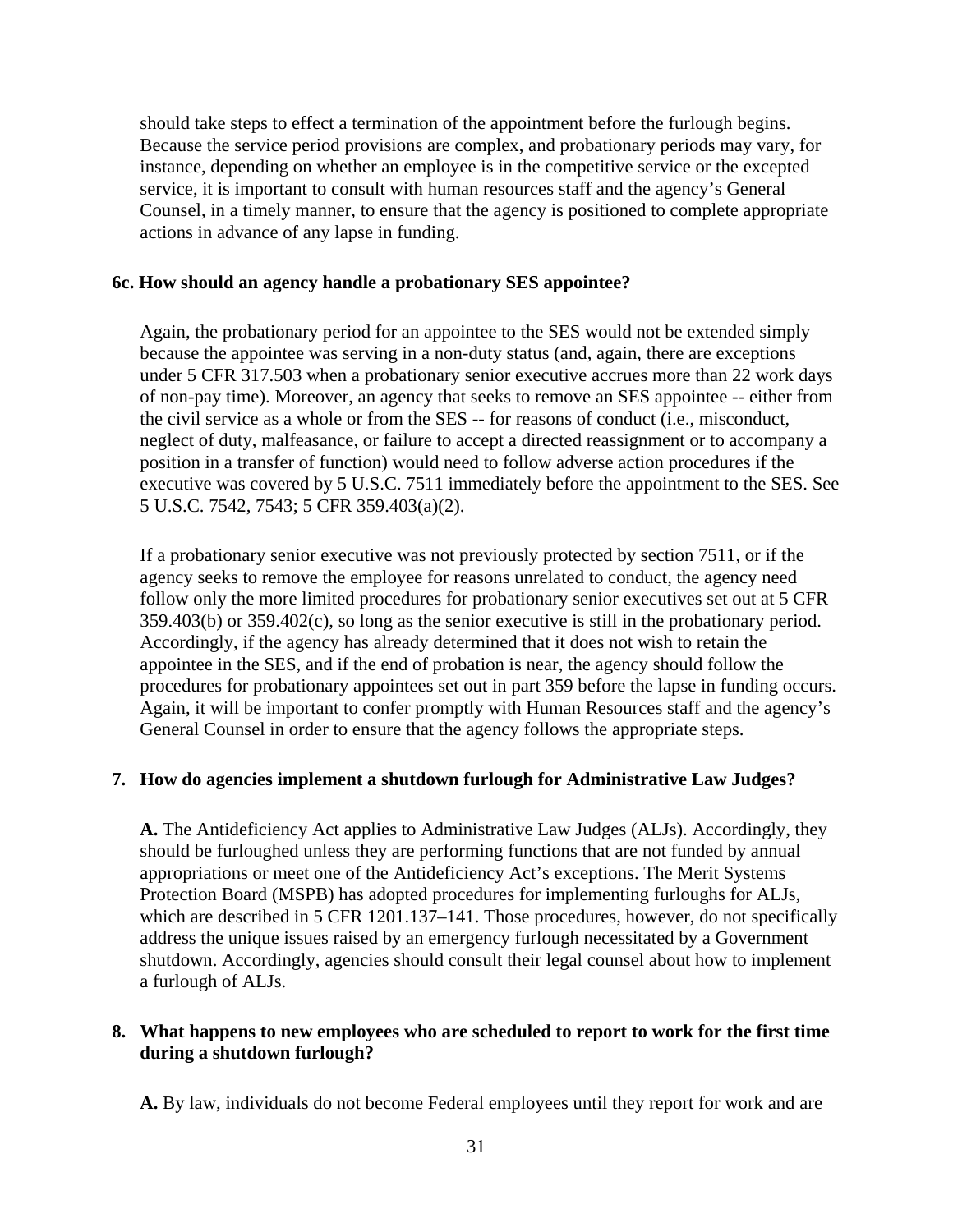sworn in. Agencies should consider delaying the entrance-on-duty (EOD) date for new employees who are scheduled during a shutdown furlough.

**9. At the time of an appropriations lapse, an employee who is funded through a lapsed appropriation is on temporary duty assignment away from the employee's normal duty station. The agency notifies the employee to return to the employee's normal duty station. Can the employee elect to delay the return? If the employees decides to delay the return, and as a result the employee incurs additional travel costs, who is liable for those additional travel costs?**

**A.** Employees who are notified to return home should do so as soon as practicable. When an employee returns promptly, the travel expenses that the employee incurs in the return are properly-incurred obligations of the agency (as part of the agency's orderly-shutdown activities), and the agency will reimburse these travel costs after appropriations are enacted and are available for that purpose. If, however, an employee elects not to return promptly and, as a result of this decision, the employee incurs additional travel expenses, those additional travel expenses are not obligations of the agency, and will not be reimbursed (instead, the employee is personally liable for the additional travel expenses); while the employee will be personally liable for the additional travel expenses, the agency will continue to incur the obligation for those travel costs that would have been incurred if the employee had returned promptly, and the agency will reimburse such "prompt return" travel costs after appropriations are enacted and are available for that purpose. Finally, in the case of those employees who are notified by their agency that they are to remain on travel, because the continuation of their travel is in direct support of an excepted agency activity, their travel expenses are properly-incurred obligations of the agency (as part of the agency carrying out an excepted activity), and the agency will reimburse the travel costs after appropriations are enacted and are available for that purpose.

#### **10. What happens to current Federal employees who are scheduled to transfer to a new agency during a shutdown furlough?**

**A.** Agencies should consider delaying the entrance-on-duty date for employees who are scheduled to transfer to a new agency during a shutdown furlough. Such employees would remain on the rolls of their former agency until the new transfer effective date.

#### **11. Will the Merit Systems Protection Board (MSPB) be addressing furlough related appeals during the shutdown?**

**A.** Please consult the [MSPB website](http://www.mspb.gov/) for additional information on the processing of appeals during any lapse of appropriations.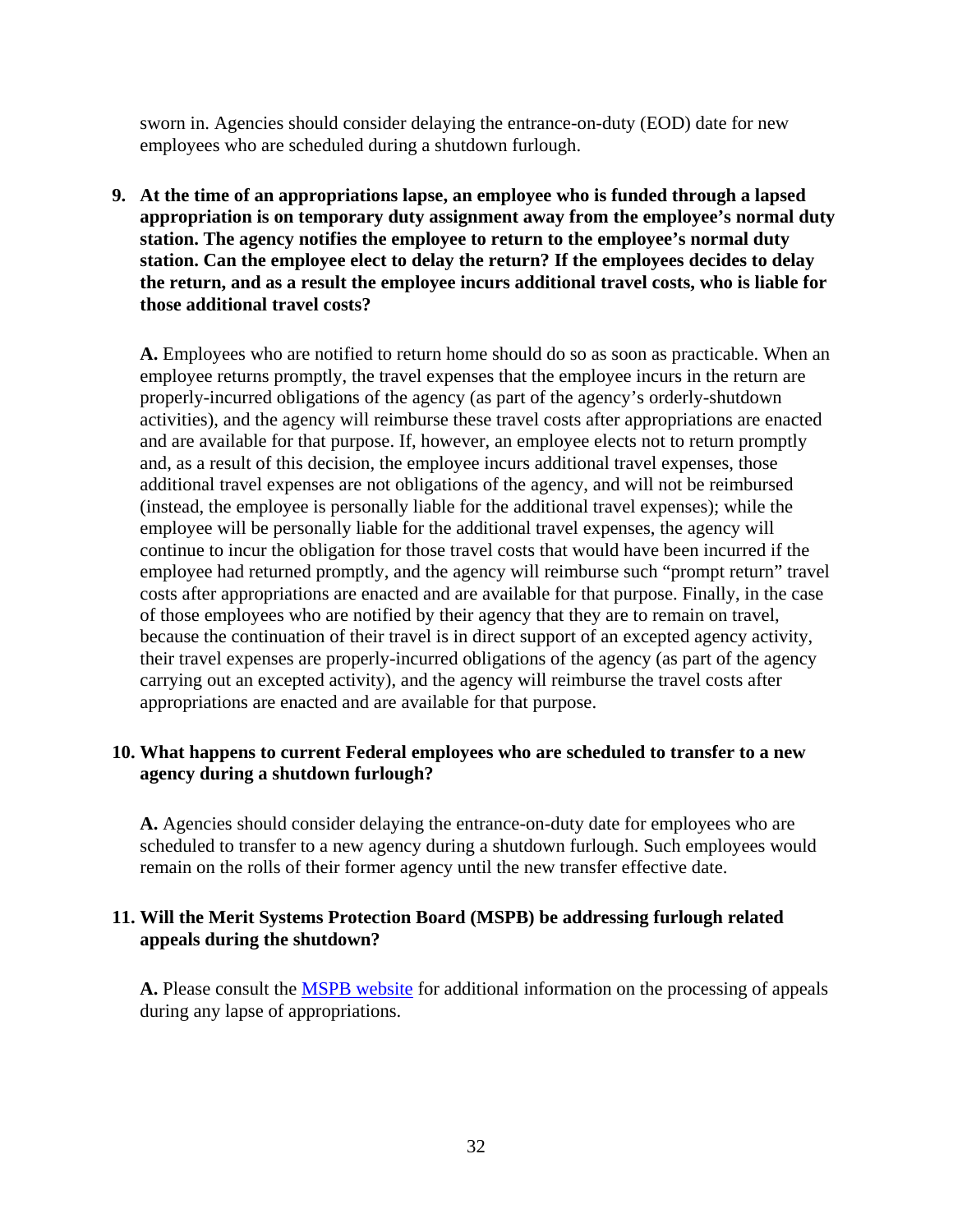## **12. If a Government shutdown occurs, how will furloughed employees be informed when it is over?**

**A.** Employees should follow their agency procedures, including any applicable collective bargaining agreements, which may include monitoring OPM's website [\(www.opm.gov\)](http://www.opm.gov/) and media outlets for notification that a continuing resolution or appropriation has been signed by the President.

## **13. When a Government shutdown ends, when are furloughed employees expected to return work?**

**A.** If a shutdown were to occur, guidance concerning when furloughed employees should come back to work at the conclusion of the shutdown would have to be tailored to the specific situation. In the absence of such guidance, agencies should apply a rule of reason in requiring employees to return to work as soon as possible, taking into account the disruption in the lives and routines of furloughed employees that a shutdown causes.

#### <span id="page-34-0"></span>**Q. Labor Management Relations Implications**

## 1. **When a lapse in appropriations requires a shutdown furlough, what is an agency's obligation to bargain?**

**A.** The decision whether to furlough employees and which activities are excepted from a furlough are management rights that are not subject to bargaining. See 5 U.S.C. 7106(a). However, when an agency determines that a shutdown furlough is necessary, agencies have a duty to notify their exclusive representatives and, upon request, bargain over any negotiable impact and implementation proposals the union may submit, unless the matter of furloughs is already "covered by" a collective bargaining agreement.

In the event of unforeseeable circumstances, such as sudden emergencies requiring immediate curtailment of activities due to a Government shutdown, whatever bargaining that can occur prior to taking action should occur to the extent possible before furlough actions are necessary. However, if agreement is not reached in the time allowed, the agency should tell the union what actions it will take and offer to continue bargaining on a post implementation basis.

#### 2. **Do agencies have an obligation to bargain before it is known whether a lapse in appropriations will occur?**

**A.** The law requires an agency to bargain during the term of a collective bargaining agreement on negotiable union-initiated proposals concerning matters that are not expressly contained in, or otherwise covered by, the collective bargaining agreement, unless the union has waived its right to bargain about the subject matter involved. Accordingly, there may be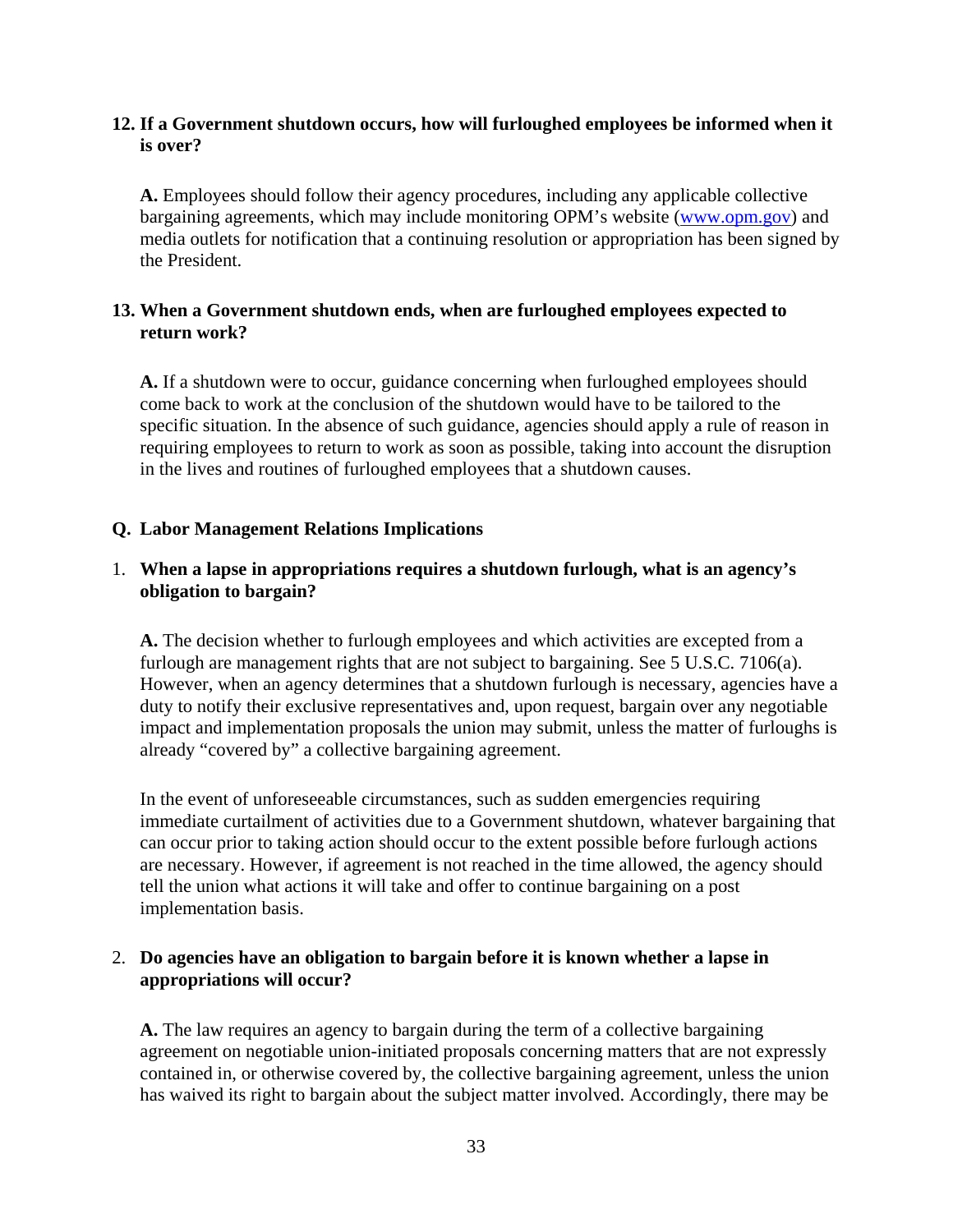a bargaining obligation if a union makes negotiable proposals in advance of a shutdown that address procedures and appropriate arrangements for affected employees. Agencies should evaluate the circumstances of their situation to determine whether there is a duty to bargain on union proposals concerning furlough procedures.

## 3. **What is the agency's obligation in responding to a union request under 5 U.S.C. 7114 seeking the agency's furlough plan and a list of excepted and nonexcepted employees?**

**A.** An agency is required to provide data that is normally maintained, reasonably available and necessary to perform the representational duties of a union. A union requesting information must establish a particularized need for the information by articulating, with specificity, why it needs the requested information, including the uses to which the union will put the information and the connection between those uses and the union's representational responsibilities under the statute. The union must establish that the requested information is required in order for the union to adequately represent its members. An agency denying a request for information must assert and establish any countervailing antidisclosure interests. An agency may not satisfy its burden by making conclusory or bare assertions; its burden extends beyond simply saying "no." With this in mind, agencies will have to evaluate the circumstances of their situation to determine whether they should provide the requested information.

## 4. **Can union officials perform representational work on "official time" during a shutdown?**

**A.** Exempted employees (i.e., employees not affected by a lapse in appropriations—see Question B.3. explaining "exempt" employees) serving as union officials may continue to be granted official time to the same extent and in the same manner as they would under nonshutdown conditions. In general, other employees serving as union officials may not work on official time during a shutdown, because they would be authorized to work official time only while they are in a duty status. Union officials, like other employees, may utilize up to four (4) hours to participate in the orderly suspension of operations.

There may be a narrow set of circumstances where exercise of a union's statutory rights could itself constitute an excepted activity and thereby fall within the Anti-Deficiency Act's exceptions. If an agency official who is excepted (i.e., an individual paid by annual appropriations who is excepted from furlough because he or she is performing work that may continue to be performed during a lapse in appropriations—see Question B.1. explaining "excepted" employees) has determined, for example, that an investigation or the initiation of a personnel action is necessary to protect life and property, and must be undertaken prior to the reauthorization of appropriations, such an action could also fall within excepted activity. If this excepted activity triggers union representational rights under 5 U.S.C. chapter 71 (e.g., a formal discussion, a Weingarten interview, or the representation of an employee in connection with an adverse personnel action), a union's representational function would be required in order for the Agency to move forward with such an action and would, itself, in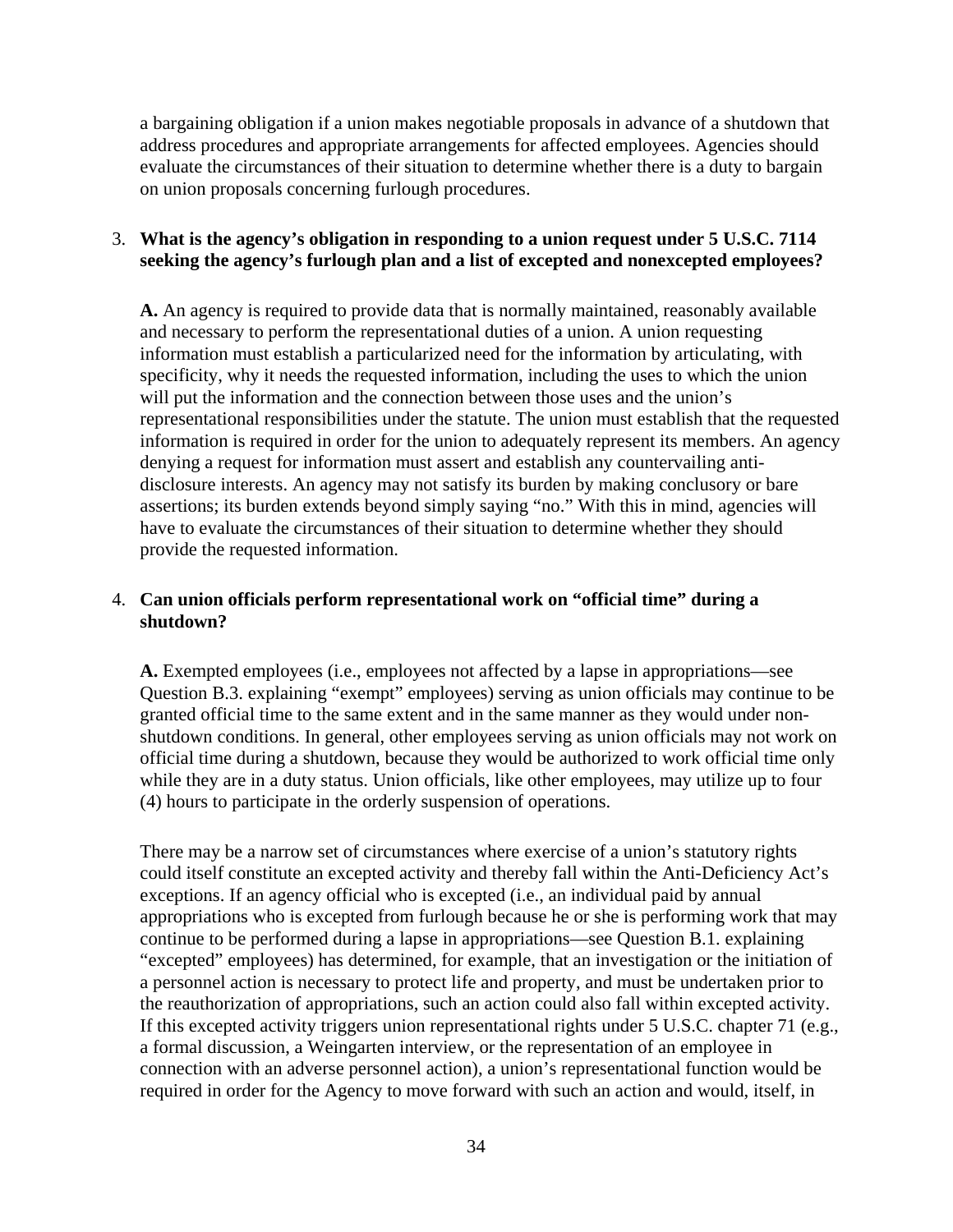that narrow circumstance, constitute excepted activity. In such a case, therefore, official time should be granted to employees to serve in this representational function. With this in mind, agency officials should consult with Human Resources representatives and their General Counsel to evaluate whether contemplated management actions are necessary during the shutdown and whether they will trigger statutory representation rights.

#### 5. **Will union officials have access to their union offices if they are in furlough status?**

**A.** Generally, access to facilities during a furlough may be restricted based on funding, security or other issues. Depending on agency operations, a particular facility, or portions of a facility, may be fully or partially operational.

If a facility is operational and accessible, and a union official is either an exempt employee or is engaged in an excepted activity (in accordance with the requirements discussed in Question 4 above), he or she would have access to the union office to engage in representational work in an official time capacity.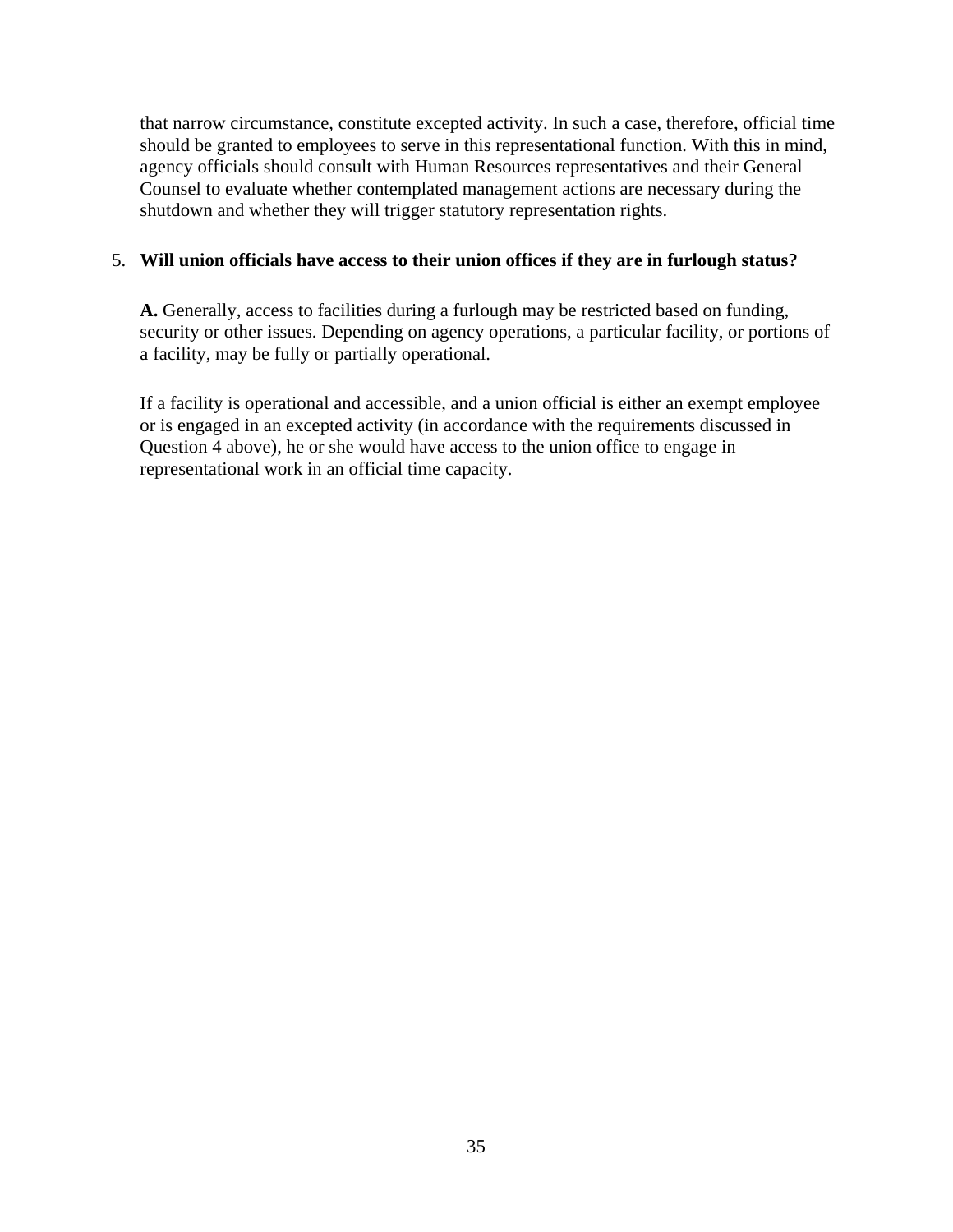## <span id="page-37-0"></span>**SAMPLE SHUTDOWN FURLOUGH DECISION NOTICE DUE TO A LAPSE OF**

**APPROPRIATIONS** [Ensure that an SF-8 is attached to this notice]

This notice would be used for a "shutdown" furlough, where the agency no longer has the necessary funds to operate and must curtail those activities not excepted by OMB standards. In such instances there is no advance written notice proposing the action (see 5 CFR 752.404(d) and 359.806(a)), although a written furlough decision notice should be given as soon as possible after the furlough starts.

## **NOTICE**

In the absence of either a Fiscal Year (FY) [state year] appropriation, or a continuing resolution for [agency name], no further financial obligations may be incurred by [agency name], except for those related to the orderly suspension of [agency's name] operations or performance of excepted activities as defined in the Office of Management and Budget (OMB) memorandum for Heads of Executive Departments and Agencies dated November 17, 1981. Because your services are no longer needed for orderly suspension of operations and you are not engaged in one of the excepted functions, you are being placed in a furlough status effective [enter date]. This furlough, i.e., nonduty, nonpay status, is not expected to exceed 30 days. Therefore, this furlough notice expires on [enter date]. You should monitor public broadcasts and the Internet. When a continuing resolution or an FY [state year] appropriation for [agency name] is approved, you will be expected to return to work on your next regular duty day.

This action is being taken because of a sudden emergency requiring curtailment of the agency's activities; therefore, no advance notification is possible. The customary 30-day advance notice period and opportunity to answer are suspended under the provisions of 5 CFR 752.404(d)(2). The 30 day-advance notice otherwise required by 5 CFR 359.806(a) for Senior Executive Service (SES) career appointees (other than reemployed annuitants) may be shortened or waived.

If employees are being retained in your competitive level or competitive area, they are required for orderly suspension of agency operations or they are performing one of the excepted activities defined in the OMB memorandum.

During the furlough period, you will be in a nonduty, nonpay status and you may not work at your workplace or other alternative worksite unless and until recalled. You will not be permitted to work as an unpaid volunteer. Any paid leave (annual, sick, court, etc.) approved for use during the furlough period is cancelled.

Employees who have completed a probationary or trial period or 1 year of current continuous employment in the competitive service under other than a temporary appointment may appeal this action to the Merit Systems Protection Board (MSPB). Employees in the excepted service who have veterans preference may appeal to MSPB if they have completed 1 year of current continuous service in the same or similar positions as the one they now hold. Employees in the excepted service who do not have veterans preference and who are not serving a probationary or trial period under an initial appointment pending conversion to the competitive service may appeal to MSPB if they have completed 2 years of current continuous service in the same or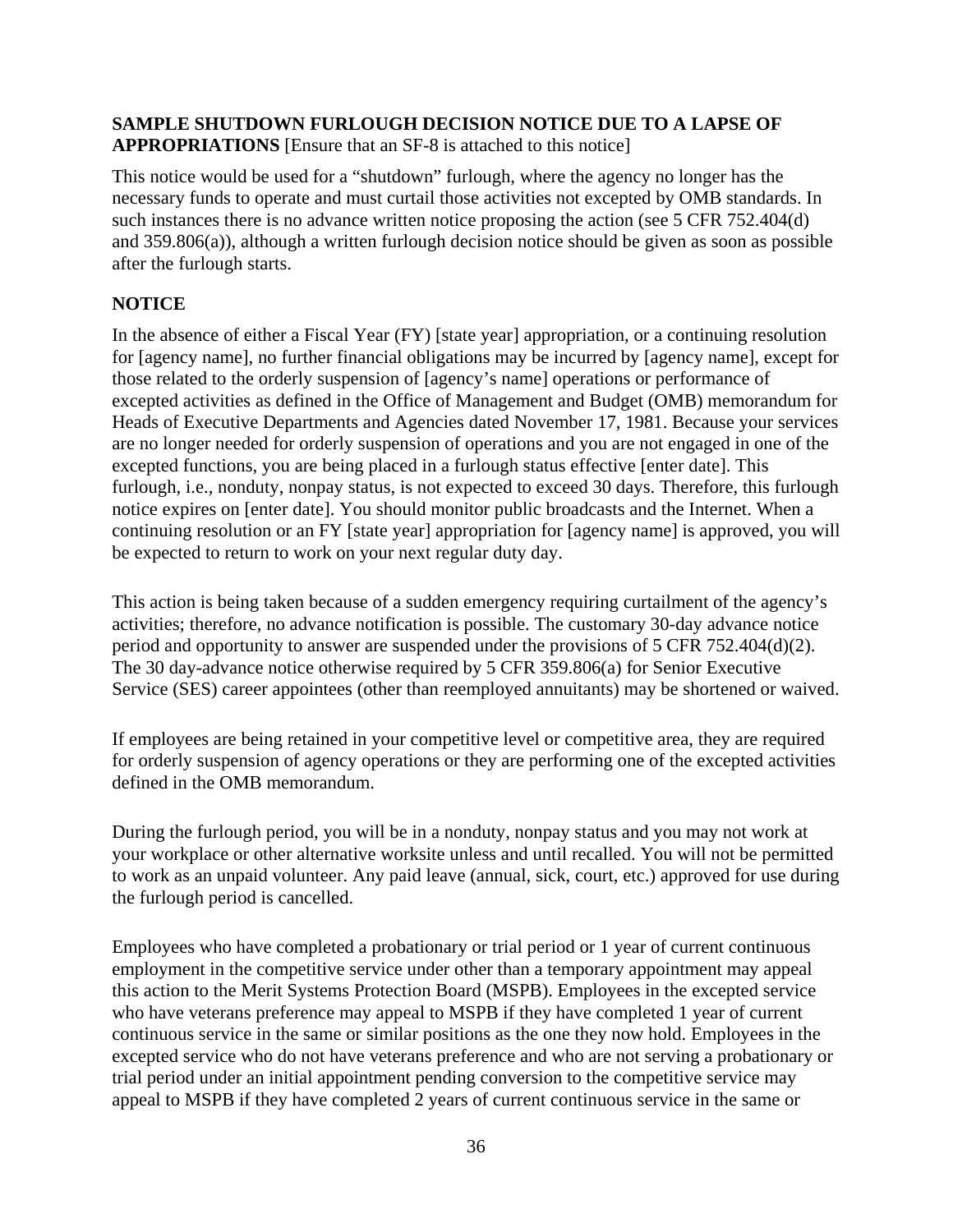similar positions in an Executive agency under other than a temporary appointment limited to 2 years or less.

Career SES appointees (except reemployed annuitants) who believe requirements of 5 CFR part 359, subpart H, or the agency's procedures have not been correctly applied may also appeal to MSPB. Career SES appointees may inspect the regulations and records pertinent to this action at the following location: [identify location and times, as appropriate].

If you have the right of appeal to MSPB and wish to appeal this action to the MSPB, you must file the appeal within 30 calendar days after the effective date of your furlough, or 30 days after the date of your receipt of this decision notice whichever is later. If you wish to file an appeal, you may obtain information about the appeals process and a copy of the appeals form from the MSPB website at [http://www.mspb.gov/appeals/appeals.htm.](http://www.mspb.gov/appeals/appeals.htm) MSPB requires an appeal to be filed with the MSPB regional or field office serving the area where your duty station was located when the action was taken. Based upon your duty station, the appropriate field office is [identify appropriate regional office]. MSPB also offers the option of electronic filing at [https://e](https://e-appeal.mspb.gov/)[appeal.mspb.gov/.](https://e-appeal.mspb.gov/) You may wish to check MSPB's website for its operating status during this time. Employees have a right to representation in this matter and may be represented by an attorney or other person of their choosing.

Bargaining unit employees may grieve this action in accordance with the applicable negotiated agreement [provide citation to negotiated agreement] or may appeal to MSPB in accordance with the procedures outlined above, but not both. To obtain information on filing a grievance under the negotiated grievance procedure, contact [name of exclusive union representative].

*Note: [Under the Board's October 2012 regulations, notices must also include:* 

*Notice of any right the employee has to file a grievance or seek corrective action under subchapters II and III of 5 U.S.C. chapter 12, including:* 

*(1) Whether the election of any applicable grievance procedure will result in waiver of the employee's right to file an appeal with the Board;* 

*(2) Whether both an appeal to the Board and a grievance may be filed on the same matter and, if so, the circumstances under which proceeding with one will preclude proceeding with the other, and specific notice that filing a grievance will not extend the time limit for filing an appeal with the Board;*

*(3) Whether there is any right to request Board review of a final decision on a grievance in accordance with § 1201.155 of this part;*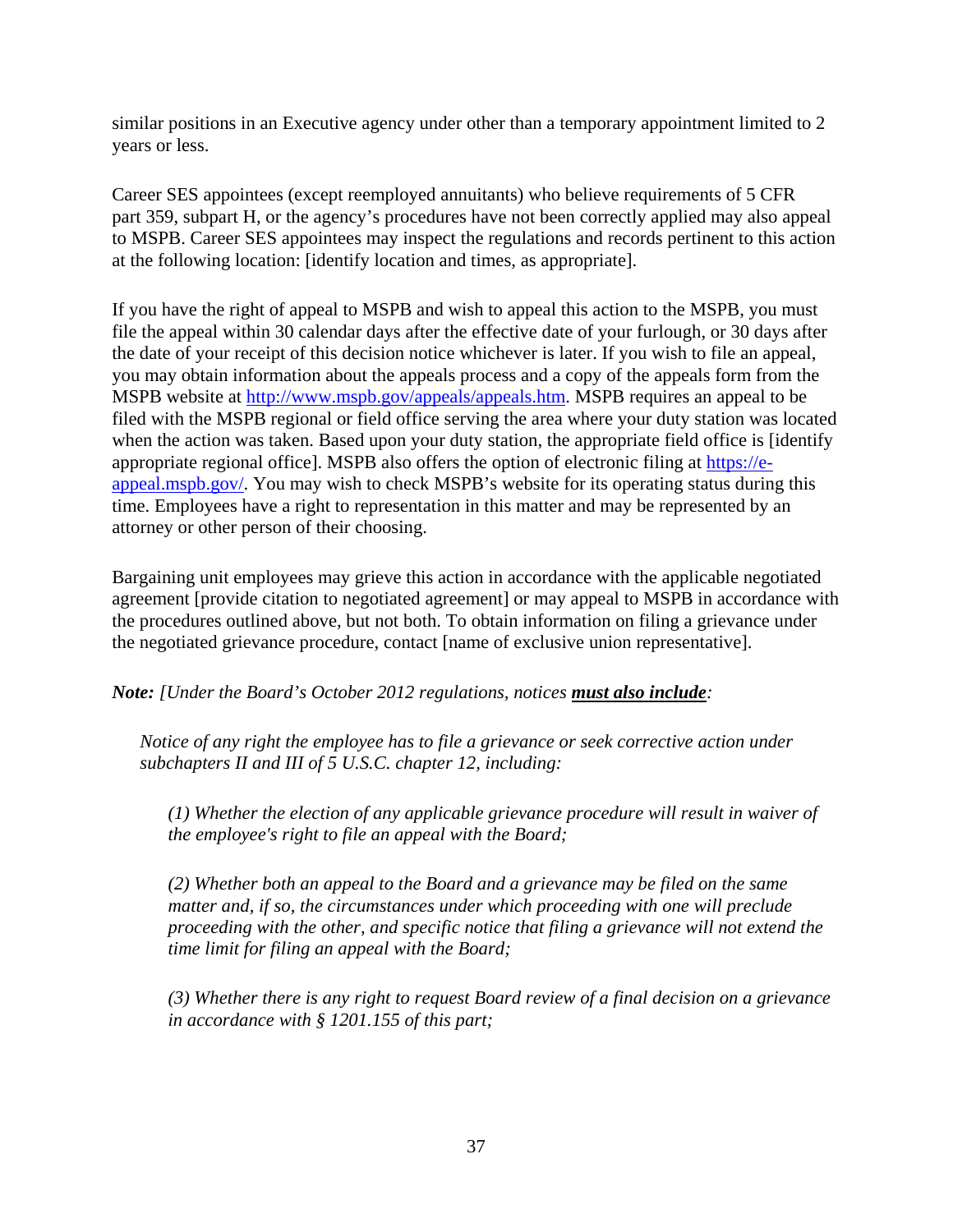*(4) The effect of any election under 5 U.S.C. 7121(g), including the effect that seeking corrective action under subchapters II and III of 5 U.S.C. chapter 12 will have on the employee's appeal rights before the Board; and* 

*(5) Notice of any right the employee has to file a complaint with the Equal Employment Opportunity Commission or to grieve allegations of unlawful discrimination, consistent with the provisions of 5 U.S.C. 7121(d) and 29 CFR 1614.301 and 1614.302.]* 

*[As summarized in the April 11, 2013, Federal Register [\(http://www.gpo.gov/fdsys/pkg/FR-2013-](http://www.gpo.gov/fdsys/pkg/FR-2013-04-11/pdf/2013-08503.pdf) [04-11/pdf/2013-08503.pdf\)](http://www.gpo.gov/fdsys/pkg/FR-2013-04-11/pdf/2013-08503.pdf) an agency must satisfy the obligation to provide a copy of the MSPB appeal form when issuing a decision notice. Providing this MSPB appeal hyperlink form electronically [\(https://e-appeal.mspb.gov/\)](https://e-appeal.mspb.gov/) will typically satisfy the requirement of ensuring that employees subject to a decision appealable to MSPB will have effective access to the MSPB regulations and appeal form. However, if the employee informs the agency that he or she lacks Internet access, the agency is required to take steps to ensure that the employee has actual access to the MSPB's regulations and the appeal form, including providing the employee with a hard copy of these documents upon the employee's request.]*

Attached is the SF-8, *Notice to Federal Employee about Unemployment Insurance*. Additional information about unemployment insurance is available at [http://www.servicelocator.org/OWSLinks.asp.](http://www.servicelocator.org/OWSLinks.asp)

We recognize the difficult financial implications of any furlough, no matter how limited its length. We will make every effort to keep you informed as additional information regarding the agency funding level becomes available. If you have questions, contact [*contact name, phone number, and email address*]

\_\_\_\_\_\_\_\_\_\_\_\_\_\_\_\_\_\_\_\_\_\_\_ \_\_\_\_\_\_\_\_\_\_\_\_ Deciding Official Date

I acknowledge receipt of this decision.

\_\_\_\_\_\_\_\_\_\_\_\_\_\_\_\_\_\_\_\_\_\_\_ \_\_\_\_\_\_\_\_\_\_\_\_

Employee's signature Date

Attachment: SF-8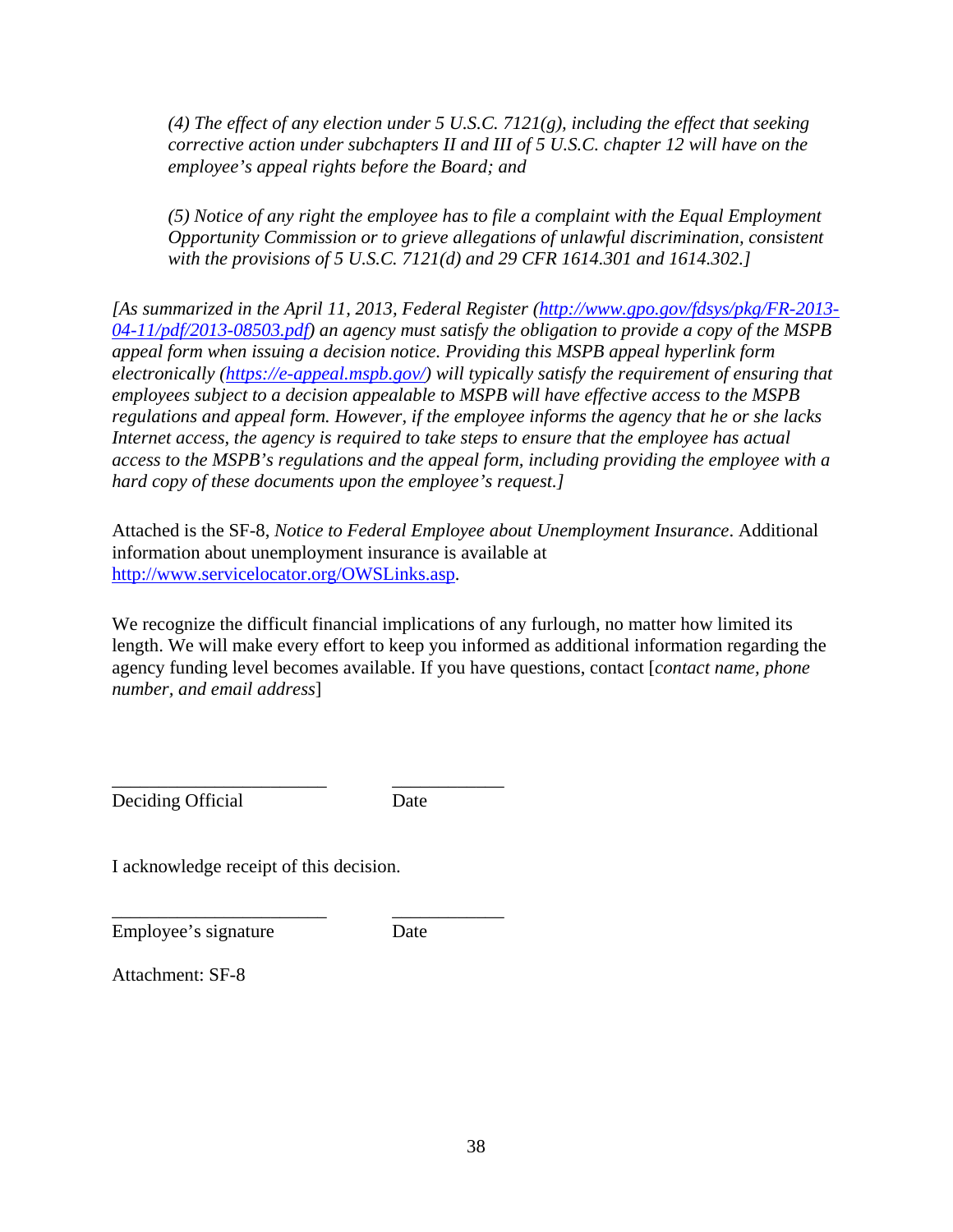## <span id="page-40-0"></span>**SAMPLE NOTICE OF FURLOUGH DURING HOLIDAY TO EXCEPTED EMPLOYEE DUE TO A LAPSE OF APPROPRIATIONS** [Ensure that an SF-8 is attached to this notice]

In the absence of either a Fiscal Year (FY) [state year] appropriation, or a continuing resolution for [agency name], no new financial obligations may be incurred by the Agency for functions funded through annual appropriations, except with respect to certain personnel who are otherwise authorized to continue to work.

As you are aware, as an employee who has been excepted from furlough and continued to work during the shutdown, you are required to work on those days you would normally be scheduled to work. The upcoming [state holiday] on [state date], is not a day you would normally be scheduled to work, and we are not requiring you to work on that day. Because of the operation of the shutdown furlough rules, we must place you in a furlough status for the [state holiday] holiday. As an excepted employee, you are expected to return to work on your next regularly scheduled workday following the [state holiday] holiday. For the vast majority of you, this means you would return to work on [state date].

If you have a work schedule that does not include [state date], as a workday, you will follow the normal holiday rules for an "in lieu of" holiday. All full-time employees, including those on flexible or compressed work schedules, are entitled to an "in lieu of" holiday when a holiday falls on a non-workday. For example, if you have a Monday through Friday alternative work schedule (AWS), and [state holiday] is your regularly scheduled AWS day off, you will do as you have generally done for previous holidays and take your "in lieu of" holiday the work day immediately preceding Monday. For example, if the holiday is Monday, [insert date], your "in lieu of" holiday would be Friday, [insert date]. You would be in furlough status on Friday instead of Monday in this example. You would return to work on Tuesday, [insert date], because your regular day off is on Monday, [insert date].

This can be a bit confusing, so if you do not fall in the category above of working a Monday through Friday schedule and/or are unclear of when your "in-lieu of" holiday is to occur, please consult with your supervisor. In the event your supervisor is unavailable, please call or email [state agency] Human Resources.

This action is being taken because of a sudden emergency requiring curtailment of the agency's activities; therefore, no advance notification is possible. The customary 30-day advance notice period and opportunity to answer are suspended under the provisions of 5 CFR 752.404(d)(2). The 30 day-advance notice otherwise required by 5 CFR 359.806(a) for Senior Executive Service (SES) career appointees (other than reemployed annuitants) may be shortened or waived.

If employees are being retained in your competitive level or competitive area, they are required for orderly suspension of agency operations or they are performing one of the excepted activities defined in the OMB memorandum.

During the furlough period, you will be in a nonduty, nonpay status and you may not work at your workplace or other alternative worksite unless and until recalled. You will not be permitted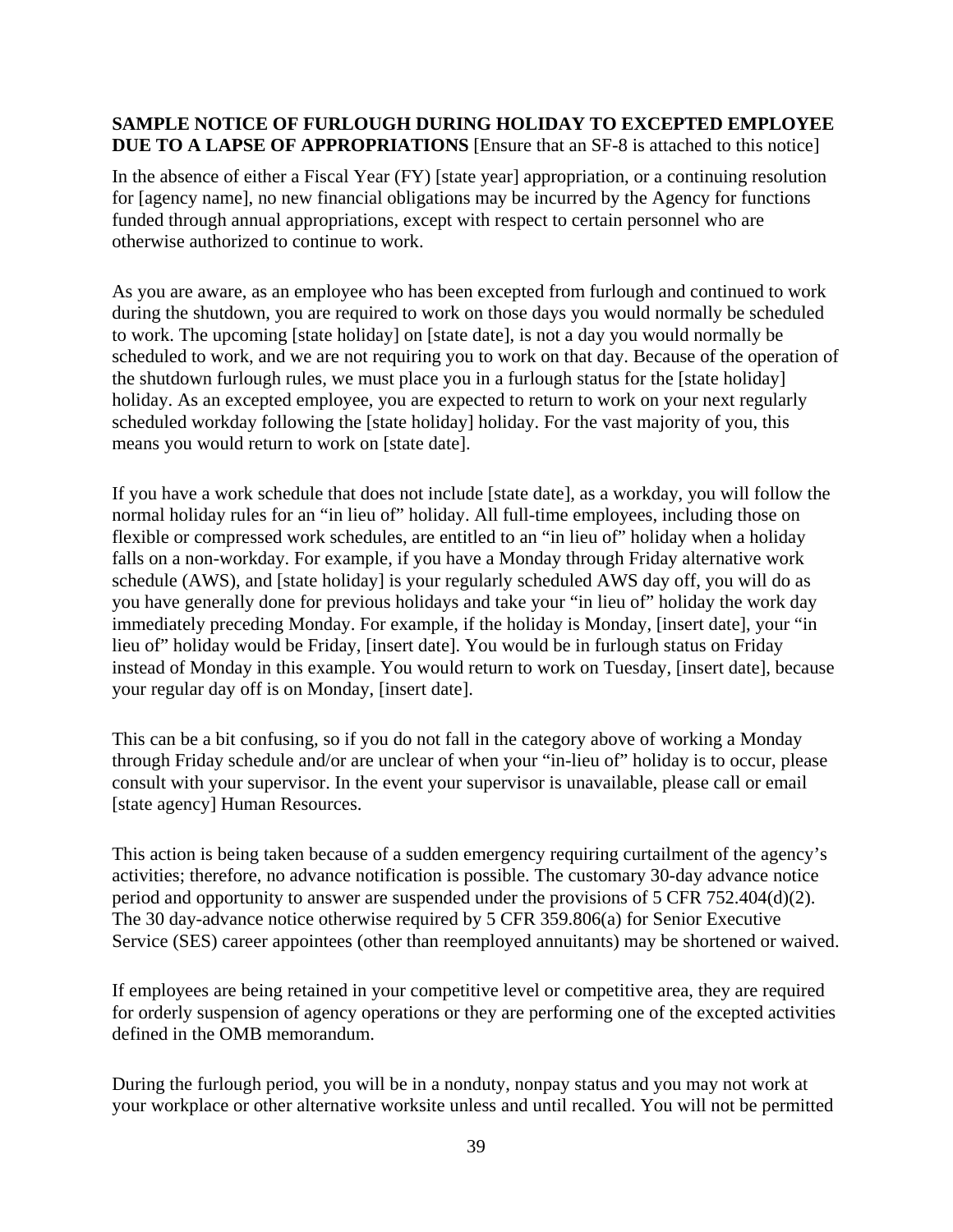to work as an unpaid volunteer. Any paid leave (annual, sick, court, etc.) approved for use during the furlough period is cancelled.

Employees who have completed a probationary or trial period or 1 year of current continuous employment in the competitive service under other than a temporary appointment may appeal this action to the Merit Systems Protection Board (MSPB). Employees in the excepted service who have veterans preference may appeal to MSPB if they have completed 1 year of current continuous service in the same or similar positions as the one they now hold. Employees in the excepted service who do not have veterans preference and who are not serving a probationary or trial period under an initial appointment pending conversion to the competitive service may appeal to MSPB if they have completed 2 years of current continuous service in the same or similar positions in an Executive agency under other than a temporary appointment limited to 2 years or less.

Career SES appointees (except reemployed annuitants) who believe requirements of 5 CFR part 359, subpart H, or the agency's procedures have not been correctly applied may also appeal to MSPB. Career SES appointees may inspect the regulations and records pertinent to this action at the following location: [identify location and times, as appropriate].

If you have the right of appeal to MSPB and wish to appeal this action to the MSPB, you must file the appeal within 30 calendar days after the effective date of your furlough, or 30 days after the date of your receipt of this decision notice whichever is later. If you wish to file an appeal, you may obtain information about the appeals process and a copy of the appeals form from the MSPB website at [http://www.mspb.gov/appeals/appeals.htm.](http://www.mspb.gov/appeals/appeals.htm) MSPB requires an appeal to be filed with the MSPB regional or field office serving the area where your duty station was located when the action was taken. Based upon your duty station, the appropriate field office is [identify appropriate regional office]. MSPB also offers the option of electronic filing at [https://e](https://e-appeal.mspb.gov/)[appeal.mspb.gov/.](https://e-appeal.mspb.gov/) You may wish to check MSPB's website for its operating status during this time. Employees have a right to representation in this matter and may be represented by an attorney or other person of their choosing.

Bargaining unit employees may grieve this action in accordance with the applicable negotiated agreement [provide citation to negotiated agreement] or may appeal to MSPB in accordance with the procedures outlined above, but not both. To obtain information on filing a grievance under the negotiated grievance procedure, contact [name of exclusive union representative].

#### *Note: [Under the Board's October 2012 regulations, notices must also include:*

*Notice of any right the employee has to file a grievance or seek corrective action under subchapters II and III of 5 U.S.C. chapter 12, including:* 

*(1) Whether the election of any applicable grievance procedure will result in waiver of the employee's right to file an appeal with the Board;*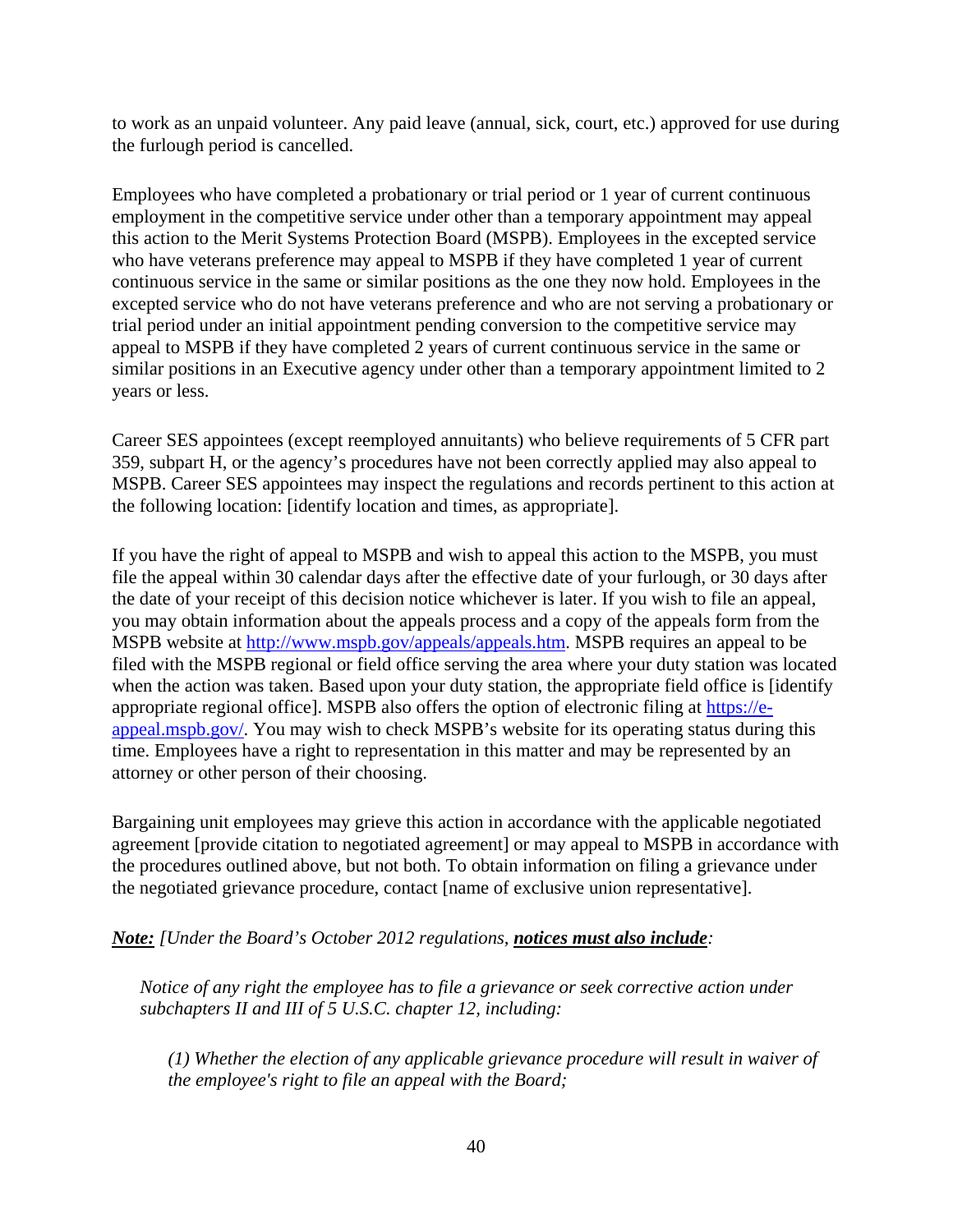*(2) Whether both an appeal to the Board and a grievance may be filed on the same matter and, if so, the circumstances under which proceeding with one will preclude proceeding with the other, and specific notice that filing a grievance will not extend the time limit for filing an appeal with the Board;* 

*(3) Whether there is any right to request Board review of a final decision on a grievance in accordance with § 1201.155 of this part;* 

*(4) The effect of any election under 5 U.S.C. 7121(g), including the effect that seeking corrective action under subchapters II and III of 5 U.S.C. chapter 12 will have on the employee's appeal rights before the Board; and* 

*(5) Notice of any right the employee has to file a complaint with the Equal Employment Opportunity Commission or to grieve allegations of unlawful discrimination, consistent with the provisions of 5 U.S.C. 7121(d) and 29 CFR 1614.301 and 1614.302.]* 

*[As summarized in the April 11, 2013, Federal Register [\(http://www.gpo.gov/fdsys/pkg/FR-2013-](http://www.gpo.gov/fdsys/pkg/FR-2013-04-11/pdf/2013-08503.pdf) [04-11/pdf/2013-08503.pdf\)](http://www.gpo.gov/fdsys/pkg/FR-2013-04-11/pdf/2013-08503.pdf) an agency must satisfy the obligation to provide a copy of the MSPB appeal form when issuing a decision notice. Providing this MSPB appeal hyperlink form electronically [\(https://e-appeal.mspb.gov/\)](https://e-appeal.mspb.gov/) will typically satisfy the requirement of ensuring that employees subject to a decision appealable to MSPB will have effective access to the MSPB regulations and appeal form. However, if the employee informs the agency that he or she lacks Internet access, the agency is required to take steps to ensure that the employee has actual access to the MSPB's regulations and the appeal form, including providing the employee with a hard copy of these documents upon the employee's request.]* 

Attached is the SF-8, *Notice to Federal Employee about Unemployment Insurance*. Additional information about unemployment insurance is available at: [http://www.servicelocator.org/OWSLinks.asp.](http://www.servicelocator.org/OWSLinks.asp)

We recognize the difficult financial implications of any furlough, no matter how limited its length. We will make every effort to keep you informed as additional information regarding the agency funding level becomes available. If you have questions, contact [*contact name, phone number, and email address*]

Deciding Official Date

\_\_\_\_\_\_\_\_\_\_\_\_\_\_\_\_\_\_ \_\_\_\_\_\_\_\_\_\_

I acknowledge receipt of this decision.

Employee's signature Date

\_\_\_\_\_\_\_\_\_\_\_\_\_\_\_\_\_\_ \_\_\_\_\_\_\_\_\_\_

Attachment: SF-8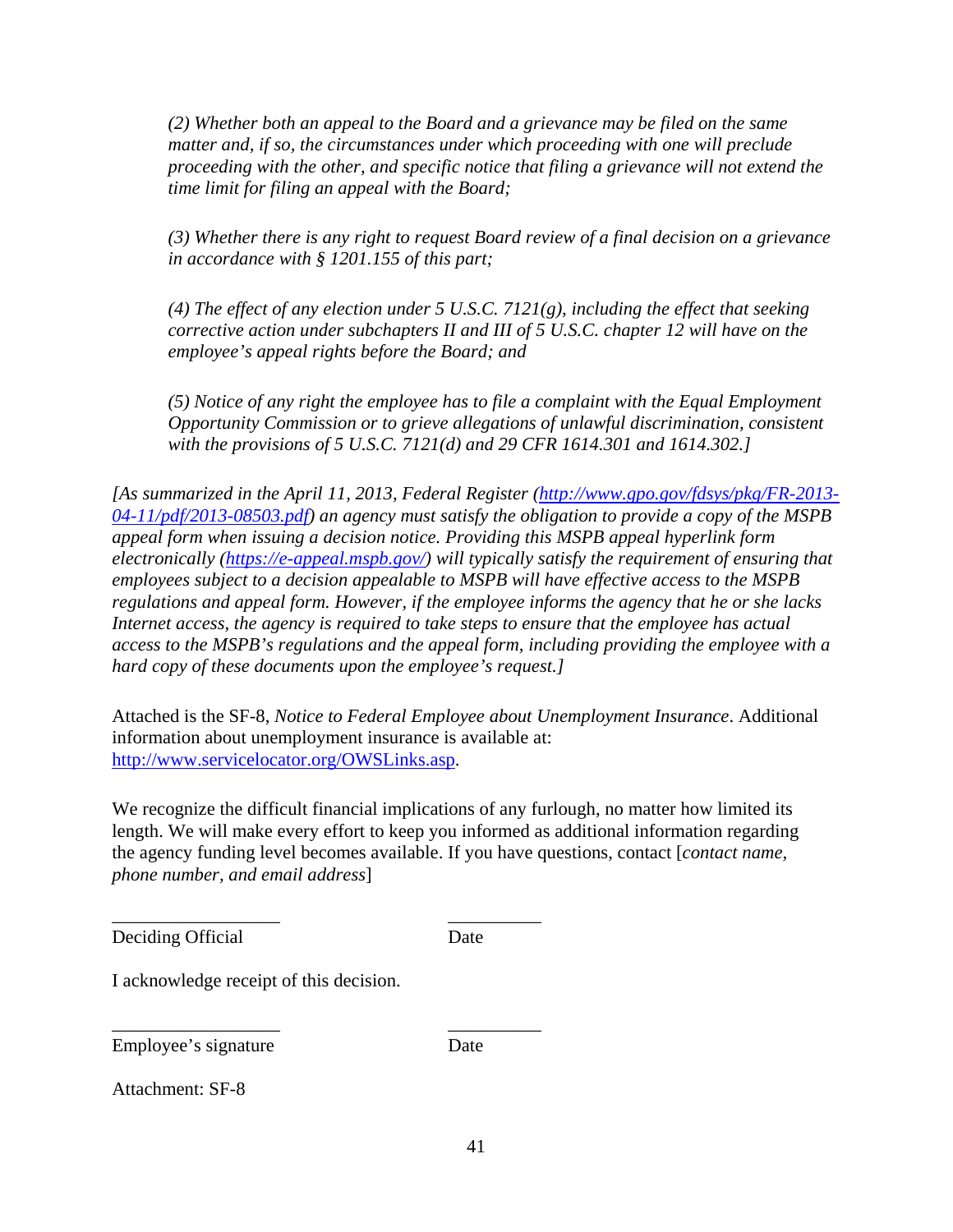#### <span id="page-43-0"></span>**SAMPLE NOTICE OF FURLOUGH DURING INTERMITTENT ABSENCES TO EXCEPTED EMPLOYEE** [Ensure that an SF-8 is attached to this notice]

In the absence of either a Fiscal Year (FY) [state year] appropriation, or a continuing resolution for [agency name], no new financial obligations may be incurred by the Agency for functions funded through annual appropriations, except with respect to certain personnel who are otherwise authorized to continue to work.

As you are aware, as an employee who has been excepted from furlough and continued to work during the shutdown, you are required to work on those days you would normally be scheduled to work. Because of the operation of the shutdown furlough rules, however, we must place you in a furlough status for the following dates: [state applicable date(s)]. As an excepted employee, you are expected to return to work on your next regularly scheduled workday following [state date]. This means you would return to work on [state date].

This action is being taken because of a sudden emergency requiring curtailment of the agency's activities; therefore, no advance notification is possible. The customary 30-day advance notice period and opportunity to answer are suspended under the provisions of 5 CFR 752.404(d)(2). The 30 day-advance notice otherwise required by 5 CFR 359.806(a) for Senior Executive Service (SES) career appointees (other than reemployed annuitants) may be shortened or waived.

If employees are being retained in your competitive level or competitive area, they are required for orderly suspension of agency operations or they are performing one of the excepted activities defined in the OMB memorandum.

During the furlough period, you will be in a nonduty, nonpay status and you may not work at your workplace or other alternative worksite unless and until recalled. You will not be permitted to work as an unpaid volunteer. Any paid leave (annual, sick, court, etc.) approved for use during the furlough period is cancelled.

Employees who have completed a probationary or trial period or 1 year of current continuous employment in the competitive service under other than a temporary appointment may appeal this action to the Merit Systems Protection Board (MSPB). Employees in the excepted service who have veterans preference may appeal to MSPB if they have completed 1 year of current continuous service in the same or similar positions as the one they now hold. Employees in the excepted service who do not have veterans preference and who are not serving a probationary or trial period under an initial appointment pending conversion to the competitive service may appeal to MSPB if they have completed 2 years of current continuous service in the same or similar positions in an Executive agency under other than a temporary appointment limited to 2 years or less.

Career SES appointees (except reemployed annuitants) who believe requirements of 5 CFR part 359, subpart H, or the agency's procedures have not been correctly applied may also appeal to MSPB. Career SES appointees may inspect the regulations and records pertinent to this action at the following location: [identify location and times, as appropriate].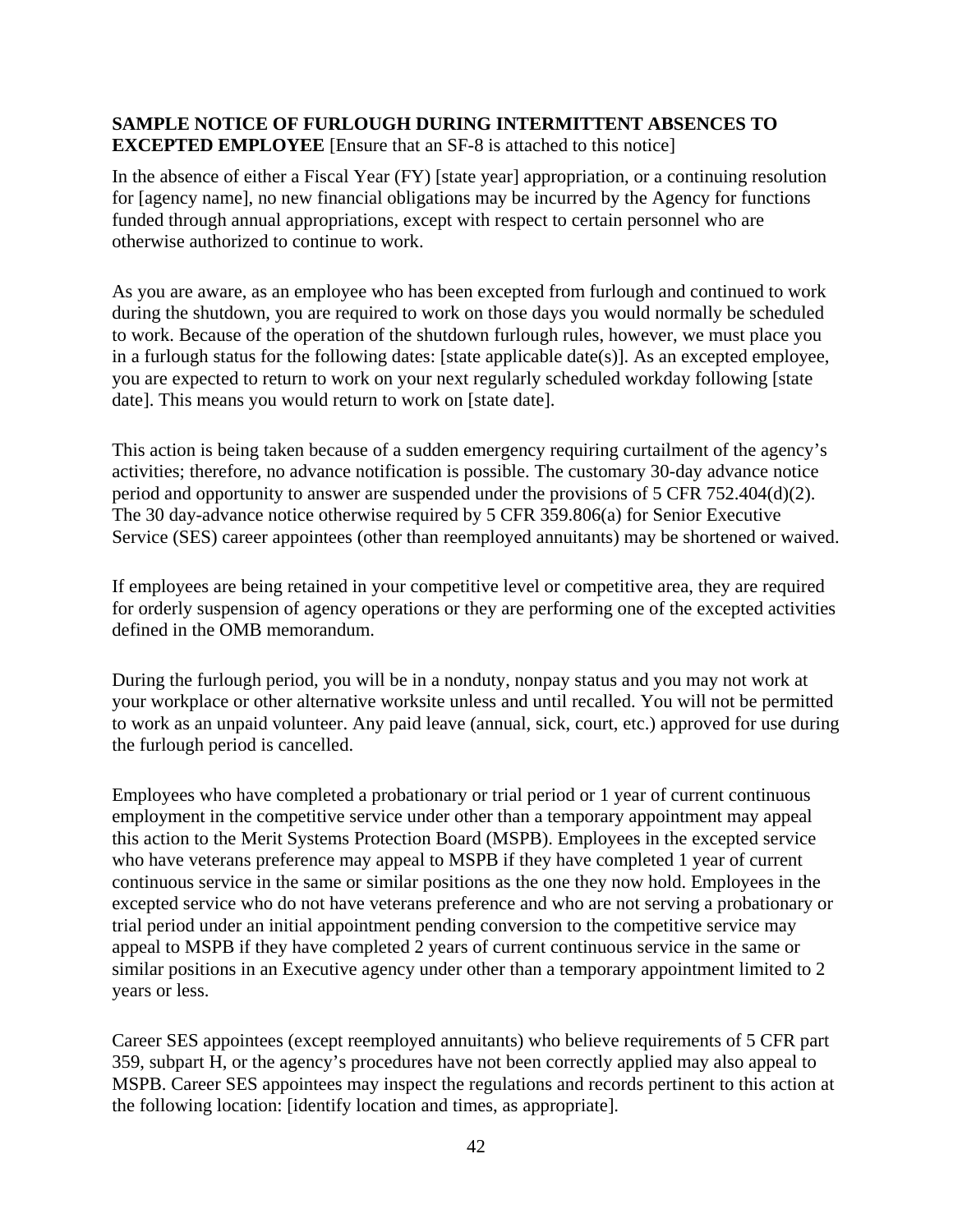If you have the right of appeal to MSPB and wish to appeal this action to the MSPB, you must file the appeal within 30 calendar days after the effective date of your furlough, or 30 days after the date of your receipt of this decision notice whichever is later. If you wish to file an appeal, you may obtain information about the appeals process and a copy of the appeals form from the MSPB website at [http://www.mspb.gov/appeals/appeals.htm.](http://www.mspb.gov/appeals/appeals.htm) You may wish to check MSPB's website for its operating status during this time. MSPB requires an appeal to be filed with the MSPB regional or field office serving the area where your duty station was located when the action was taken. Based upon your duty station, the appropriate field office is [identify appropriate regional office]. MSPB also offers the option of electronic filing at [https://e](https://e-appeal.mspb.gov/)[appeal.mspb.gov/.](https://e-appeal.mspb.gov/) Employees have a right to representation in this matter and may be represented by an attorney or other person of their choosing.

Bargaining unit employees may grieve this action in accordance with the applicable negotiated agreement [provide citation to negotiated agreement] or may appeal to MSPB in accordance with the procedures outlined above, but not both. To obtain information on filing a grievance under the negotiated grievance procedure, contact [name of exclusive union representative].

*Note: [Under the Board's October 2012 regulations, notices must also include:*

*Notice of any right the employee has to file a grievance or seek corrective action under subchapters II and III of 5 U.S.C. chapter 12, including:* 

*(1) Whether the election of any applicable grievance procedure will result in waiver of the employee's right to file an appeal with the Board;*

*(2) Whether both an appeal to the Board and a grievance may be filed on the same matter and, if so, the circumstances under which proceeding with one will preclude proceeding with the other, and specific notice that filing a grievance will not extend the time limit for filing an appeal with the Board;*

*(3) Whether there is any right to request Board review of a final decision on a grievance in accordance with § 1201.155 of this part;*

*(4) The effect of any election under 5 U.S.C. 7121(g), including the effect that seeking corrective action under subchapters II and III of 5 U.S.C. chapter 12 will have on the employee's appeal rights before the Board.; and*

*(5) Notice of any right the employee has to file a complaint with the Equal Employment Opportunity Commission or to grieve allegations of unlawful discrimination, consistent with the provisions of 5 U.S.C. 7121(d) and 29 CFR 1614.301 and 1614.302.]*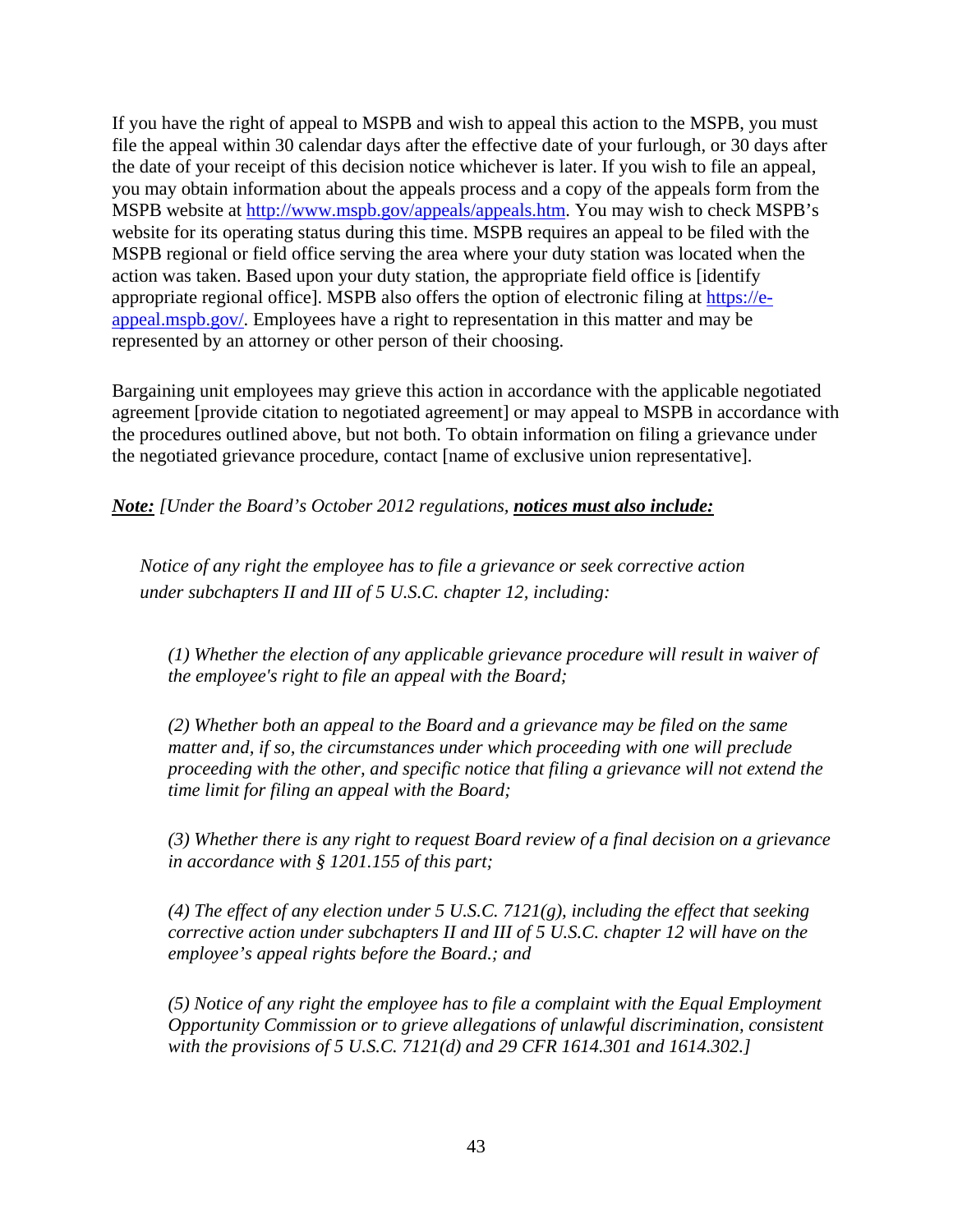*[As summarized in the April 11, 2013, Federal Register [\(http://www.gpo.gov/fdsys/pkg/FR-2013-](http://www.gpo.gov/fdsys/pkg/FR-2013-04-11/pdf/2013-08503.pdf) [04-11/pdf/2013-08503.pdf\)](http://www.gpo.gov/fdsys/pkg/FR-2013-04-11/pdf/2013-08503.pdf) an agency must satisfy the obligation to provide a copy of the MSPB appeal form when issuing a decision notice. Providing this MSPB appeal hyperlink form electronically [\(https://e-appeal.mspb.gov/\)](https://e-appeal.mspb.gov/) will typically satisfy the requirement of ensuring that employees subject to a decision appealable to MSPB will have effective access to the MSPB regulations and appeal form. However, if the employee informs the agency that he or she lacks Internet access, the agency is required to take steps to ensure that the employee has actual access to the MSPB's regulations and the appeal form, including providing the employee with a hard copy of these documents upon the employee's request.]*

Attached is the SF-8, *Notice to Federal Employee about Unemployment Insurance*. Additional information about unemployment insurance is available at: [http://www.servicelocator.org/OWSLinks.asp.](http://www.servicelocator.org/OWSLinks.asp)

We recognize the difficult financial implications of any furlough, no matter how limited its length. We will make every effort to keep you informed as additional information regarding the agency funding level becomes available. If you have questions, contact [*contact name, phone number, and email address*]

Deciding Official Date

\_\_\_\_\_\_\_\_\_\_\_\_\_\_\_\_\_\_ \_\_\_\_\_\_\_

I acknowledge receipt of this decision.

\_\_\_\_\_\_\_\_\_\_\_\_\_\_\_\_\_\_ \_\_\_\_\_\_\_ Employee's signature Date

Attachment: SF-8